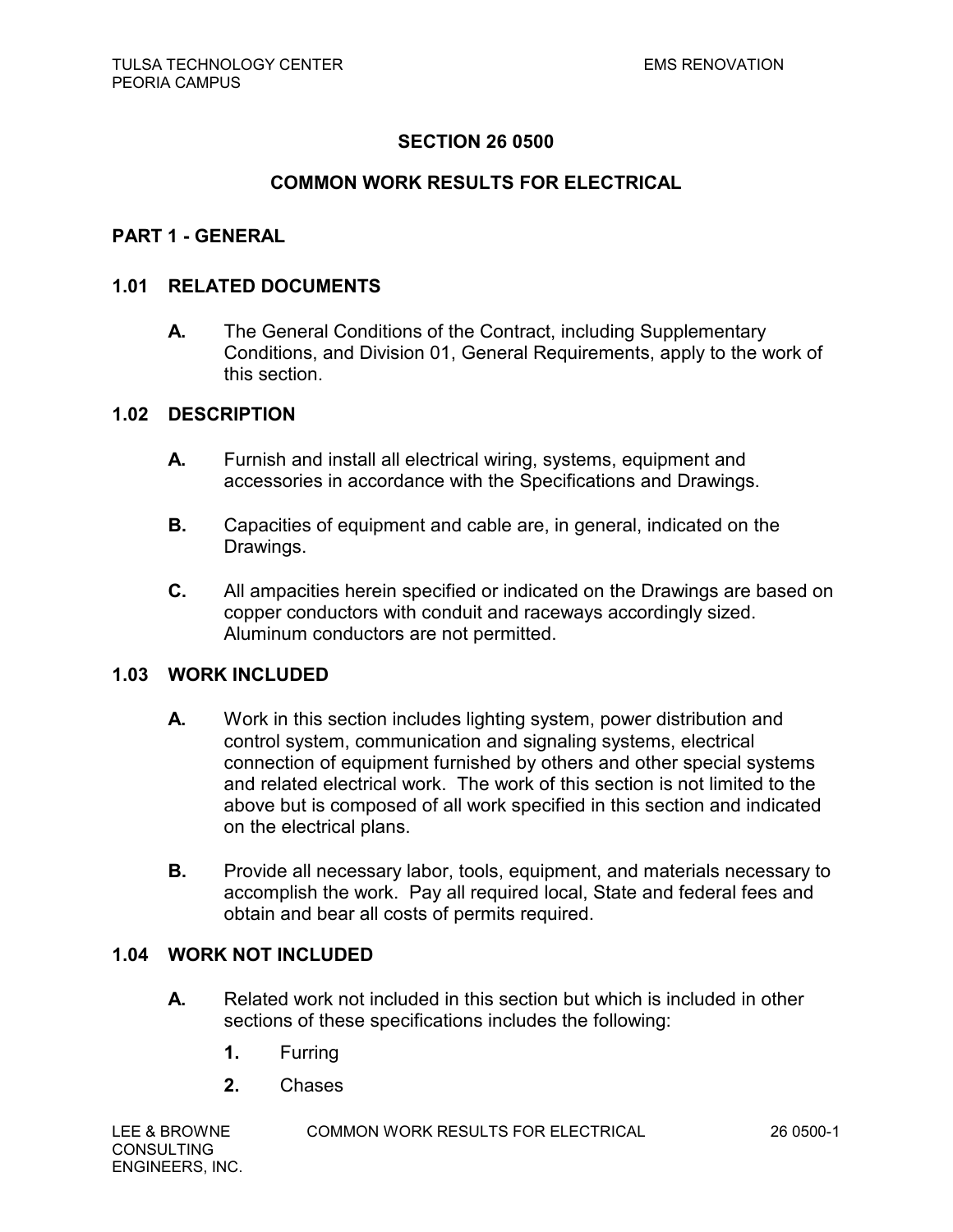- **3.** Finish Painting
- **4.** Furnishing electric motors
- **5.** Furnishing temperature control devices

## **1.05 MINIMUM REQUIREMENTS**

- **A.** The following codes and standards are hereby made a part of these specifications. Work and material furnished under these specifications shall be constructed and designed in accordance with the applicable requirements of these codes and standards, except to the extent that more stringent requirements are indicated or required by governing regulations.
- **B.** Whenever a particular standard is referenced, it is the latest edition of that standard to which is referred. In addition to the following list, comply with all state and municipal building and safety laws, ordinances and regulations relating to public health and safety.

# **Reference**

| <b>Abbreviation</b> |             | <b>Name and Address</b>                                                                                                                                                                                             |  |
|---------------------|-------------|---------------------------------------------------------------------------------------------------------------------------------------------------------------------------------------------------------------------|--|
| 1.                  | <b>ADA</b>  | The Americans With Disabilities Act<br>U. S. Department of Justice<br><b>Civil Rights Division</b><br>Office on the Americans<br><b>With Disabilities Act</b><br>P. O. Box 6611B<br>Washington, D.C. 20035-6118 USA |  |
| 2.                  | <b>ANSI</b> | American National Standards Institute, Inc.<br>1430 Broadway<br>New York, New York 10018<br><b>USA</b>                                                                                                              |  |
| 3.                  | <b>ASTM</b> | <b>American Society for Testing Materials</b><br>1916 Race Street<br>Philadelphia, Pennsylvania 19103                                                                                                               |  |

USA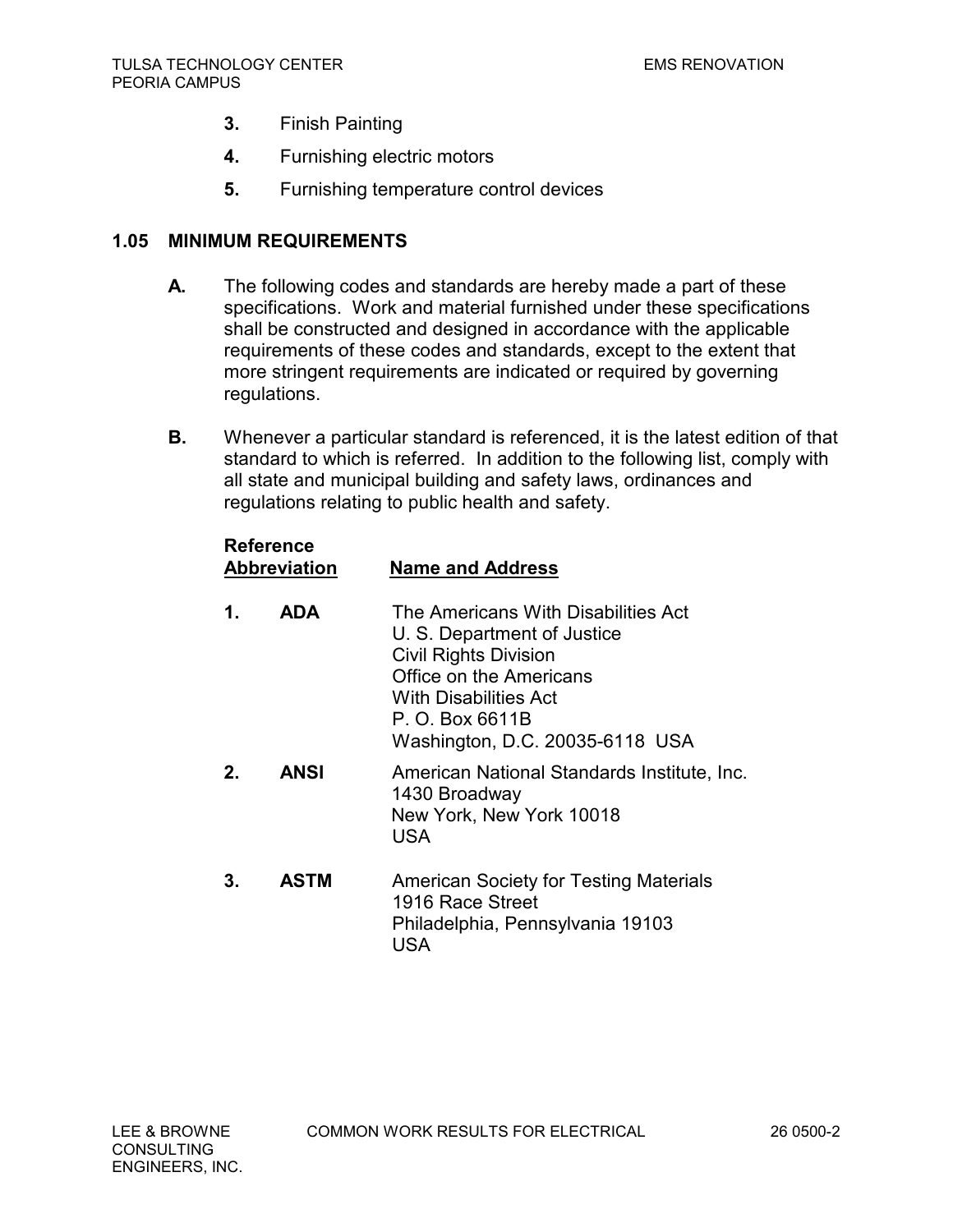| 4.  | <b>BOCA</b>     | <b>Building Officials &amp; Code Administration</b><br>International, Inc.<br>17926 South Halsted Street<br>Homewood, Illinois 60430<br><b>USA</b> |
|-----|-----------------|----------------------------------------------------------------------------------------------------------------------------------------------------|
| 5.  | <b>EIA</b>      | <b>Electronic Industries Association</b><br>2001 Eye Street, NW<br>Washington, D.C. 20006 USA                                                      |
| 6.  | <b>Fed Spec</b> | <b>Federal Specifications and Standards</b><br><b>Superintendent of Documents</b><br>U.S. Government Printing Office<br>Washington, D.C. 20402 USA |
| 7.  | <b>IEEE</b>     | Institute of Electrical & Electronics Engineers<br>345 East 47 <sup>th</sup> Street<br>New York, New York 10017<br><b>USA</b>                      |
| 8.  | <b>IES</b>      | <b>Illuminating Engineering Society</b><br>345 East 47 <sup>th</sup> Street<br>New York, New York 10017<br><b>USA</b>                              |
| 9.  | <b>IPCEA</b>    | <b>Insulated Power Cable Engineers Association</b><br>192 Washington Street<br>Belmont, Maryland 02178 USA                                         |
| 10. | <b>NEC</b>      | National Electrical Code (by NFPA)                                                                                                                 |
| 11. | <b>NECA</b>     | National Electrical Contractors Assoc., Inc.<br>7315 Wisconsin Avenue<br>Washington, D.C. 20014 USA                                                |
| 12. | <b>NFPA</b>     | <b>National Fire Protection Association</b><br><b>Batterymarch Park</b><br>Quincy, MA 02269<br><b>USA</b>                                          |
| 13. | <b>NEMA</b>     | <b>National Electrical Manufacturers Assoc.</b><br>2101 L Street, NW<br>Washington, D.C. 20037 USA                                                 |
| 14. | <b>OSHA</b>     | Occupational Safety and Health Act                                                                                                                 |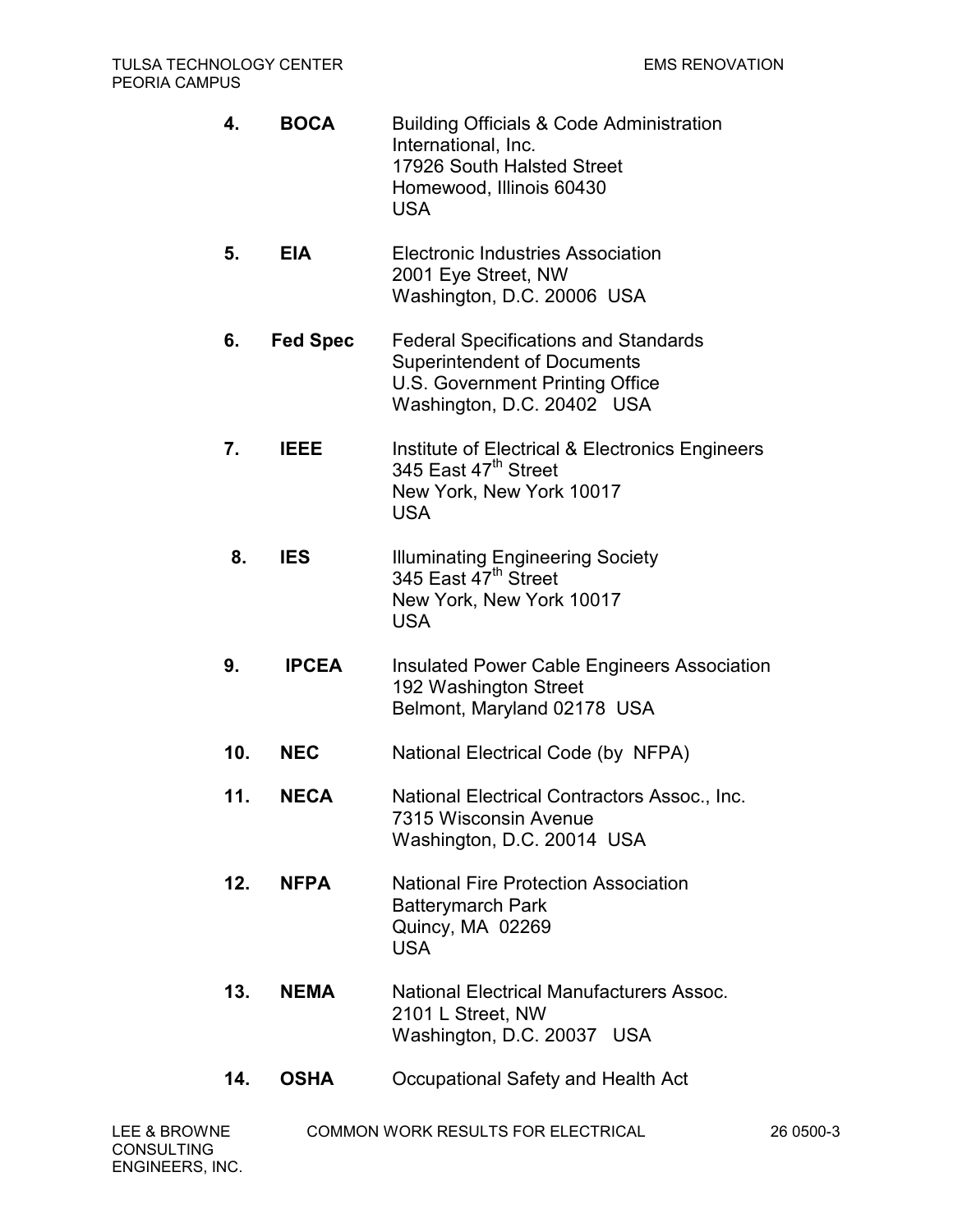c/o Department of Labor 200 Construction Avenue, NW Washington, D.C. 20210 USA

 **15. UL** Underwriters Laboratories, Inc. 333 Pfingston Road Northbrook, IL 60062 USA

# **1.06 STRUCTURAL CONDITIONS**

- **A.** These Specifications and Drawings accompanying same are intended to cover an installation which will not interfere with the structural design of the building, which will fit into the several available spaces, and which will insure a complete and satisfactory system.
- **B.** Contractor shall carefully examine the plans for all branches of the work and shall be responsible for the proper fitting of his material and apparatus into the building.
- **C.** Should the particular equipment which any bidder proposes to install require other space conditions than those shown on the Drawings, he shall arrange for such space with the Engineer before submitting his bid. Should changes become necessary on account of failure to comply with this clause, the Contractor shall make necessary changes at his (the Contractor's) own expense.
- **D.** The Contractor shall submit working scale drawings of all his apparatus and equipment which in any way varies from these Specifications and Plans, which shall be reviewed by the Engineer and approved before the work is started. Any interferences with the structural conditions shall be corrected by the Contractor before the work proceeds.

# **1.07 ACCESS PANELS**

**A.** Furnish access panels for installation as specified, where indicated, or wherever required for accessibility of equipment, junction boxes, controls, etc. Cooperate to provide panels that will suit the architectural treatment of the areas where access panels are required. All panels shall be flush type factory prime painted steel, key operated, and of sufficient size to facilitate operation and maintenance of the device enclosed. Furnish shop drawings of access panels for the approval of the Architect, before fabrication.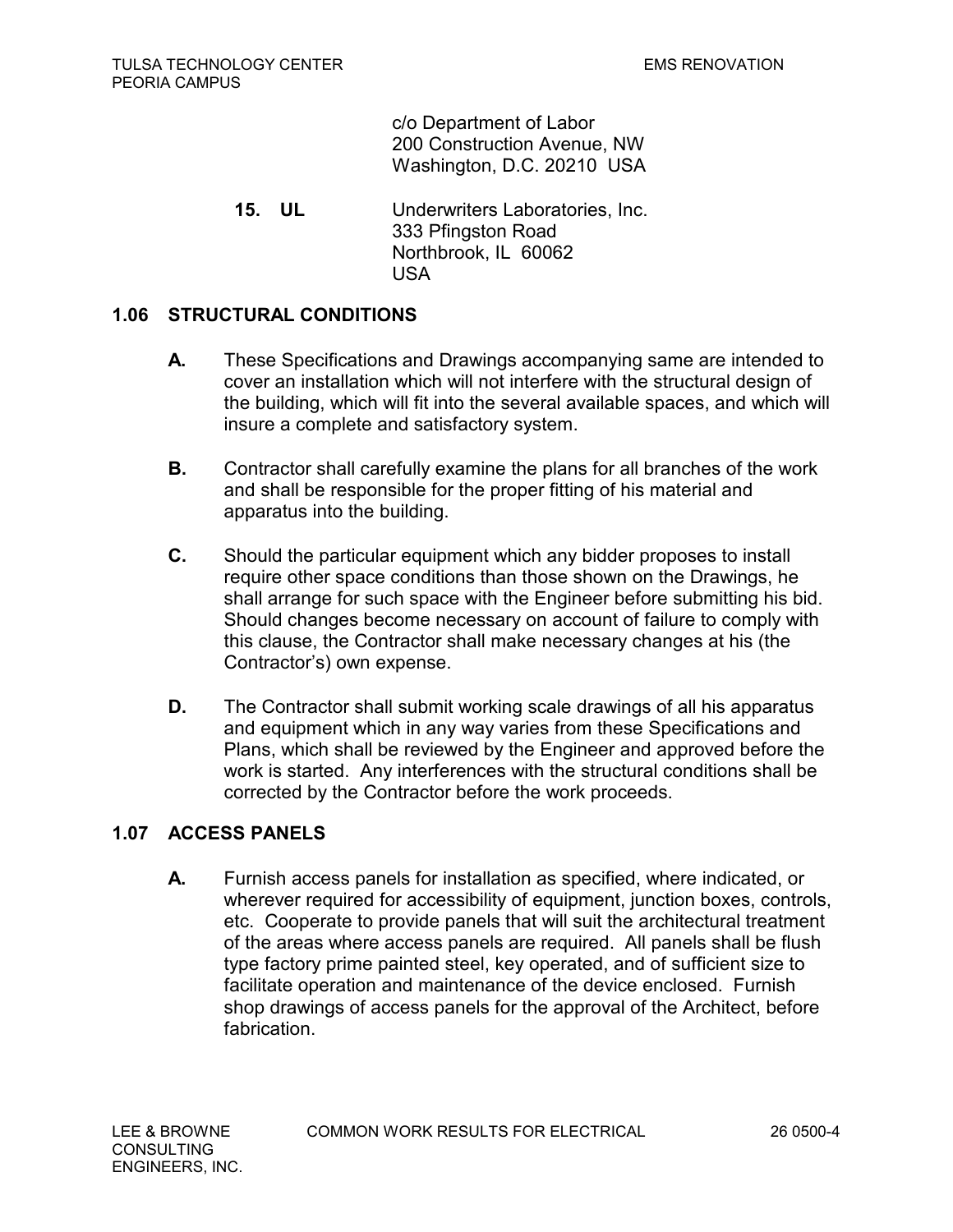# **1.08 EQUIPMENT IDENTIFICATION**

- **A.** Furnish laminated engraved black plastic nameplates attached with stainless steel screws to each piece of equipment identified by name or number on the Drawings. Nameplate shall have condensed gothic letters no less than ¼" high and be indented white on black background. Equipment requiring name tags includes panelboards, automatic transfer switches, switchboards and each individual switch within each switchboard, disconnect switches, starters, control panels, motor control centers and each individual starter within each motor control center, and special function control switches. Nameplates shall include panel or device name, voltage, and name/location of upstream device feeding equipment. Submit nameplate schedule with wording of all nameplates for approval.
- **B.** Clearly mark all branch circuit junction box covers above the lay-in ceiling with permanent marker. Markings shall indicate panel name and associated circuit numbers of all contained wiring. Junction box covers for all other systems shall be marked with layperson terminology as to the system type or function.

# **1.09 EQUIPMENT AND CONNECTIONS**

- **A.** All apparatus, equipment, devices and appliances which are indicated to be electrically roughed-in shall be so equipped. Electrical connections to have junction box with cover or disconnect as shown on Drawings. This item must be coordinated with plans.
- **B.** Make complete final electrical power and electrical control connections to all equipment supplied under this contract and to all electrically powered equipment furnished or installed by others.

# **1.10 USE OF ALLOCATED SPACES**

**A.** Consult the architectural plans, as well as the plans for all other trades, for spaces allocated to piping, conduits, equipment, etc. The electrical plans are essentially diagrammatic indicating approximate location of system components. The architectural plans and details shall take precedence in allocating space requirements for the various pipes, electric conduits, etc. All trades must consult with one another to the end that the available space is best utilized by all. Due consideration shall be given to the pipe, junction boxes, and conduit locations so that the accessibility of all the installed lines from access doors, hand holes, etc., is preserved; and space shall not be unnecessarily used by any contractor to save fittings, offsets, etc., whereby any interference results with other trades or where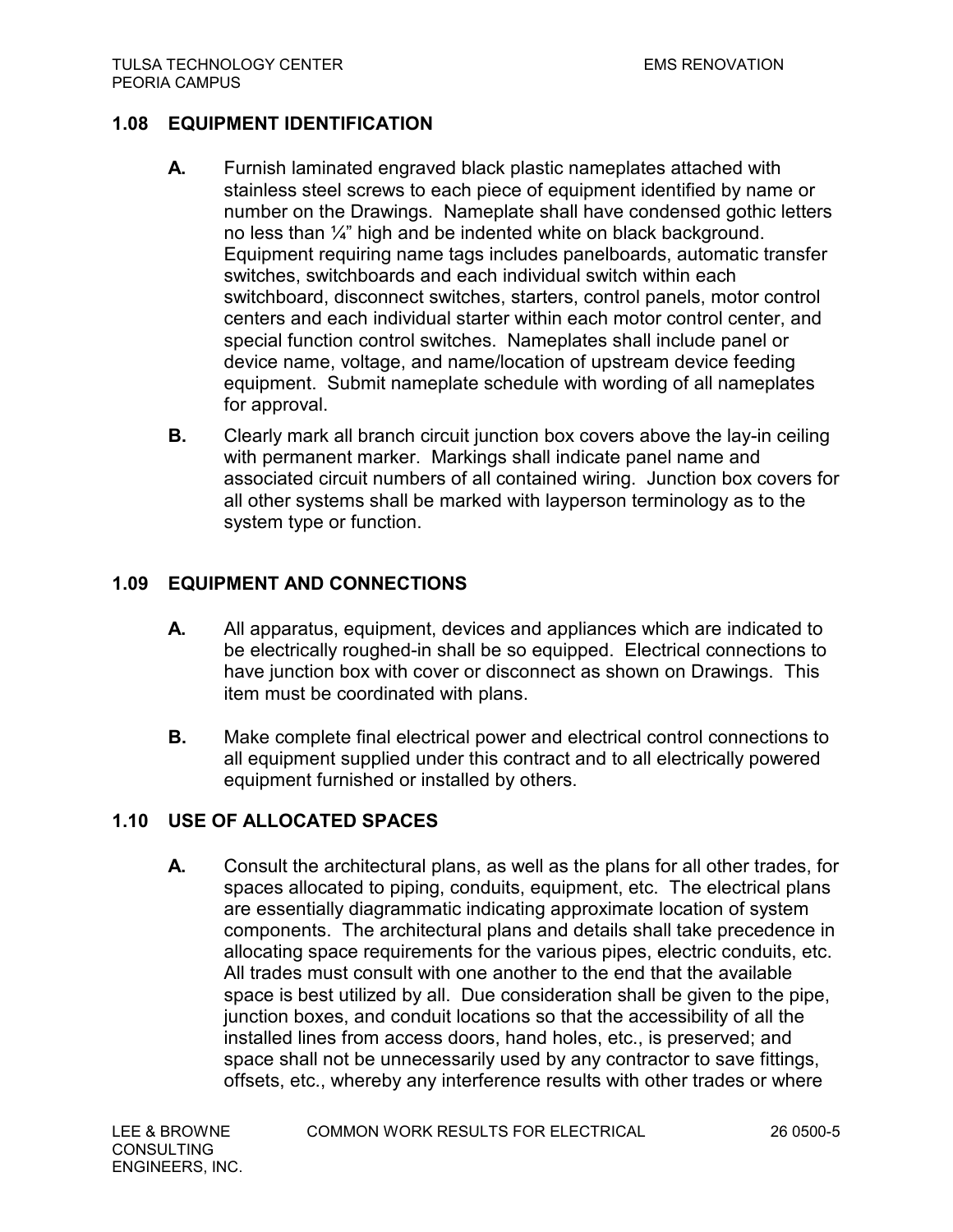furring limits as shown on the architectural plans are exceeded. Each contractor shall consult the Engineer for space requirements for his equipment whenever same is not clearly indicated on the plans, or otherwise provided for. Failure to obtain clearance will leave the Contractor liable to removal and relocation of the affected equipment.

# **1.11 FOUNDATIONS AND SUPPORTS**

- **A.** Furnish and install substantial foundations for each piece of apparatus installed under this contract.
- **B.** Provide 4" thick concrete bases under all floor mounted equipment. Support all switchgear, transformers, equipment, etc., from the structure in accordance with NEC, using substantial steel hangers, strut, and fasteners.

# **1.12 EXCAVATION AND BACKFILL**

**A.** Provide excavation and backfill for installation of raceway or equipment in accordance with General Excavation and Backfill Sections of these specifications. All trenches inside of building shall be backfilled with approved building pad material, and compacted to secure a stable base. Repair and replace any existing paving or landscaping damaged during the execution of the work to match the existing paving and landscaping to the satisfaction of all parties concerned.

# **1.13 OPENINGS - CUTTING REPAIRING**

**A.** Holes in Concrete: Sleeves shall be furnished, accurately located and installed in forms before pouring of concrete. This Contractor shall pay all additional costs for cutting of holes as the result of the incorrect location of sleeves. All holes through existing concrete shall be either core drilled or saw cut. All holes required shall have the approval of the Structural Engineer prior to cutting or drilling.

Fire seal around all floor and all wall penetrations to ensure a 2-hour fire rating at penetration.

# **1.14 TESTING AND LOAD BALANCING**

**A.** Test all circuits to assure them to be free of grounds. Light and test each lamp. Prove and test energy available at the load side of disconnect switches and the final point of connection to driven equipment. Make all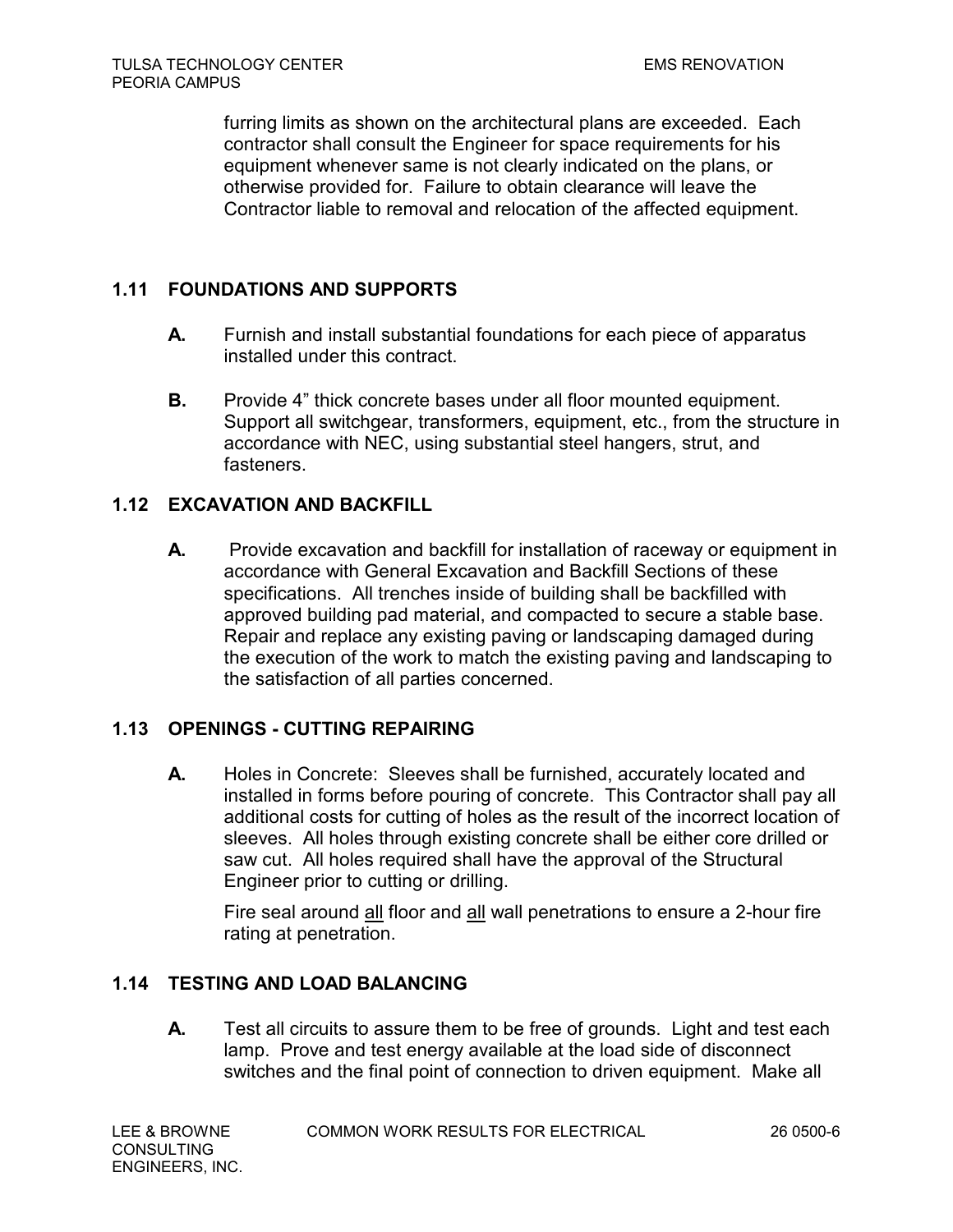reasonable tests required by the Engineer to prove the integrity of the work and leave the complete electrical installation in first class condition ready for operation. Branch circuits served from the lighting panelboards vary in loading. Carefully balance the load on each phase when connecting branch circuits in each panelboard. When all load is turned on and the system is operating at 100% demand, the initial unbalanced shall not exceed 10%.

# **1.15 SUBSTITUTIONS**

- **A.** After execution of the contract, substitution of equipment of makes other than those specifically named in the contract documents will be approved by the Engineer and the Architect for the following reasons only:
	- **1.** That the equipment specified is discontinued, not allowed by code, or there is savings in time or money to the Owner. In such cases, substitutions shall be proposed prior to bid in accordance to the documentation and time as stated elsewhere in the specifications and/or the bid proposal. Substitutions proposed should be equal to and/or superior to equipment named (in construction, efficiency and utility).
- **B.** This does not, in any way, relieve the contractor of the responsibility of ordering equipment for proper sequential delivery.
- **C.** Refer to DIVISION 01 for other requirements of substitutions.

# **1.16 CLEANING EQUIPMENT AND MATERIALS**

- **A.** Provide for the safety and good condition of all materials and equipment until final acceptance by the Owner. Protect all materials and equipment from damage. Provide adequate and proper storage facilities during the progress of the work. Special care shall be taken to provide protection for switchgear, open connections, light fixtures, transformers and electrical apparatus.
- **B.** All fixtures, switchgear, finished surfaces and equipment shall have all grease, adhesive labels and foreign materials removed.

# **1.17 INTERRUPTION OF SERVICES**

**A.** While work is in progress, except for designated short intervals during which connections are to be made, continuity of service shall be maintained to all existing systems. Interruptions shall be coordinated with the Owner as to time and duration. The Contractor shall be responsible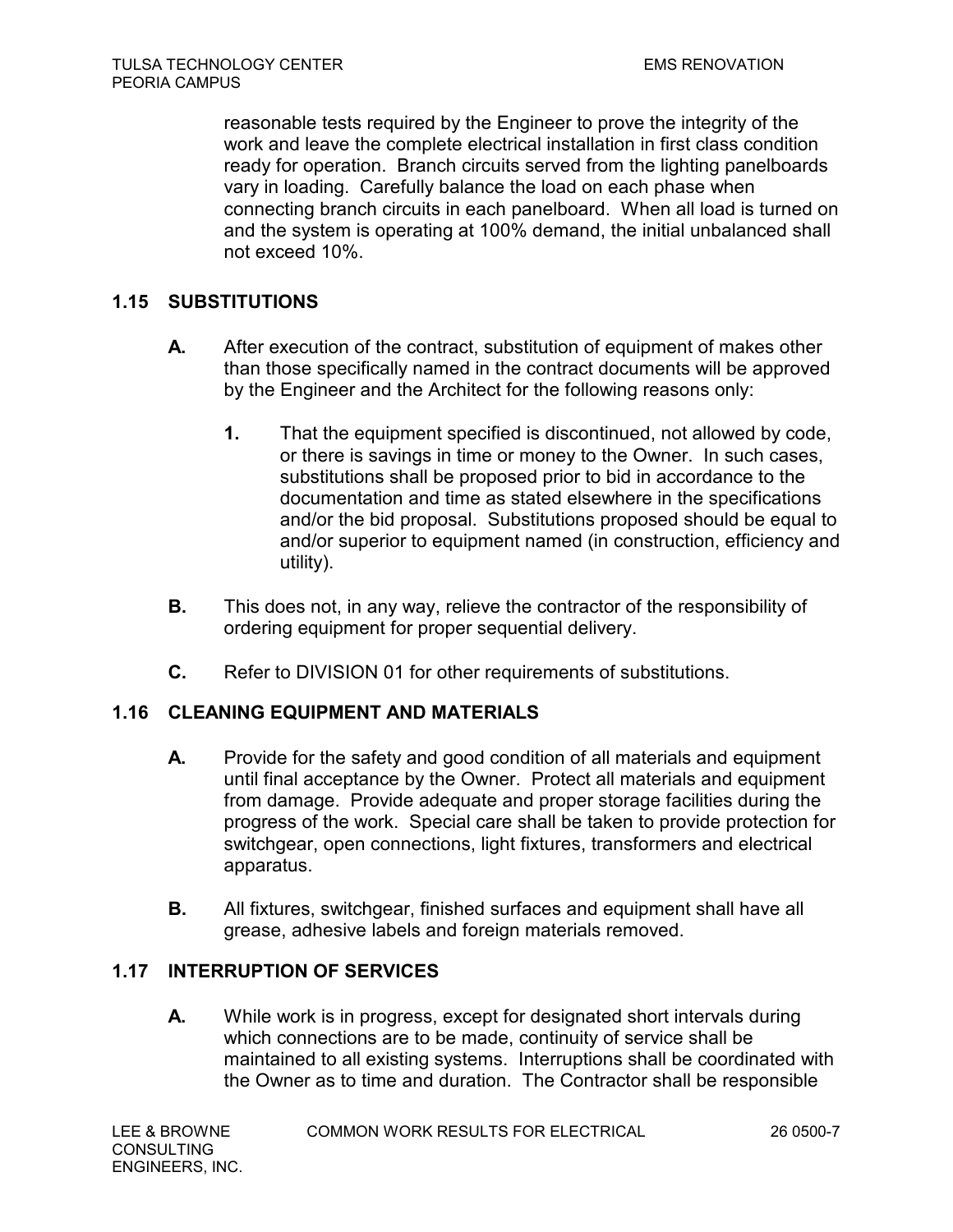for any interruptions to service and shall repair any damages to existing systems caused by his operations.

### **1.18 GUARANTEE**

**A.** Contractor shall guarantee all workmanship, materials and labor for a period of one (1) year, after warranty date set at substantial completion, to be free from defects not due to normal wear or abuse.

## **1.19 OPERATION MANUALS**

**A.** Furnish three bound sets of Operation Manuals along with the various warranties for mechanical and electrical equipment. Deliver Operation Manuals and Warranties to the Engineer prior to Final Inspection. Complete and satisfactory submittal of this material is a condition for final payment.

## **1.20 CONDITIONS OF FINAL INSPECTION**

- **A.** The following items must be accomplished and delivered to the Engineer before request for Final Inspection and final payment will be acknowledged:
	- **1.** Operating and Maintenance Instructions: Furnish three (3) complete sets of Operating and Maintenance Instructions for all equipment furnished under this contract.
	- **2.** Deliver all electrical inspection receipts and job record drawings to Engineer.
	- **3.** Deliver one set of reproducible record drawings to the Engineer showing all deviations from the contract drawings.
	- **4.** All work and materials as called for by the contract must be complete.
	- **5.** All lamps shall be new. Personally make a special inspection trip to assure that the work on the project, as a whole, is ready for final acceptance before calling upon the Engineer to make a Final Inspection.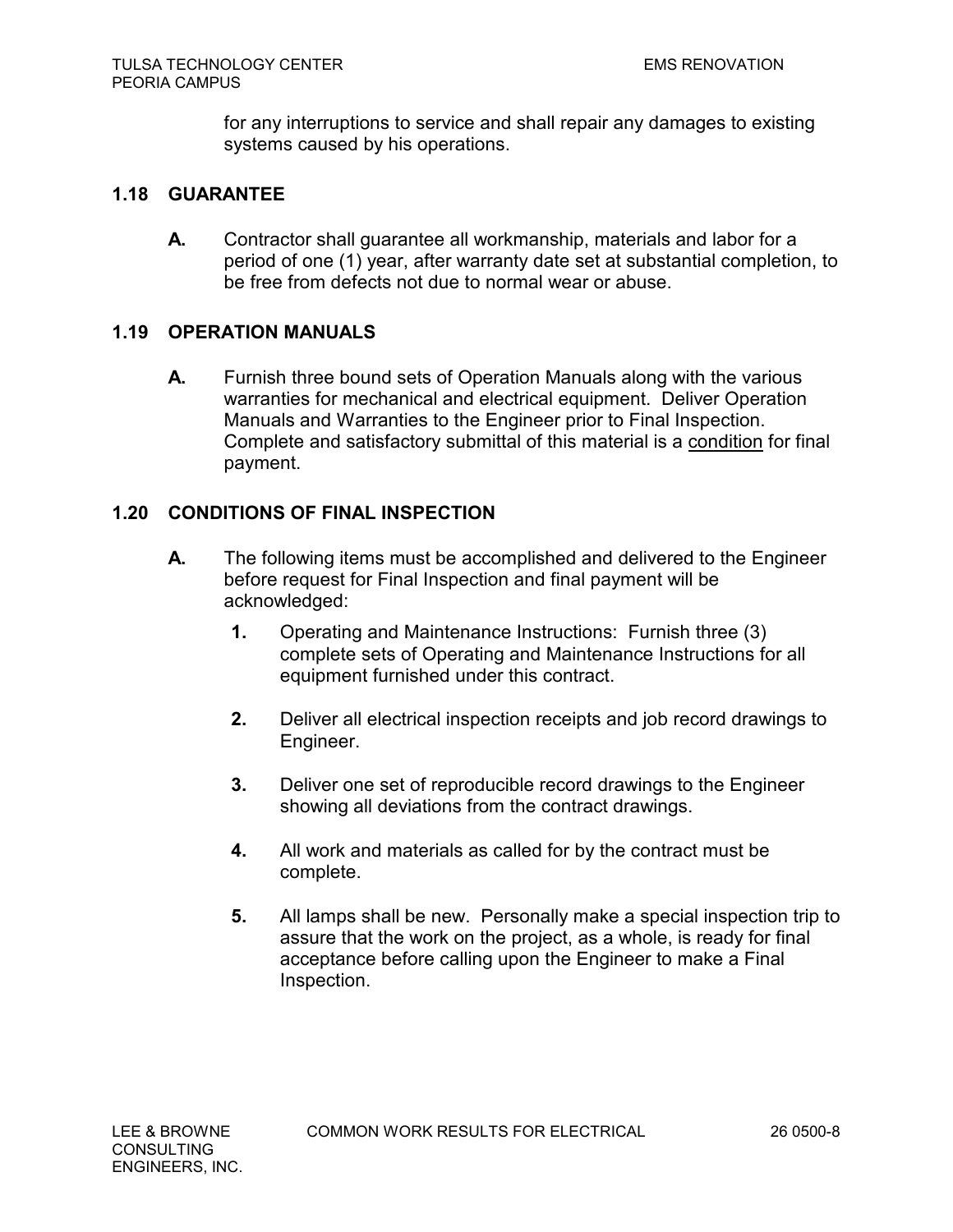## **1.21 SHOP DRAWINGS AND SUBMITTED DATA**

- **A.** Refer to DIVISION 01 for submittal requirements. No work indicated on any shop drawing shall be started until such drawings have been reviewed and approved by the Engineer.
- **B.** Submittal data shall be referenced to section and paragraph numbers of the specifications and to fixture and equipment numbers listed or scheduled, and shall be assembled in numerical order of the specification paragraphs. Submittals shall be bound in sets between covers and all sets within a section shall be identical. Identification marks on submittals shall be made in black ink. Do not use red pencil or ink.
- **C.** Where equipment manufacturers named as equivalent, or approved equal, are proposed for use by the Contractor, he shall be responsible to coordinate the change with all trades affected and bear cost of changes required by other trades to accommodate the equipment substitution. Submit for approval ¼" scale working drawings of equipment rooms, plan and section.
- **D.** Submit the following shop drawings for approval in accordance with these specifications:
	- 1. Raceway, Conduit, Boxes, Fittings, Underfloor Raceway.
	- 2. Wire and Cable.
	- 3. Wiring Devices.
	- 4. Disconnect Switches.
	- 5. Fuses.
	- 6. Panelboards.
	- 7. Light Fixtures and Lamps.
	- 8. Contactors.
	- 9. Transformers.
	- 10. Clocks and Paging Systems.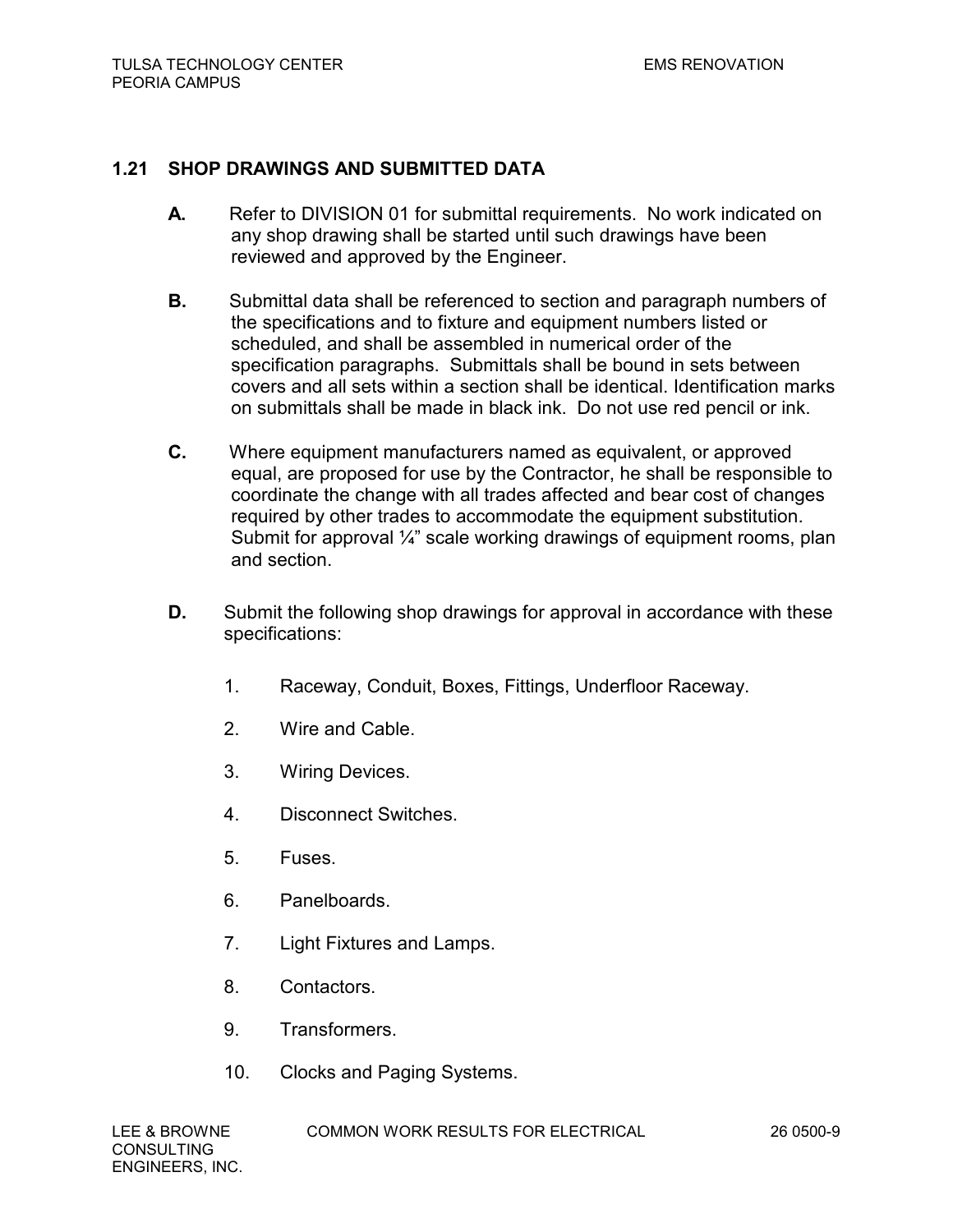- 11. Fire Alarm Systems
- 12. Communications (Data) Systems.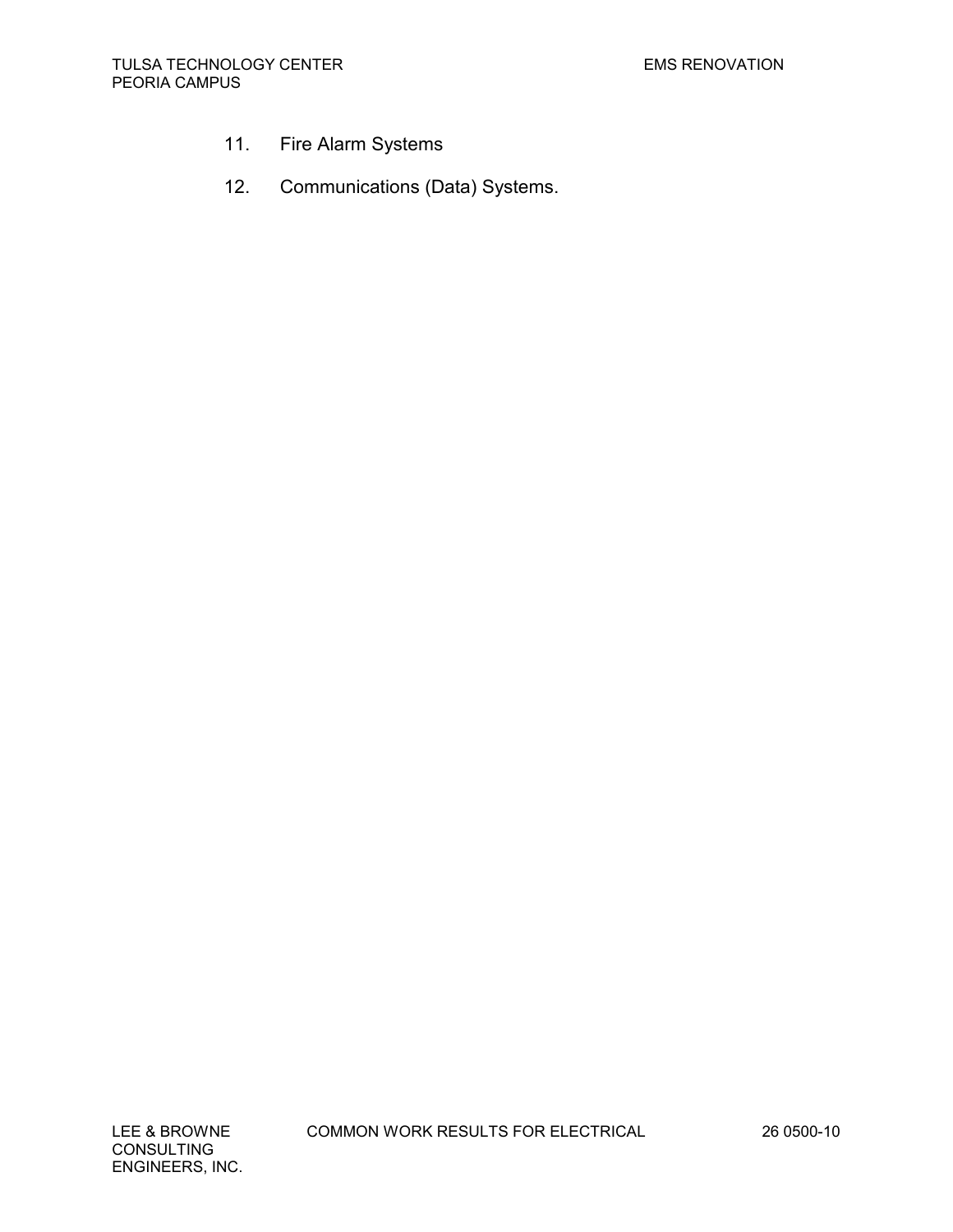### **LOW-VOLTAGE ELECTRICAL POWER CONDUCTORS AND CABLES**

### **PART 1 - GENERAL**

### **1.01 DESCRIPTION**

- **A.** Run all wire in metal raceways unless noted otherwise.
- **B.** Provide cable, wire and connectors in accordance with plans and specifications and in compliance with manufacturers' published application and installation recommendations.

### **1.02 QUALITY ASSURANCE**

- **A.** Comply with National Electrical Code (NFPA 70), and National Electrical Manufacturers Association/Insulated Power Cable Engineers Assoc. Standards.
- **B.** Provide electric cable wire and connectors which have been listed and labeled by Underwriters Laboratories.
- **C.** Remove from project site any damaged materials.

### **1.03 SUBMITTALS**

**A.** Submit manufacturers' data on all cable wire and connectors to be used.

#### **PART 2 - PRODUCTS**

### **2.01 ACCEPTABLE MANUFACTURERS**

- **A.** Wire and Cable: General Cable Corp., Southwire, Triangle, or acceptable equal.
- **B.** Connectors: Amp, Burndy Corp, General Electric Co., Ideal Industries Inc., Minnesota Mining and Mfg. Co., 0.Z./Gedney Co., Thomas & Betts Co., or acceptable equal.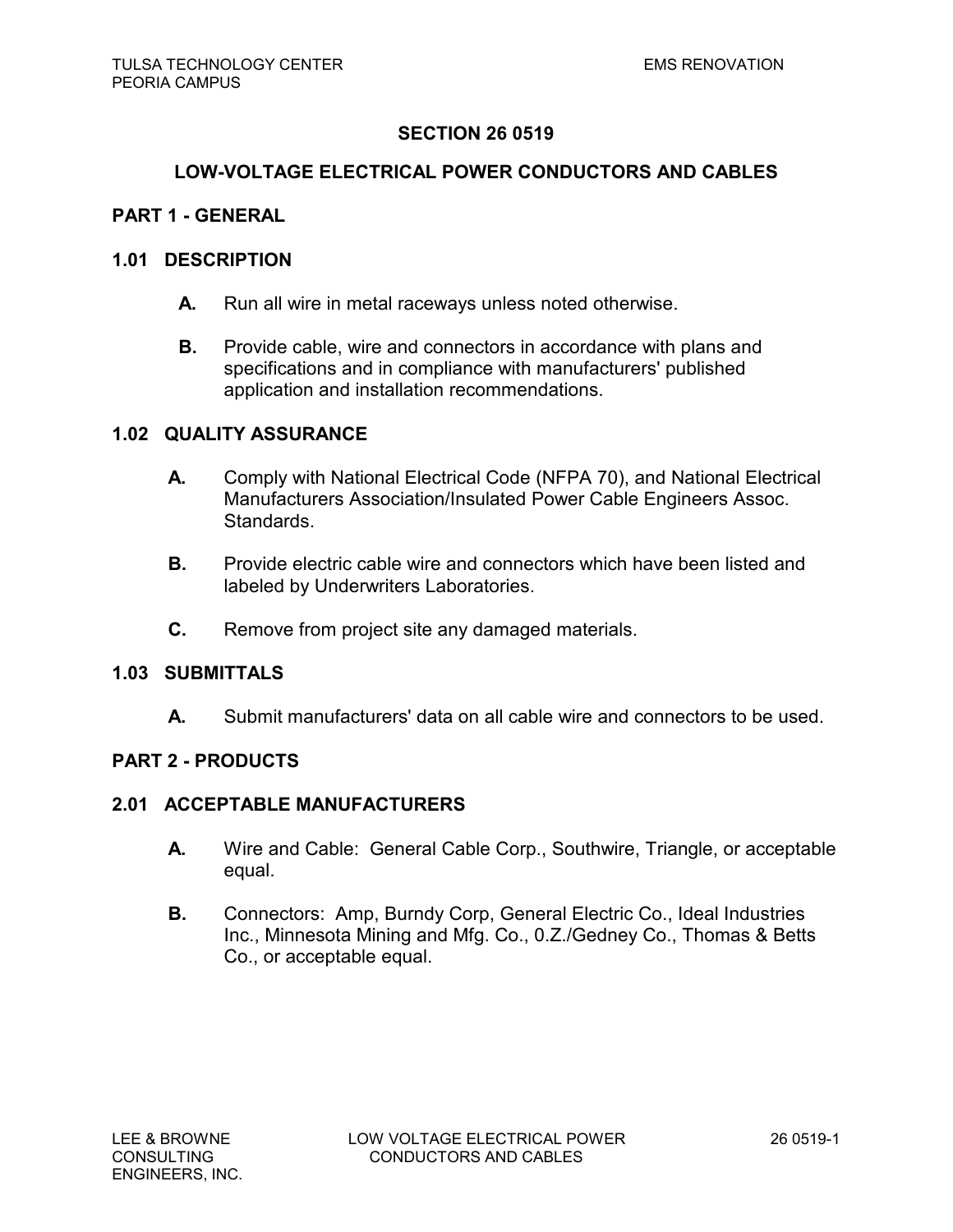## **2.02 WIRE**

- **A.** Use soft drawn annealed copper having a conductivity not less than 98% of that of pure copper and with thermoplastic 600 volt insulation. Use no aluminum wire unless called for specifically on plans.
- **B.** All lighting and power wire indicated on drawings is size 12 unless indicated otherwise or otherwise required by codes. Use no wire smaller than size 12 for power or lighting.
- **C.** Wire Sizes #12 and #10. Use solid or stranded copper rated THHN/THWN-2 insulation temperature rated for 90 degrees C in wet and dry locations.
- **D.** Wire Size #8 and Larger. Use stranded copper Type THHN-2/THWN-2 90 degrees C temperature rated insulation for wet and dry locations. Use XHHW-2 where called for on drawings.
- **E.** Temperature Control Wire. Use stranded THHN copper wire with crimp spade lugs. Minimum size #16.

## **2.03 CONNECTORS.**

- **A.** Provide factory made metal connectors of size, rating, material, type, and class as indicated by NEC, NEMA, or as indicated on plans.
- **B.** Use pre-insulated spring-type pressure or crimp-type solderless connectors on wire sizes #12, #10, and #8. For wire sizes larger than #8, use solderless hydraulically die crimped compression type connectors.
- **C.** Insulate all splices and taps using preformed factory made insulating boots with scotch fill and electrical tape.

# **PART 3 - EXECUTION**

### **3.01 INSTALLATION**

- **A.** Do not pull any wire into raceway until raceway is complete and all burrs and abrading surfaces have been removed.
- **B.** A U.L. approved lubricant may be used where necessary to facilitate installation of conductors.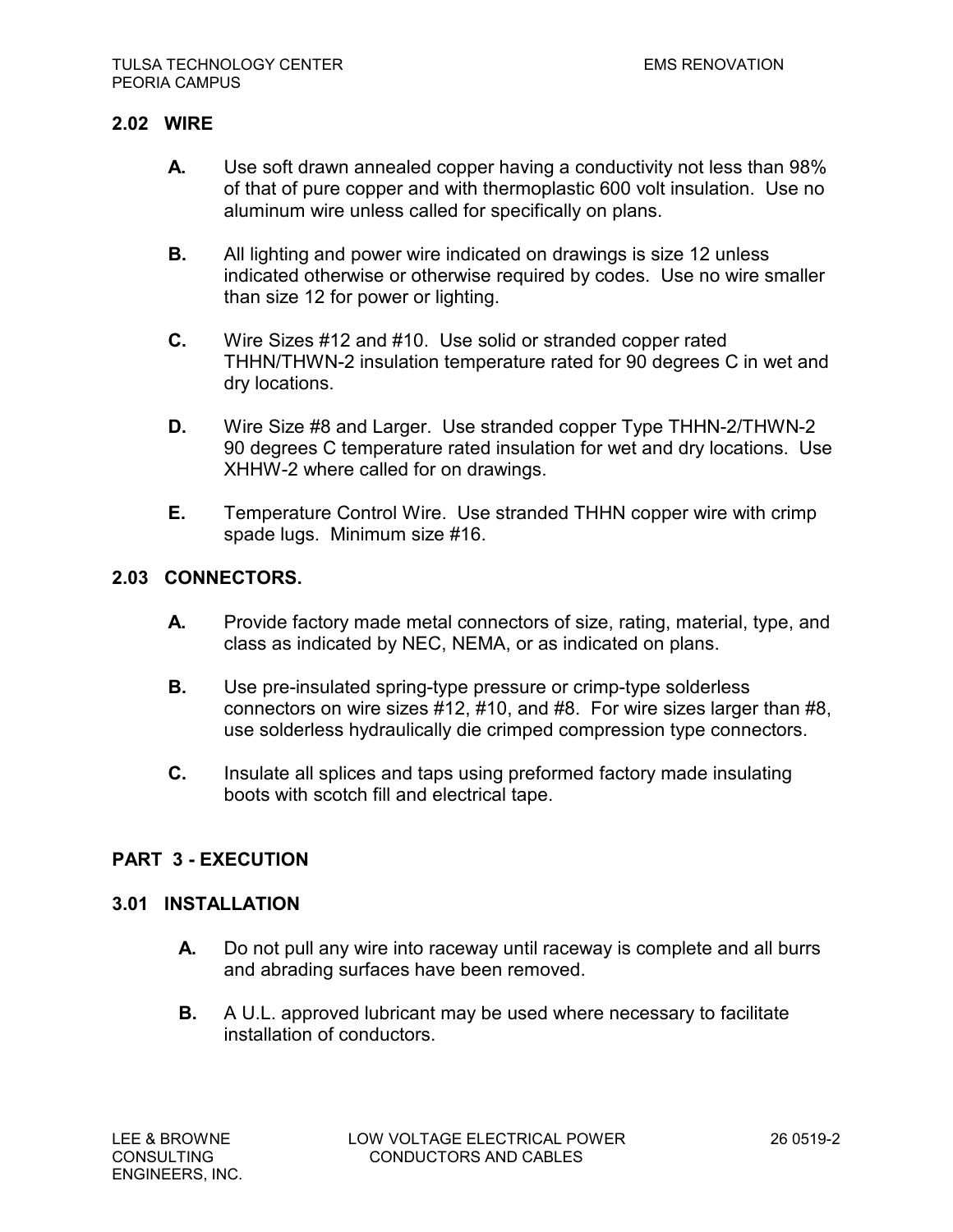- **C.** Use only continuous conductors without welds or splices or joints between boxes. Mains and feeders are to be run their entire length without splices.
- **D.** Identify all conductors using color coded insulation or numbered linen or plastic Brady tags. Use the following color coding chart for all lighting and power circuits.

|                    | 120/208 Volts | 277/480 Volts |
|--------------------|---------------|---------------|
| Phase A            | <b>Black</b>  | <b>Brown</b>  |
| Phase B            | Red           | Orange        |
| Phase C            | <b>Blue</b>   | Yellow        |
| <b>Neutral</b>     | White         | Gray          |
| <b>Ground Wire</b> | Green         | Green         |

Use numbered stick-on Brady wire tags to label all control wire ends according to the numbering scheme printed on the wiring diagram.

- **E.** Install crimp type ring or spade lugs on ends of all control wires.
- **F.** Install all wire cable and connectors as indicated and in accordance with manufacturers' written instructions, NEC requirements, and the National Electrical Contractors Association "Standard of Installation".
- **G.** Insulate all splices and taps to produce an insulated assembly equivalent to, or better than, the electrical and mechanical strength of the conductors being insulated.
- **H.** Use connectors compatible with the conductor and terminal materials.
- **I.** Before energizing, check for short circuits and megger all circuits in accordance with NEC.
- **J.** Do not install more than four phase conductors with dedicated neutrals maximum in a  $\frac{3}{4}$ " or larger raceway unless so indicated on plan. Where  $\frac{1}{2}$ " conduit is allowed, do not install more than two phase conductors with neutral conductors in a raceway unless so indicated on plan.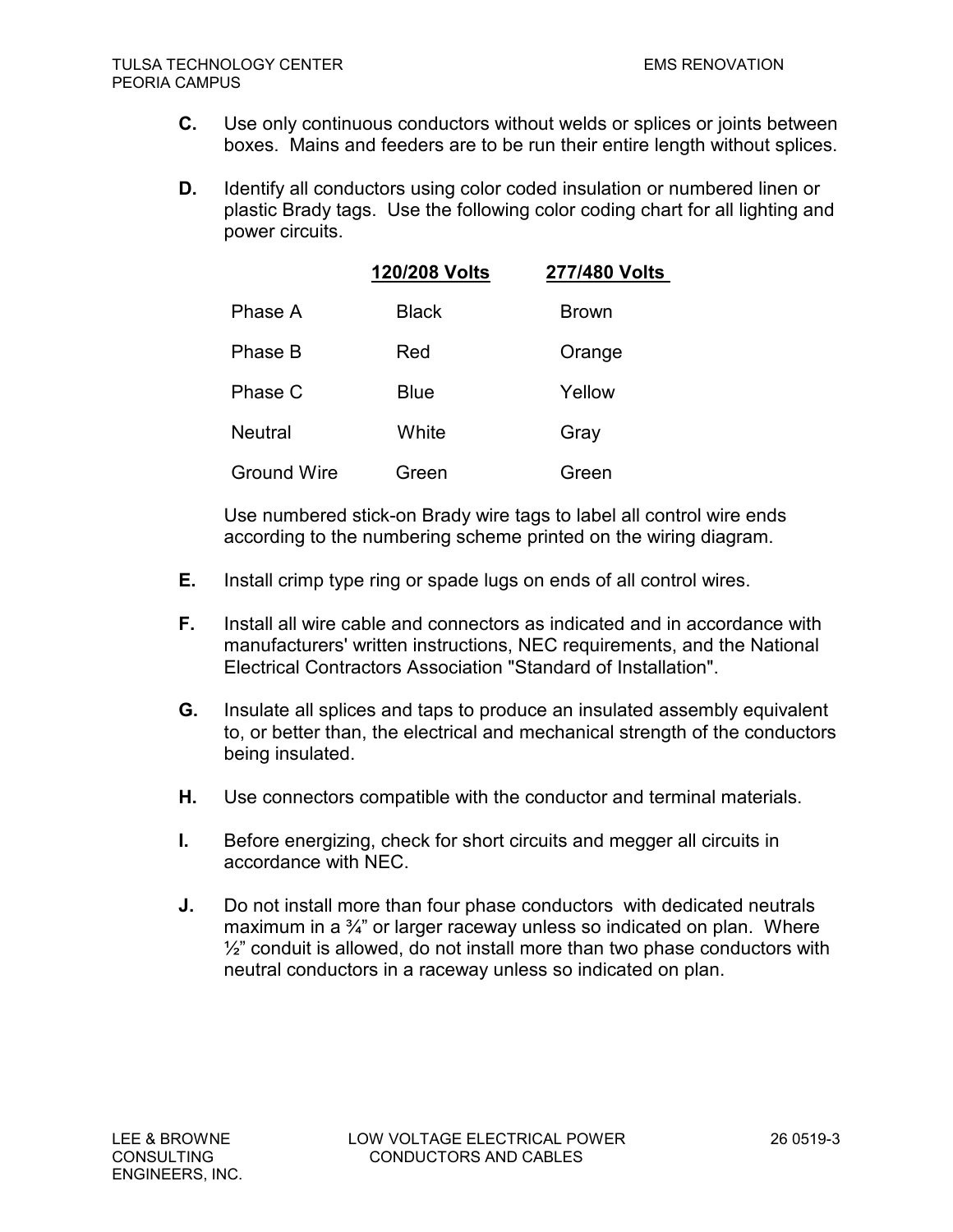### **GROUNDING AND BONDING FOR ELECTRICAL SYSTEMS**

### **PART 1 - GENERAL**

#### **1.01 DESCRIPTION**

- **A.** System Grounding.
	- **1.** Secondary service neutrals shall be grounded at the supply side of the secondary disconnecting means and at the related transformers.
	- **2.** Separately derived systems (transformers downstream from the service entrance) shall have the secondary neutral grounded.
- **B.** Equipment Grounding.
	- **1.** All metallic structures, enclosures, raceways, junction boxes, outlet boxes, cabinets, machine frames, and other conductive items in close proximity with electrical circuits shall be grounded for personnel safety and to provide a low impedance path for possible ground fault currents.
- **C.** Structure Grounding.

All structural steel columns shall be bonded to a perimeter ring grounding system as indicated on plans.

#### **1.02 RELATED WORK**

**A.** Section 260500 COMMON WORK RESULTS FOR ELECTRICAL.

# **1.03 SUBMITTALS**

- **A.** Shop Drawings.
	- **1.** Submit catalog cuts and descriptive literature for approval.
	- **2.** Include sufficient information, clearly presented, to determine compliance with drawings and specifications.
- **B.** Test Reports.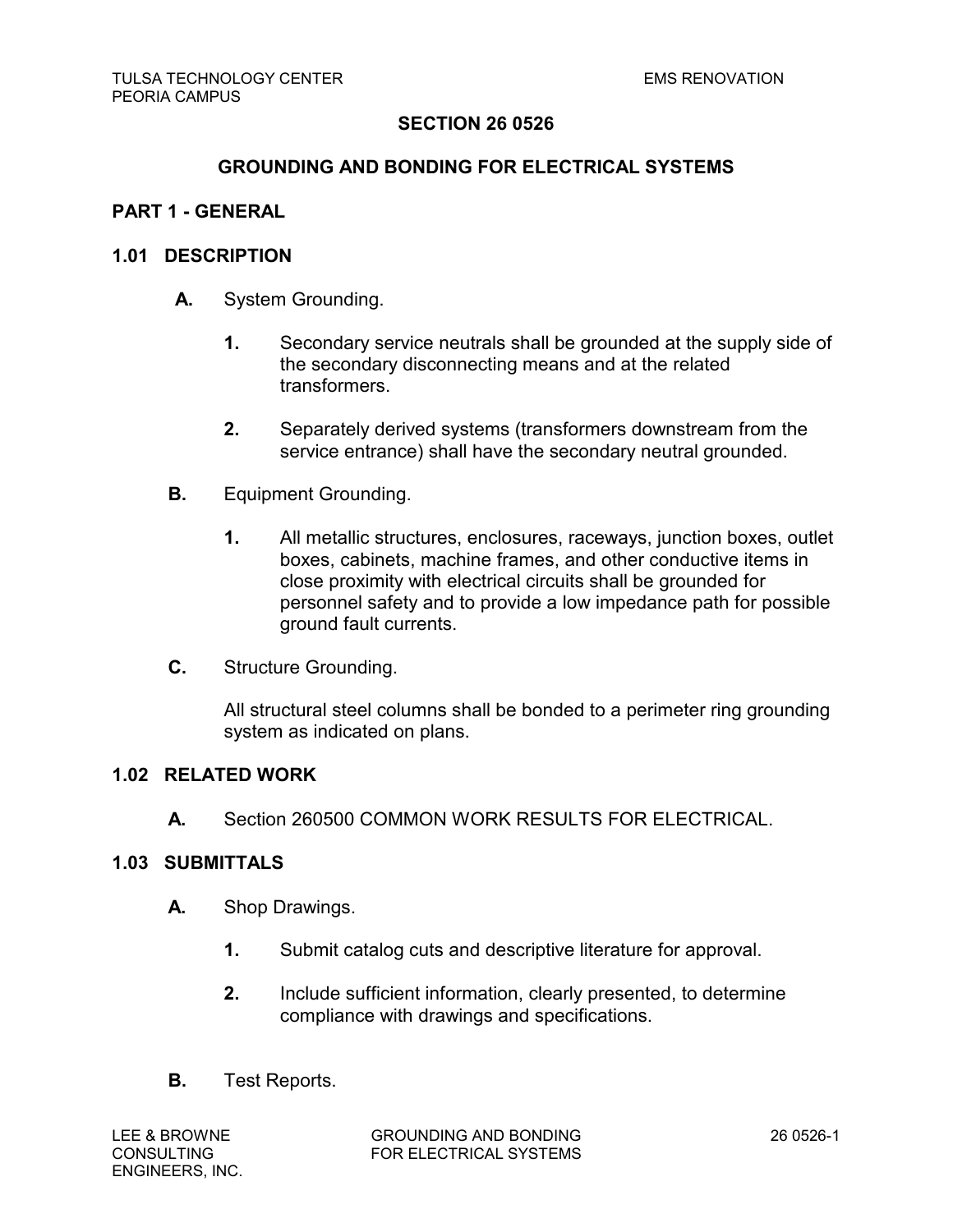- **1.** Submit certified test reports of ground resistance to the Engineer for approval.
- **C.** Certifications: Two weeks prior to final inspection, deliver to the Engineer four copies of the following:
	- **1.** Certification that the material and installation is in accordance with the drawings and specifications and has been properly installed.

# **1.04 APPLICABLE PUBLICATIONS**

- **A.** The following specifications and standards, except as hereinafter modified, are incorporated herein by reference and form a part of this specification to the extent indicated by the references thereto. Except where a specific date is given, the issue in effect (including amendments, addenda, revisions, supplements, and errata) on the date of invitation for Bids shall be applicable. In text such specifications and standards are referred to by basic designation only.
	- **1.** National Fire Protection Association (NFPA) Publications:

No. 70.......................National Electrical Code (NEC)

**2.** Underwriters Laboratories, Inc. (UL) Publications:

No. 83........................Thermoplastic Insulated Wires

- No. 44........................Rubber-Insulated Wires and Cables No. 467......................Electrical Grounding and Bonding Equipment
- **3.** Institute of Electrical and Electronics Engineers, Inc. (IEEE)
	- No. 142......................Recommended Practice for Grounding of Industrial and Commercial Power Systems

# **PART 2 - PRODUCTS**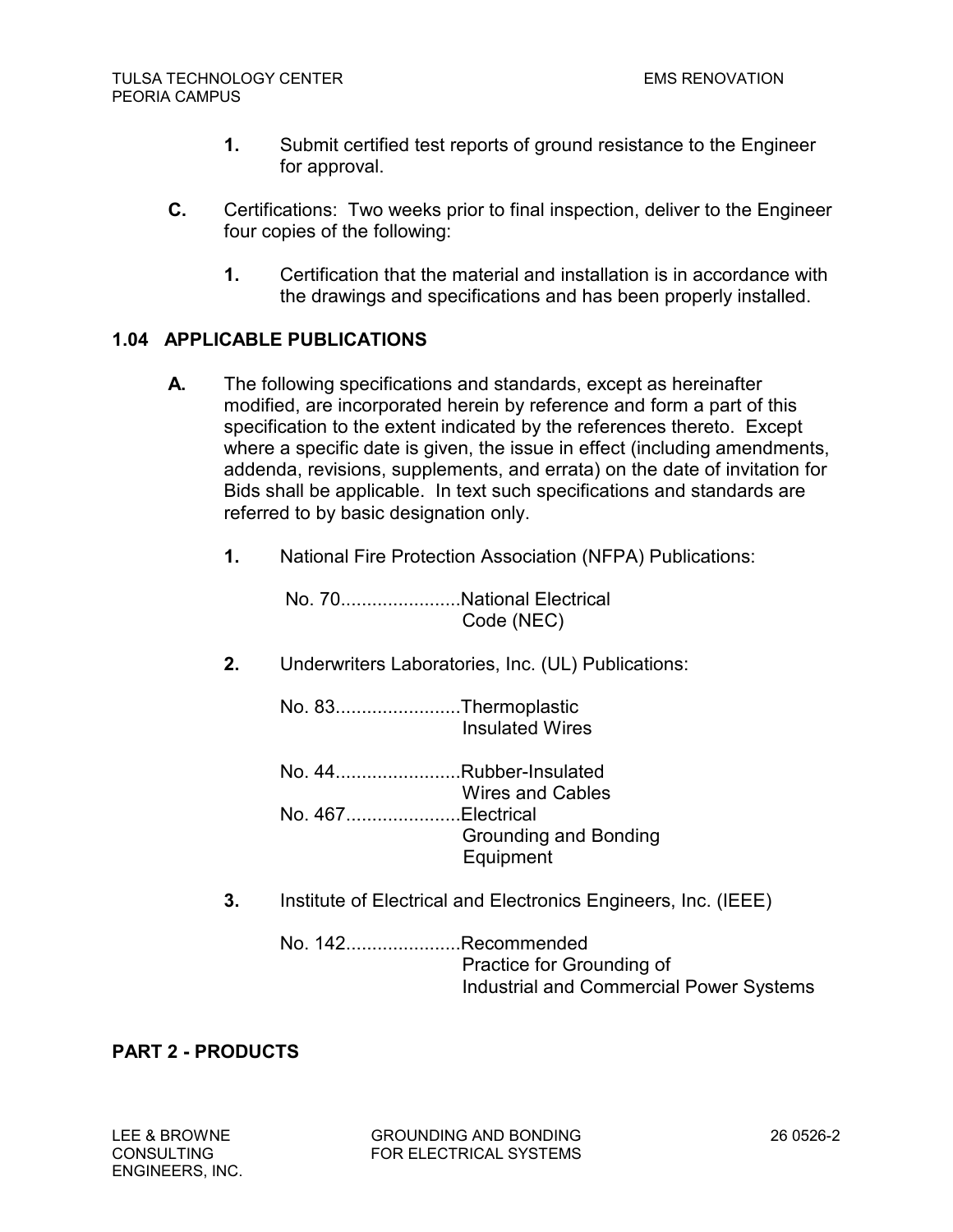## **2.01 GROUNDING WIRES.**

- **A.** Shall be UL and NEC approved types, copper, with TW or THWN/THHN or THW insulation color identified green, except where otherwise shown on the drawings, or specified.
- **B.** Wire size shall not be less than shown on the drawings and not less than required by the NEC.

## **2.02 GROUND RODS**

**A.** Shall be copperclad steel, 5/8-inch diameter by 10 feet long.

# **PART 3 - EXECUTION**

## **3.01 INSTALLATION, GENERALLY**

**A.** Grounding shall be in accordance with the NEC, as shown on the drawings, and as hereinafter specified.

## **3.02 PRIMARY EQUIPMENT AND CIRCUITS**

- **A.** Pad Mounted Transformers.
	- **1.** Provide a driven ground rod and connect with a grounding electrode conductor to the grounding facilities at the transformer.
	- **2.** Ground the secondary neutral.
	- **3.** Connect lightning arrestor grounds to the ground pad, and per NEC.
- **B.** Lightning Arrestors.
	- **1.** Connect lightning arrestor grounds to the equipment ground bus, or ground rods as applicable.
- **C.** Metallic Conduit.
	- **1.** Metallic conduits which terminate without mechanical connection to a housing of electrical equipment by means of locknut and bushings or adaptors shall be provided with grounding bushings. Bushings shall be connected with a bare grounding conductor to the equipment ground bus.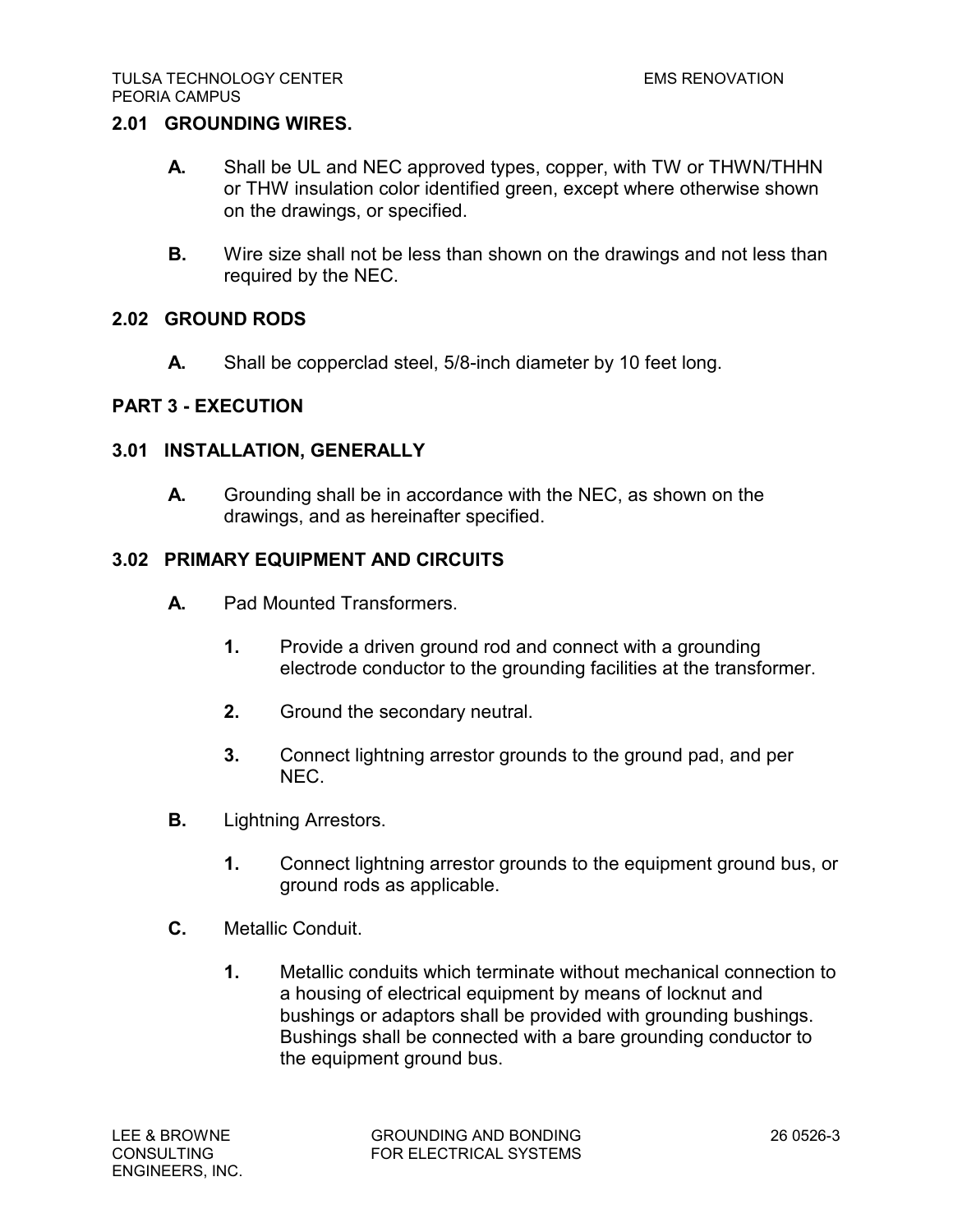# **3.03 SECONDARY EQUIPMENT AND CIRCUITS**

- **A.** Main Bonding Jumper.
	- **1.** Connect the secondary service neutral to the ground bus in the service equipment.
- **B.** Water Pipe and Supplemental Electrode.
	- **1.** Grounding electrode conductor: Provide a connection between the service equipment ground bus and the metallic water pipe system. Jumper insulating joints in the water pipe.
	- **2.** Provide a supplemental ground electrode and bond to the water pipe ground, or connect to the service equipment ground bus.
- **C.** Service Disconnect (Separate Individual Enclosure).
	- **1.** Provide a ground bar bolted to the enclosure with lugs for connecting the various grounding conductors.
- **D.** Switchgear, Switchboards, and Unit Substations.
	- **1.** Connect the various feeder green grounding conductors to the ground bus in the enclosure with suitable pressure connectors.
	- **2.** Connect the grounding electrode conductor to the ground bus.
	- **3.** Connect the neutral to the ground bus (main bonding jumper).
	- **4.** Connect metallic conduits, which terminate without mechanical connection to the housing, by grounding bushings and ground wire to the ground bus.
- **E.** Transformers.
	- **1.** Exterior: Exterior transformers supplying interior service equipment shall also have the neutral grounded at the transformer secondary. Provide a grounding electrode at the transformer.
	- **2.** Separately derived systems (transformers downstream from service equipment): Ground the secondary neutral at the transformer. Provide a grounding electrode conductor from the transformer to the building grounding grid.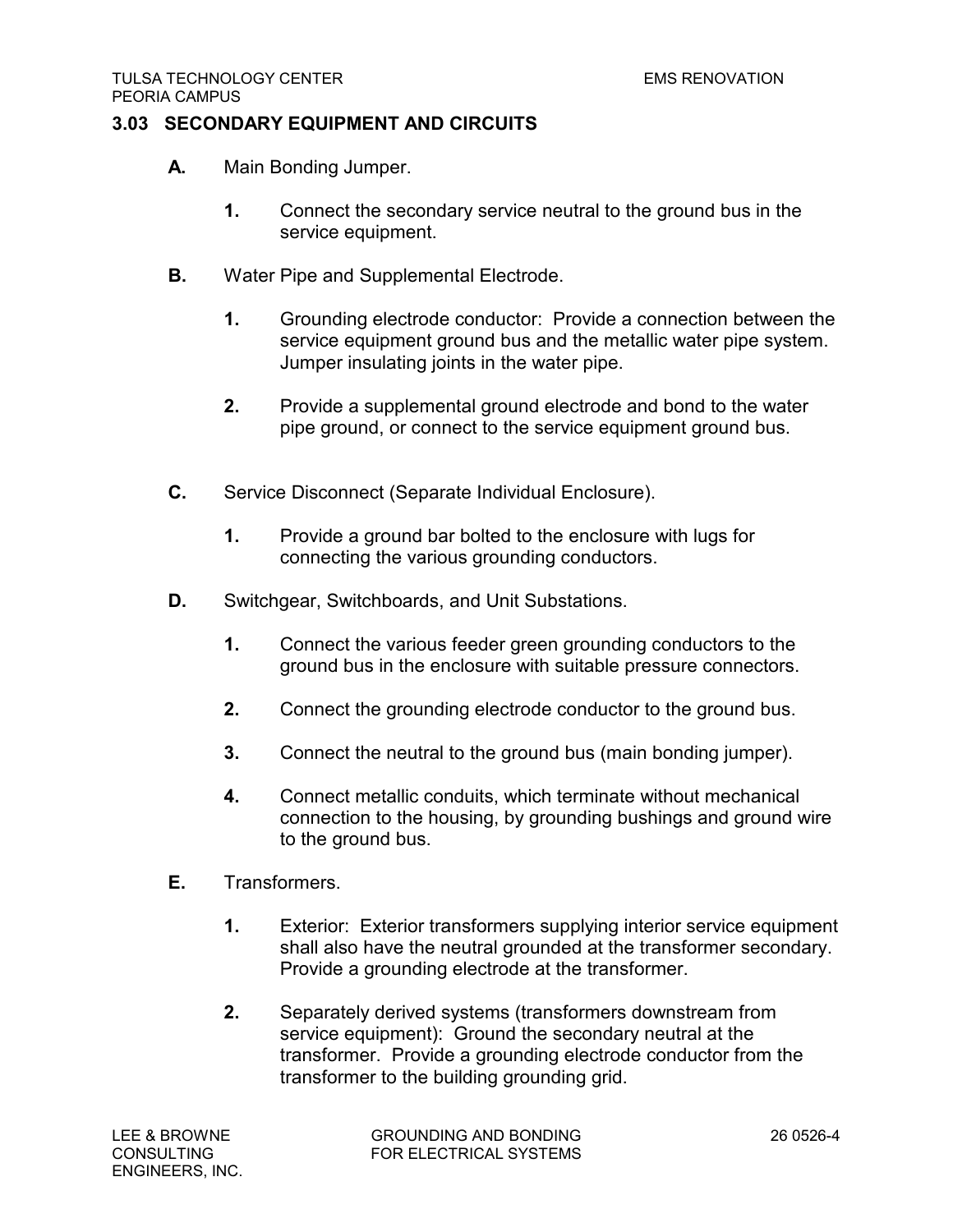- **F.** Conduit Systems.
	- **1.** Ground all metallic conduit systems.
	- **2.** Non-metallic conduit systems shall contain a grounding conductor.
	- **3.** Conduit provided for mechanical protection and containing only a grounding conductor shall be bonded to that conductor at the entrance and exit from the conduit.
- **G.** Feeders and Branch Circuits: Install green grounding conductors with all feeders and branch circuits as follows:
	- **1.** Install grounding conductor with all feeders and branch circuits.
	- **2.** Connect to all circuits serving fixed equipment and appliances.
	- **3.** Connect to all receptacle outlets.
	- **4.** Connect to all motors and motor controllers.
	- **5.** All items of equipment where the final connection is made with flexible metal conduit shall have a grounding wire.
	- **6.** All additional locations and systems as shown on the drawings.
- **H.** Boxes, Cabinets, Enclosures, and Panelboards.
	- **1.** Bond the grounding wires to each pull box, junction box, outlet box, cabinets, and other enclosures through which the ground wires pass.
	- **2.** Provide lugs in each box and enclosure for ground wire termination.
	- **3.** Provide ground bars in panelboards, bolted to the housing, with sufficient lugs for terminating the ground wires.
- **I.** Motors and Starters.
	- **1.** Provide lugs in motor terminal box and starter housing for ground wire termination
	- **2.** Make ground wire connections to ground bus in motor control centers.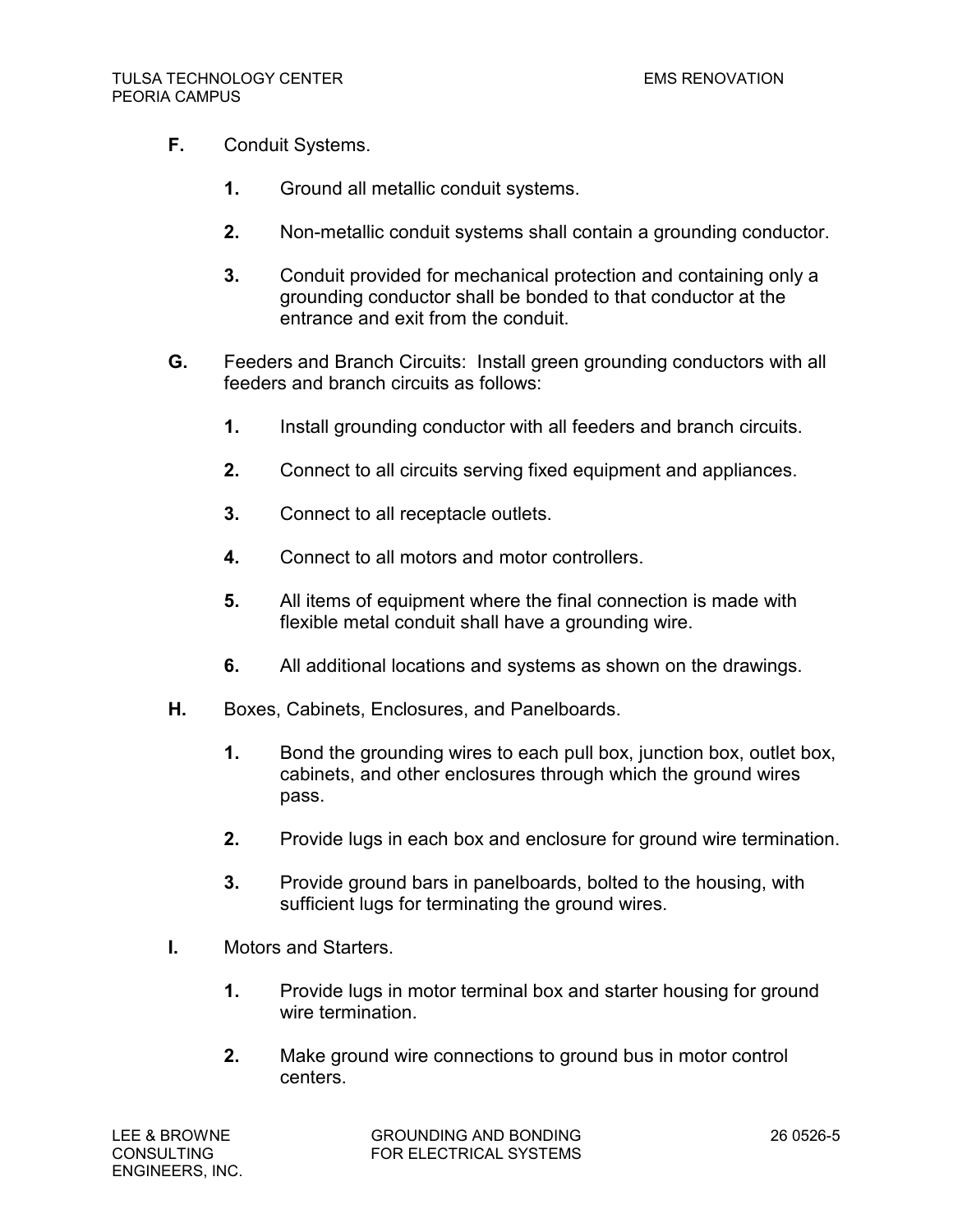- **J.** Receptacles: Receptacles shall have a ground wire from green ground terminal to the outlet box ground screw.
- **K.** Lighting Fixtures: Shall be grounded through green ground wire. Fixtures connected with flexible conduit shall have a green ground wire included with the power wires from the fixture through the flexible conduit to the first outlet box.
- **L.** Electrical Appliances and Equipment: Fixed electrical appliances and equipment shall have a ground lug installed for termination of the green ground conductor.

# **3.04 CONDUCTIVE PIPING**

**A.** Bond all conductive piping systems in the building to the electrical system ground. Bonding connections shall be made as close as practical to the water pipe ground or service equipment ground bus.

# **3.05 GROUND RESISTANCE**

- **A.** The grounding system shall be tested to ensure that the ground resistance does not exceed 5 ohms.
- **B.** Services at power company interface points shall comply with the power company ground resistance requirements.
- **C.** Necessary modifications to the ground electrodes for compliance shall be without change in contract amount.

### **3.06 GROUND ROD INSTALLATION**

- **A.** Distance: Drive each rod vertically for not less than ten feet.
- **B.** Multiple Rods: Where required to obtain the specified ground resistance, install multiple rods.
- **C.** Where ground connections will be permanently concealed, make the connections by the exothermic process to form solid metal joints. Make accessible ground connections with mechanical pressure type ground connectors.
- **D.** Where rock prevents the driving of vertical ground rods, install grounding electrodes in horizontal trenches to achieve the specified resistance.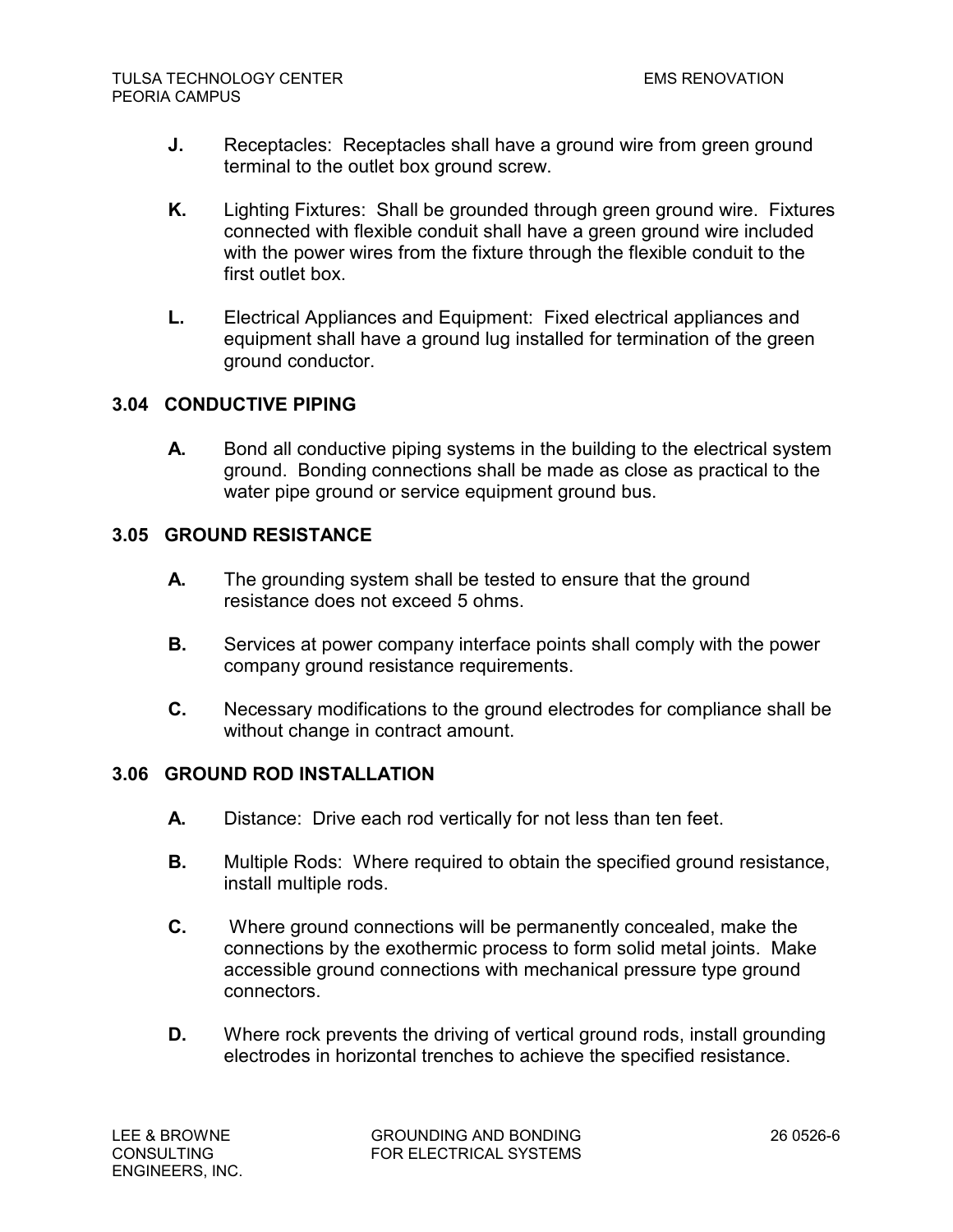### **RACEWAY AND BOXES FOR ELECTRICAL SYSTEMS**

### **PART 1 - GENERAL**

#### **1.01 DESCRIPTION**

- **A.** Furnish and install complete systems of electrical raceways, including but not limited to, all conduit, fittings, outlet boxes, cover plates, wireways, gutters, expansion fittings, and accessories.
- **B.** Unless noted otherwise, on drawings, all raceway systems installed underground, in poured concrete floors and walls, and all exposed conduit outside, shall be rigid metal conduit.
- **C.** All conduit drops not supported by walls or columns in mechanical rooms shall be rigid metal conduit.
- **D.** Steel EMT may be used in building voids, concealed spaces and where exposed inside.
- **E.** In intermittent moisture environments use rigid metal conduit.
- **F.** PVC conduit may be used only where called for on drawings or where allowed by the Engineer in writing.
- **G.** All underground conduit bends shall be at least 8 times the trade size diameter, or 18" (whichever is larger).

### **1.02 QUALITY ASSURANCE**

- **A.** All raceway products shall have UL label stamp and shall comply with National Electrical Manufacturers Association standards and current edition of the National Electrical Code.
- **B.** All outdoor steel boxes, fittings, conduits and accessories shall be galvanized.
- **C.** Indoor steel boxes may be galvanized or painted.
- **D.** Submit manufacturer's data on all raceway system components

LEE & BROWNE RACEWAY AND BOXES FOR 26 0533-1 CONSULTING ELECTRICAL SYSTEMS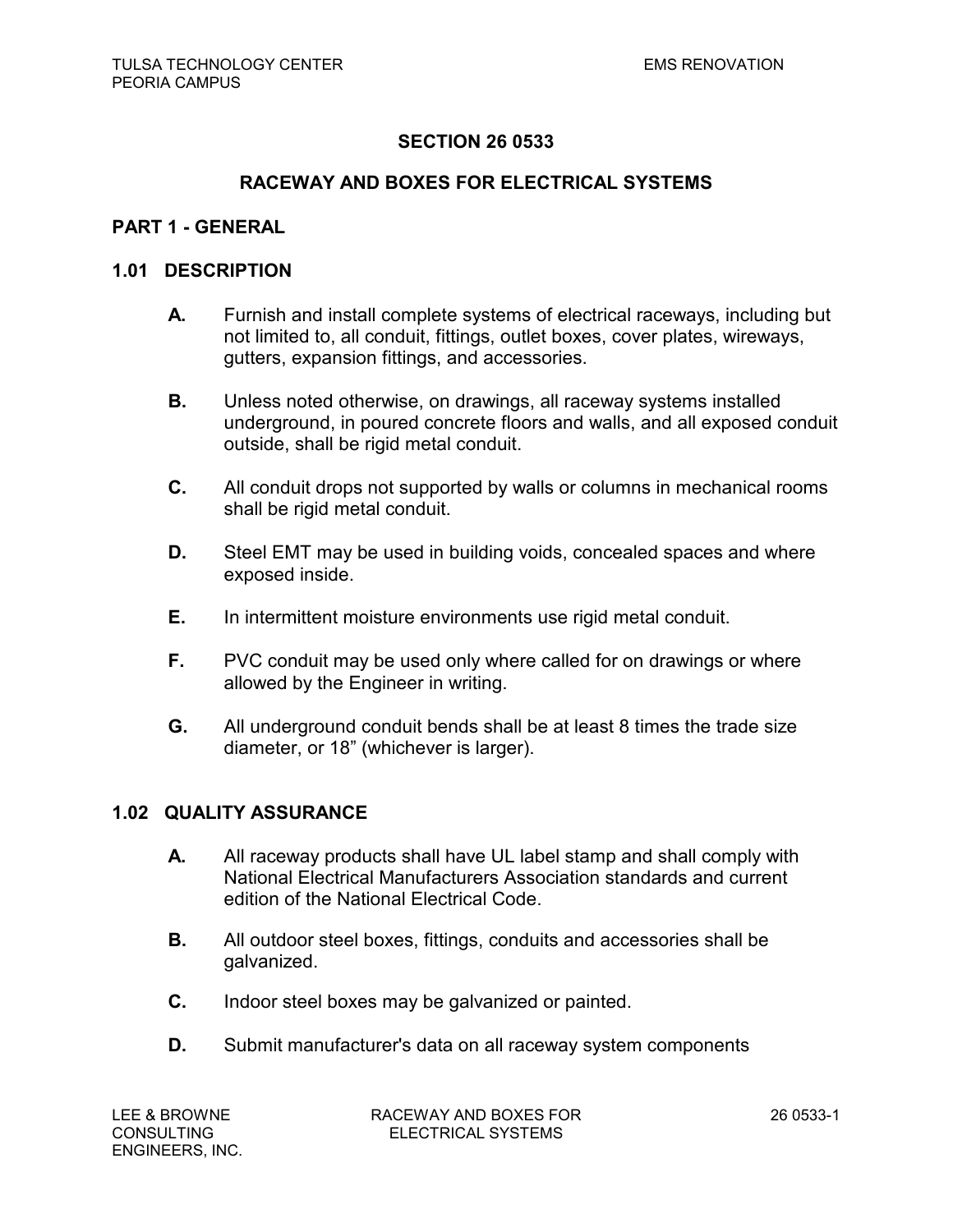# **PART 2 - PRODUCTS**

## **2.01 CONDUIT AND FITTINGS**

- **A**. Rigid Metal Conduit.
	- **1.** Hot dip galvanized inside and outside, standard pipe size, threaded wrought steel. ANSI: C80.1, Federal Spec. WW-C-581.
	- **2.** No intermediate metal conduit is allowed.
	- **3.** Acceptable Manufacturers: Allied Tube and Conduit, LTV, Wheatland Tube or acceptable equal.
- **B.** Weatherproof Outlet Boxes.
	- **1.** Provide cast metal weatherproof outlet boxes of type and shape to suit the application with threaded conduit connections, gasketed spring hinged covers, and corrosion-proof hinges and fasteners.
	- **2.** Acceptable Manufacturer: Appleton, Crouse-Hinds, or acceptable equal.
- **C.** Junction and Pull Boxes (Inside).
	- **1.** Provide galvanized steel junction and pull boxes with removable screw-fastened covers of size and gauge to comply with NEC and requirements of the application.
	- **2.** Acceptable Manufacturers: Appleton, RACO, Steel City, Hoffman, or acceptable equal.
- **D.** Junction and Pull Boxes (Exterior).
	- **1.** Provide cast metal junction and pull boxes with gasketed screw on cover and threaded conduit connections, of size to comply with NEC and requirements of the application.
	- **2.** Acceptable Manufacturers: Appleton, Crouse-Hinds, or acceptable equal.
- **E.** Conduit Bodies.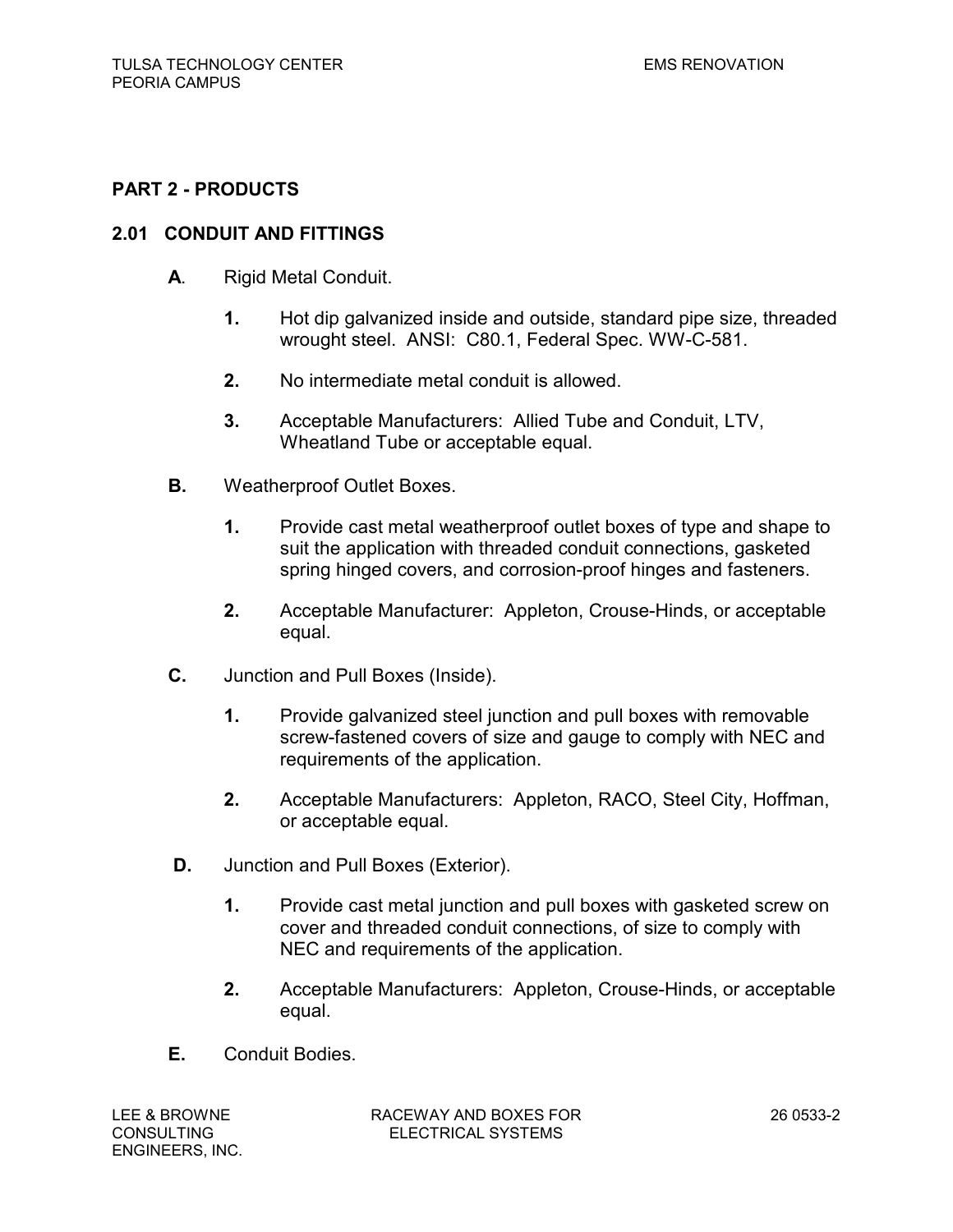- **1.** Provide cast metal conduit bodies with threaded conduit connections and gasketed removable galvanized steel or aluminum covers. Conduit bodies specially designed for E.M.T. may be used where applicable.
- **2.** Acceptable Manufacturers: Appleton, Crouse-Hinds, Killark, or acceptable equal.
- **F.** Electric Metallic Tubing (EMT).
	- **1.** Cold rolled steel electro-galvanized outside, Silicon painted inside. ANSI: C80.3, Federal Spec. WW-C-563.
	- **2.** Acceptable Manufacturers: Allied Tube and Conduit, LTV Copperweld, Western Tube & Conduit, Wheatland Tube, or acceptable equal.
- **G.** PVC Conduit.
	- **1.** NEMA Standard Pub. No. TC-6. Schedule 40, UL stamped.
	- **2.** Acceptable Manufacturers: Carlon, or acceptable equal.
- **H.** Flexible Metal Conduit.
	- **1.** Zinc coated steel, aluminum alloy. Federal Spec. WW-C-566.
	- **2.** Acceptable Manufacturers: Greenfield, General Cable, or acceptable equal.
- **I.** Liquid Tight Flexible Metal Conduit.
	- **1.** Steel core with moisture and oil proof PVC jacket with copper ground strap.
	- **2.** Acceptable Manufacturers: General Cable, or acceptable equal.
- **J.** Conduit Fittings.
	- **1.** All conduit fittings shall be steel. No die cast fittings are allowed.
	- **2.** All EMT fittings, smaller than 2", shall be compression gland raintight or set screw type. Indenter style fittings are not allowed.
	- **3.** All EMT fittings 2" and larger shall be compression gland raintight or set screw type with no fewer than 2 screws in each pipe.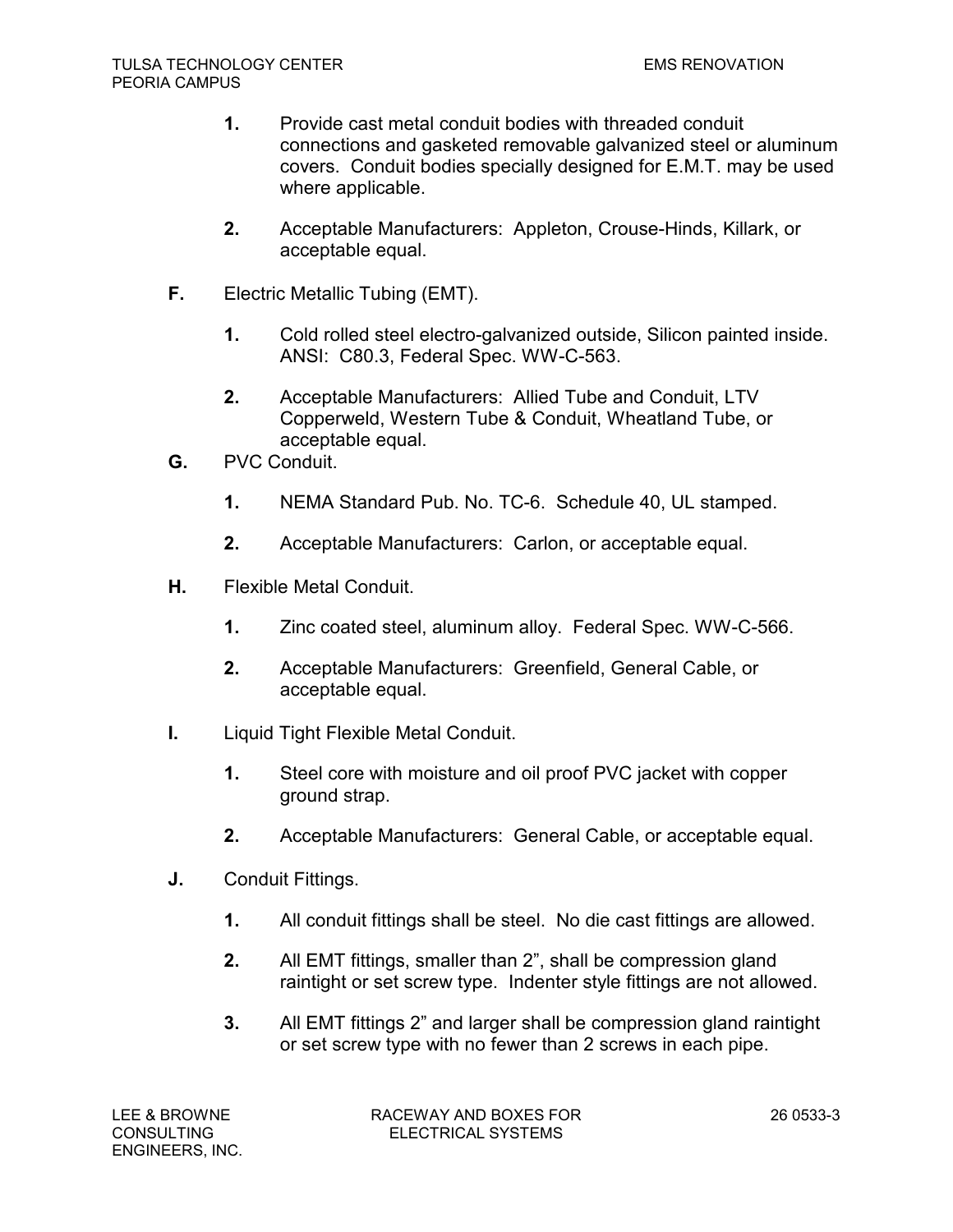**4.** Acceptable Manufacturers: Appleton, RACO, Thomas & Betts, Carlon (plastic only), or acceptable equal.

# **2.02 BOXES**

- **A.** General.
	- **1.** Provide metal boxes of shape, size, and mounting means to suit each respective location and usage, and to comply with NEC.
- **B.** Interior Boxes and Accessories.
	- **1.** Hot-dip galvanized steel with extension rings, plaster rings, brackets, fixture studs, and mounting clips to suit the usage. Boxes installed in masonry or concrete walls shall be masonry type. Boxes installed in drywall construction shall be braced on both ends of box such that box end cannot move and does not depend on coverplate or device tabs to brace box.
	- **2.** Acceptable Manufacturers: RACO, Steel City, Appleton, or acceptable equal.
- **C.** Wireways and Gutters.
	- **1.** Provide steel wireways and gutters of size as indicated on plans with hinged or removable covers. Exterior wireways to be galvanized with conduit entries to use weather tight hubs; interior wireways to be bonderized enameled steel.
	- **2.** Acceptable Manufacturer: Square D, Appleton, or acceptable equal.

# **PART 3 - EXECUTION**

# **3.01 INSTALLATION**

- **A.** General. Conduit.
	- **1.** No conduits shall be supported by wire type hangers. Use all thread and strut supports.
	- **2.** Horizontal branch circuit conduit in walls is allowed only between boxes that are less than six feet apart. Provide vertical conduit from each box up to ceiling and install horizontal conduit above ceiling where boxes are over six feet apart.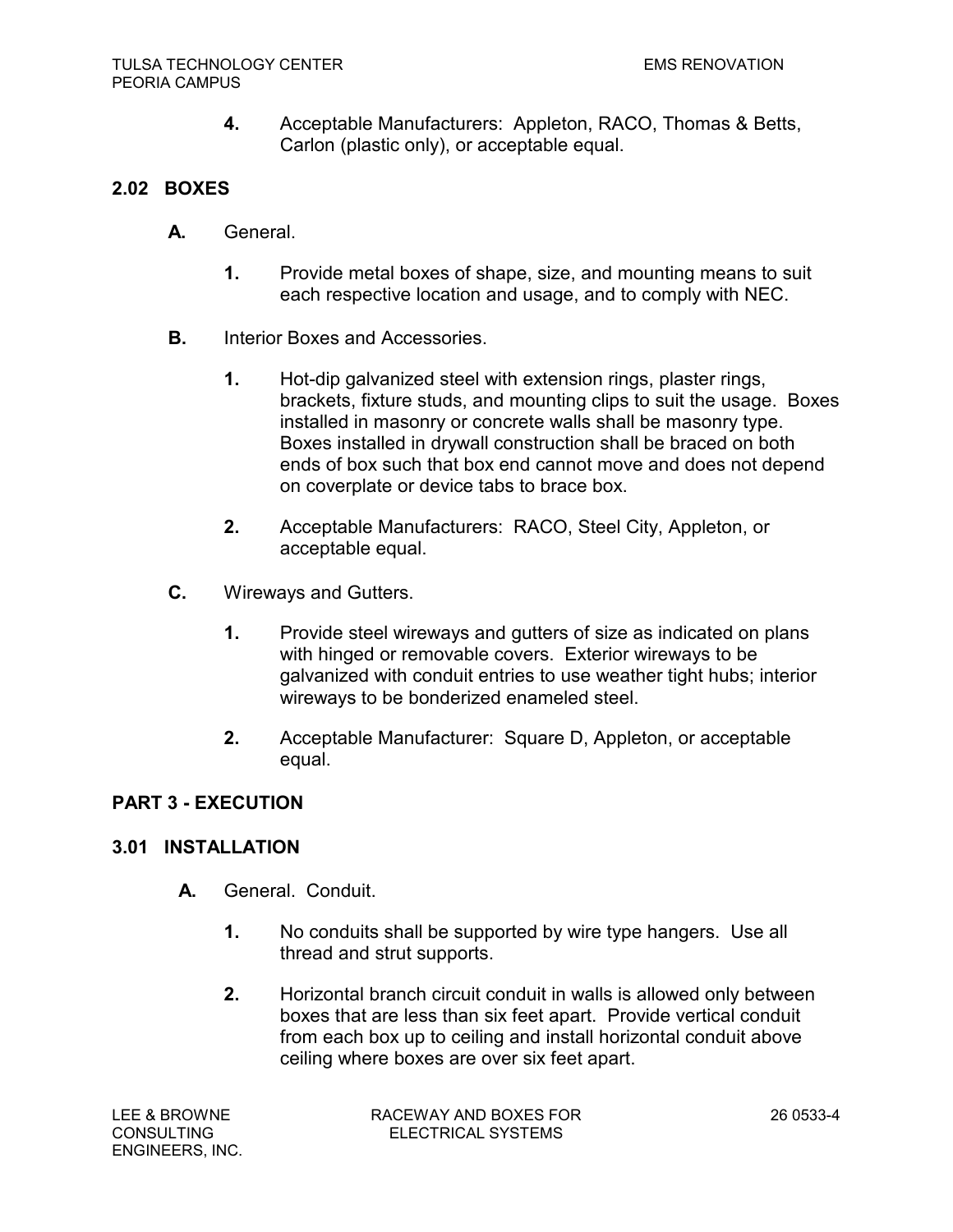- **3.** In general, conceal all conduit in walls and ceiling spaces and run as indicated on drawings.
- **4.** Run parallel or perpendicular to building walls and floors in straight runs, using bends and offsets as required. Make all bends using proper bending tools with no more than 360 degrees in bends in a run of conduit without using pull boxes. Bends are to be made in such a manner that the internal diameter of the tubing will not be effectively reduced. Replace all flattened or crushed conduit prior to pulling wire. Ream all conduit ends.
- **5.** Swab all underfloor conduit, prior to pulling wire, and cap, or plug all conduit exposed to weather during construction. Wire shall be drawn into a completed conduit system so there is no danger to wire insulation.
- **6.** Size all conduits as indicated on plans or as indicated in National Electrical Code, if not indicated on plans. In no case shall conduit be less than 3/4 inch when installed in poured concrete or underground. All conduit shall be of such size that required conductors may be drawn in without injury or excessive strain.
- **7.** No conduit may be less than 1/2 inch.
- **8.** Do not install conduit larger than 3/4 inch in concrete slabs. Larger conduit may be installed in the underslab fill where indicated on drawings.
- **9.** Maintain a minimum of 3 inches between conduit and steam or hot water lines pipe insulation when running parallel with pipe. Maintain a minimum of 1 inch from the pipe insulation when crossing steam or hot water pipe.
- **10.** Support all conduit using pipe clamps spaced a maximum of 8 feet apart. Rigid non-metallic conduit shall be supported as per table 347-8 of NEC.
- **11.** Support all raceway systems from building structure, not from ceiling system or ceiling hangers or from other pipe or duct systems.
- **12.** Make final conduit connections to motors and other equipment, subject to vibration using liquid tite flexible metallic tubing minimum 12 inches long and maximum 24 inches long. Connection to 1 horsepower or smaller motors within a housing may use flexible metallic tubing.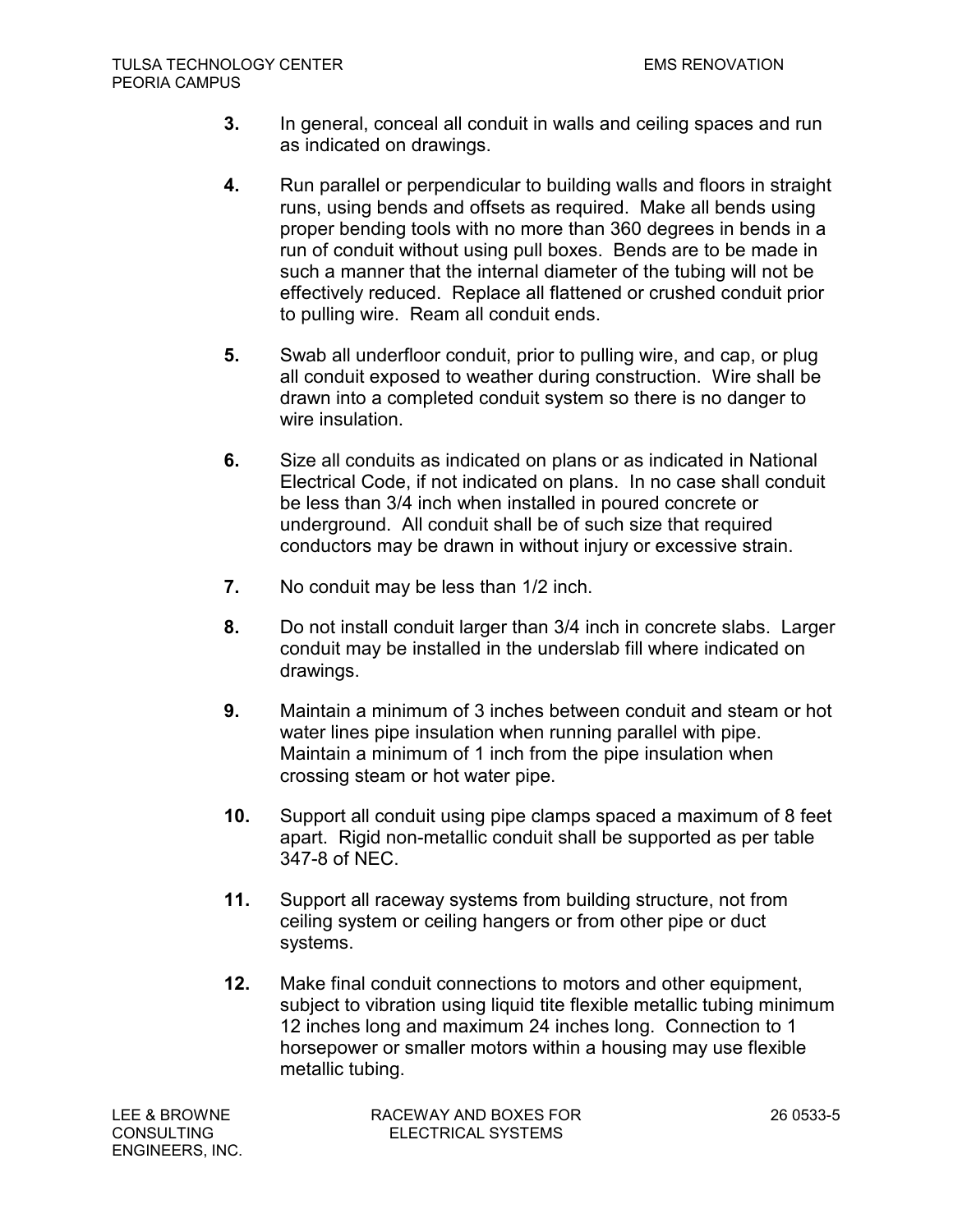- **13.** Use liquid tite flexible metallic tubing where flexible conduit is required outdoors or in intermittent moisture environments and for all motor connections and connections to motor driven equipment. Install liquid tight flex conduit so that liquids run off of the surface without draining toward fittings. In areas subject to much vibration or strain, S.T. type connectors shall be used.
- **14.** Provide nylon pull cord in all empty conduits with ends marked to identify terminal points.
- **15.** For conduit stub ups in floors, for future use, set threaded coupling flush with finished floor. Where stub is for future use, install threaded plug in coupler flush with finished floor.
- **B.** Sleeves.
	- **1.** Provide a sleeve constructed from electric metallic tubing for each location where a conduit or hanger passes through a concrete slab, masonry wall, roof or other portion of the building structure. Make sleeve flush on both sides of the surface penetrated and pack around the conduit with approved fire stop sealant to maintain the fire rating of rated walls or slabs. Extend sleeves 1" above the finished floor in equipment rooms.
	- **2.** When conduit passes through concrete or other structural outside walls below grade, a sleeve must be cast in place. Fill gap between sleeve and pipe with rubber link seal by Thunderline and with silicone sealant and make entire installation water tight
- **C**. Boxes.
	- **1.** Install all outlet boxes with front of box within 1/4" of finished nonflammable surface and flush with finished ceiling or wall surface of a flammable surface. Use approved plaster rings to build out to wall surface when box is recessed.
	- **2.** Secure all boxes rigidly to building structural members.
	- **3.** Support all conduit from structure within 18" of all boxes or cabinets.
	- **4.** Locate all boxes for ease of accessibility.
	- **5.** Provide knockout closures for knockouts not used.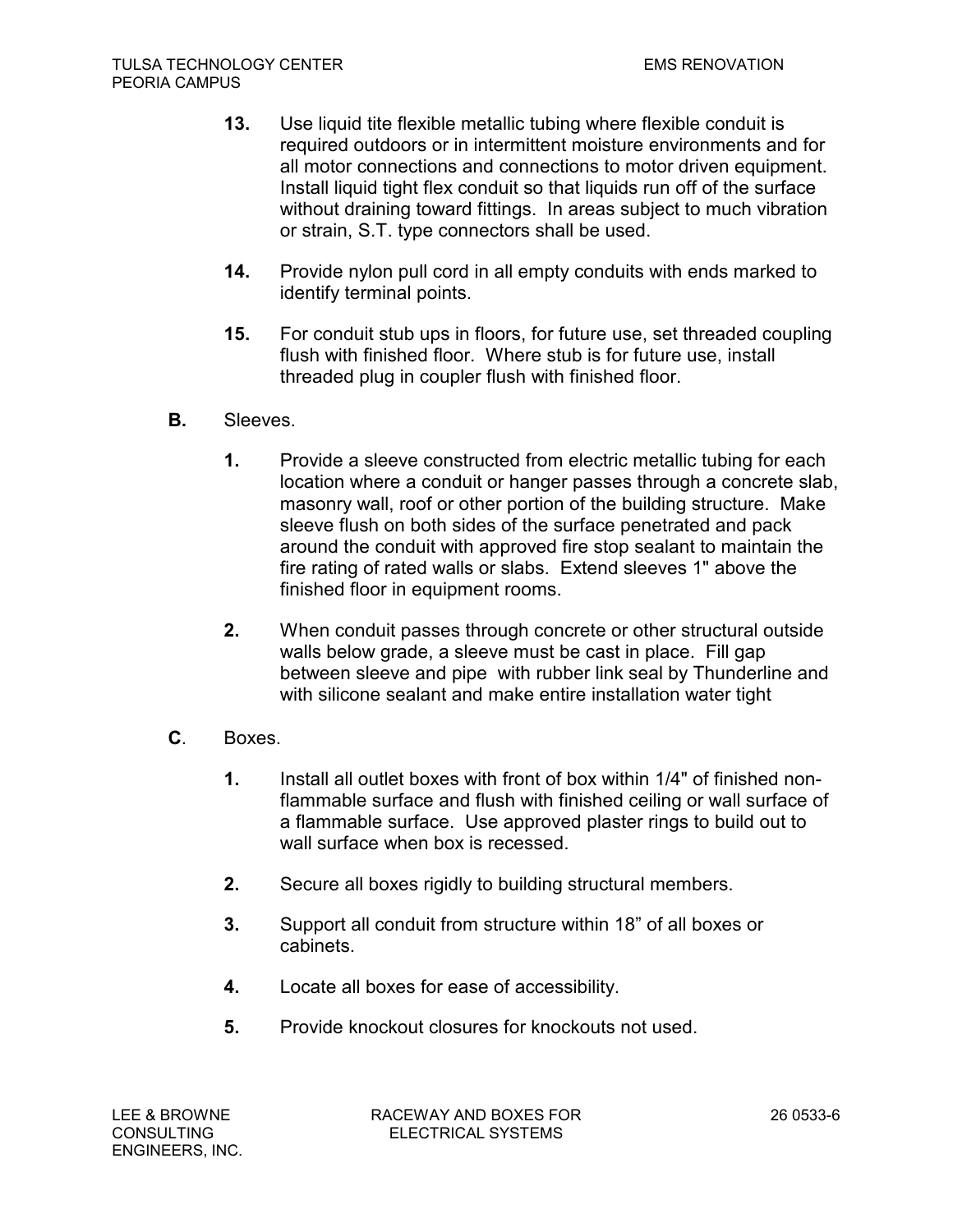- **6.** Install all floor boxes in accordance with the manufacturer's written installation instructions and recommendations, and so that box trim is flush with finished floor. Provide carpet flanges where appropriate.
- **7.** Generally locate outlet and switch boxes where indicated on plans. Refer to architectural plans for locations of doors, casework, door swings, and other architectural features which must be considered when selecting box locations. Consult the Architect prior to installing any box which conflicts with architectural features. Failure to do so will obligate the Contractor to relocate said box without cost.
- **D.** Fittings.
	- **1.** Use double lock nut bushings on all rigid steel conduit to box fittings, and secure all conduit tight to box.
	- **2.** Screw all set screw and compression type couplers and connectors tight to retain ground integrity of raceway system.
	- **3.** Use expansion fittings with bonding jumpers where rigid or EMT conduits cross building expansion joints.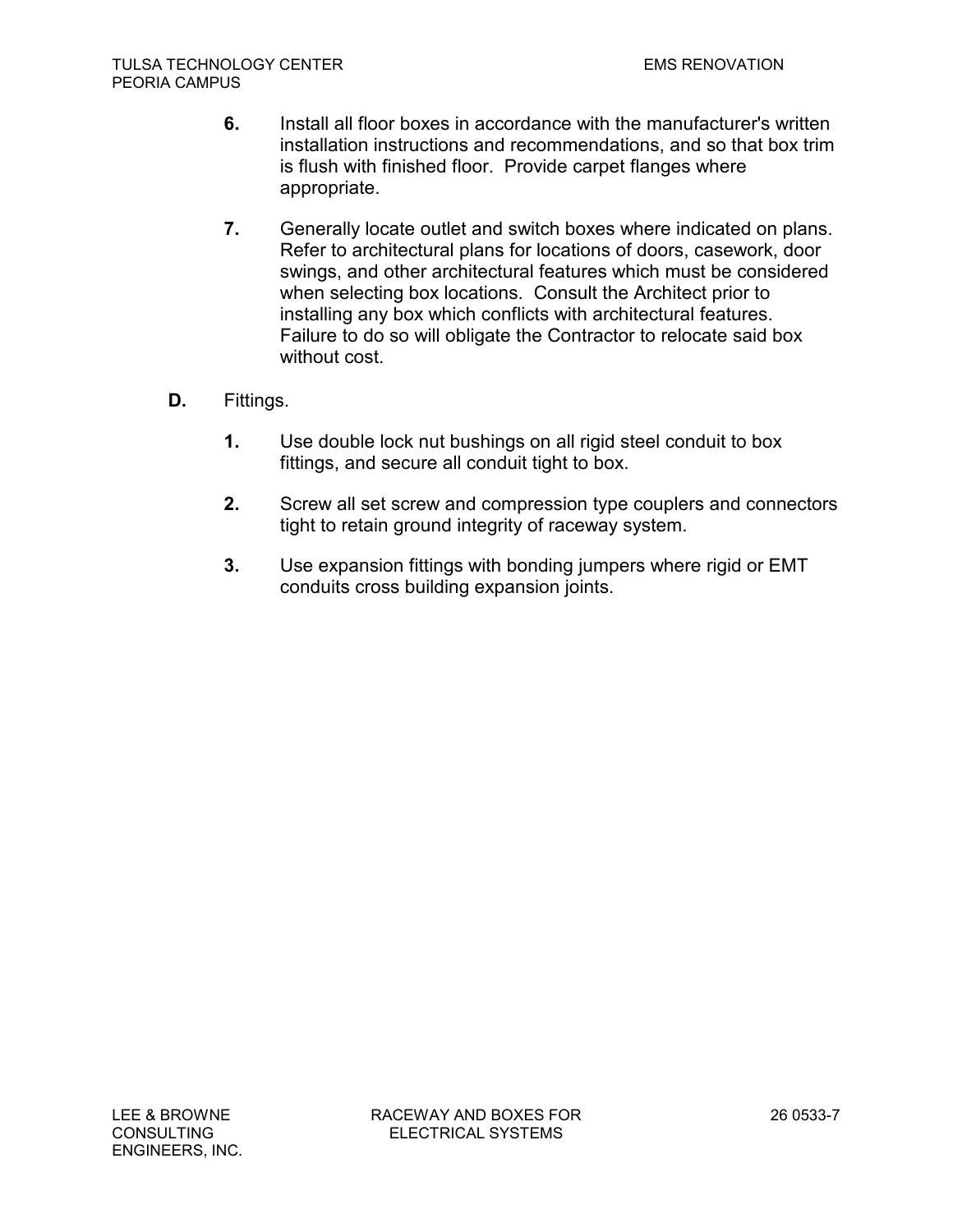## **LOW-VOLTAGE TRANSFORMERS**

### **PART 1 - GENERAL**

### **1.01 DESCRIPTION**

- **A.** Furnish and install transformers as indicated on drawings and the requirements of this section.
- **B.** Install transformers on the floor, against a wall or partition, or suspended from the structure, and accessible from the front.

### **1.02 QUALITY ASSURANCE**

- **A.** Comply with National Electrical Code (NFPA 70/ANSI C1) as applicable to construction and installation of transformers. Comply with applicable NEC articles pertaining to installation of wiring and equipment in hazardous locations.
- **B.** Comply with National Electrical Manufacturers Association construction standards.
- **C.** Provide transformer units which have been listed and labeled by Underwriters Laboratories.

### **1.03 SUBMITTALS**

**A.** Submit manufacturers data on transformers and enclosures, including dimensional drawings of installed transformer units showing accurately scaled layout of unit.

### **PART 2 - PRODUCTS**

### **2.01 ACCEPTABLE MANUFACTURERS**

**A.** Square D.

# **2.02 GENERAL**

**A.** Furnish and install where indicated on the electrical drawings, transformers of the KVA rating and voltage indicated.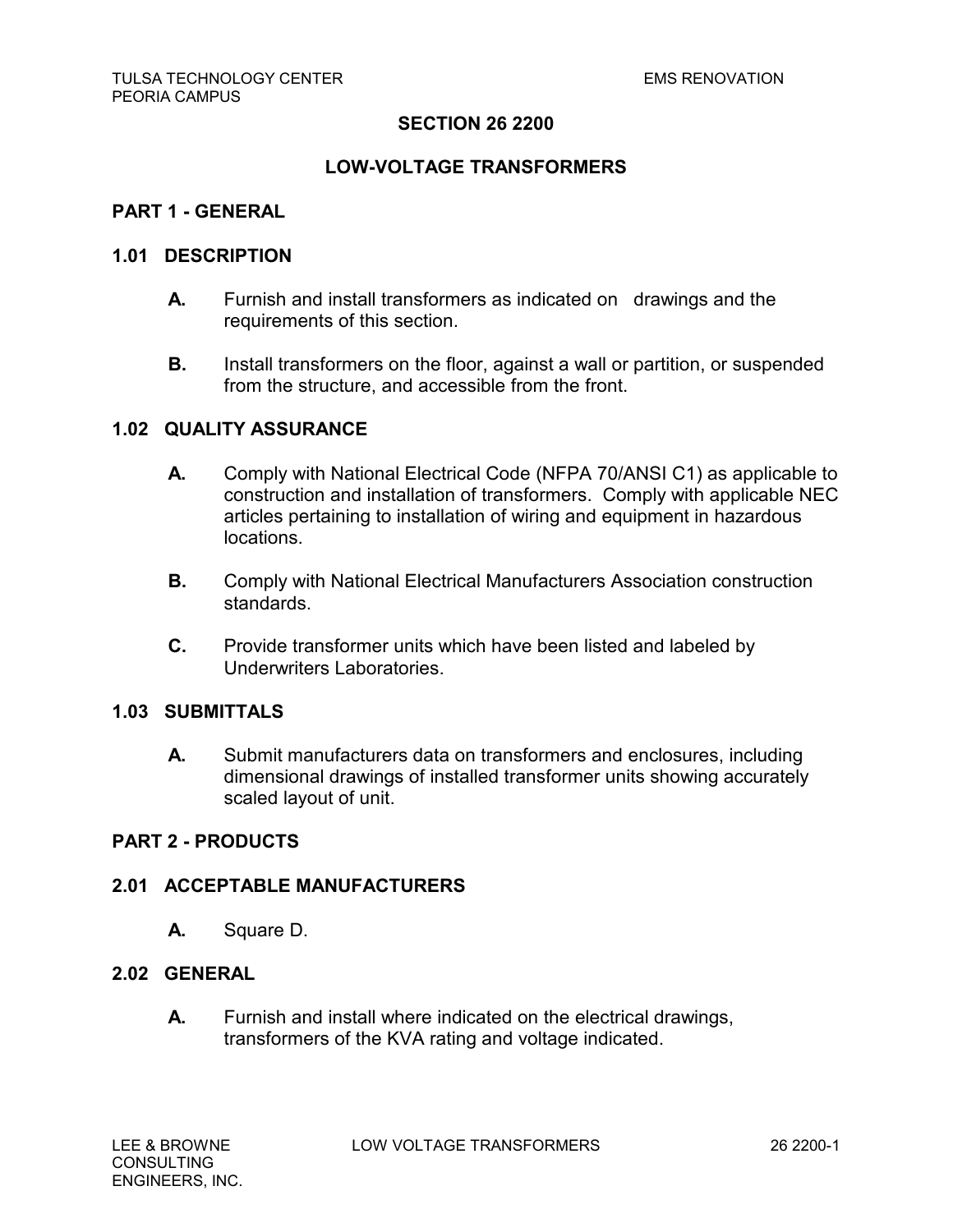- **B.** Dry-type transformers to be air-cooled with barrel-type coils, Class H insulation, with high grade insulating varnish of the nonhydroscopic thermo setting type. Windings shall be continuous without splice.
- **C.** All transformers 30 KVA and above shall have two-2-1/2% full capacity taps above normal and four-2-1/2% full capacity taps below normal rated primary voltage. All transformers 25 KVA and larger are to have bottom mounted terminal boards.
- **D.** For ratings 25 KVA and below, transformers shall not exceed 115 degrees C rise above a 40 degrees C ambient by resistance when tested in accordance with ASA and NEMA standards. Transformers with ratings 30 KVA and larger shall not exceed 150 degrees C rise above a 40 degrees C ambient by resistance when tested in accordance with ASA and NEMA standards. The warmest spot on the enclosure of any Class H transformer shall not exceed 35 degrees C rise above 40 degrees C ambient.
- **E.** Transformers shall have non-aging silicon steel miter-cut cores held together with steel channels or angles, with low magnetic flux density, quiet operating. Units 25 KVA and larger shall have enclosures having a minimum steel weight of 12 gauge and the enclosure shall be acoustically lined to provide the lowest possible sound levels. Each transformer shall be guaranteed to be a standard quiet transformer with ratings not to exceed the following:
	- 1. 225 KVA 3 phase, 55 decibels.
	- 2. 150 KVA 3 phase, 50 decibels.
	- 3. 75 KVA 3 phase, 50 decibels.
	- 4. 45 KVA 3 phase, 45 decibels.
	- 5. 15 KVA 3 phase, 45 decibels.

Where the decibel readings are taken in accordance with NEMA and ASA standards STI-196.

**F.** Transformer coils in all cases shall have a final wrap of electrical insulating material designed to prevent injury to the magnetic wire. Transformers having coils with magnetic wire visible will not be acceptable. The core and coil is to be subjected to a double dip and bake process. The unit is to be pre-baked and receive its first varnish dip while still warm.

# **PART 3 - EXECUTION**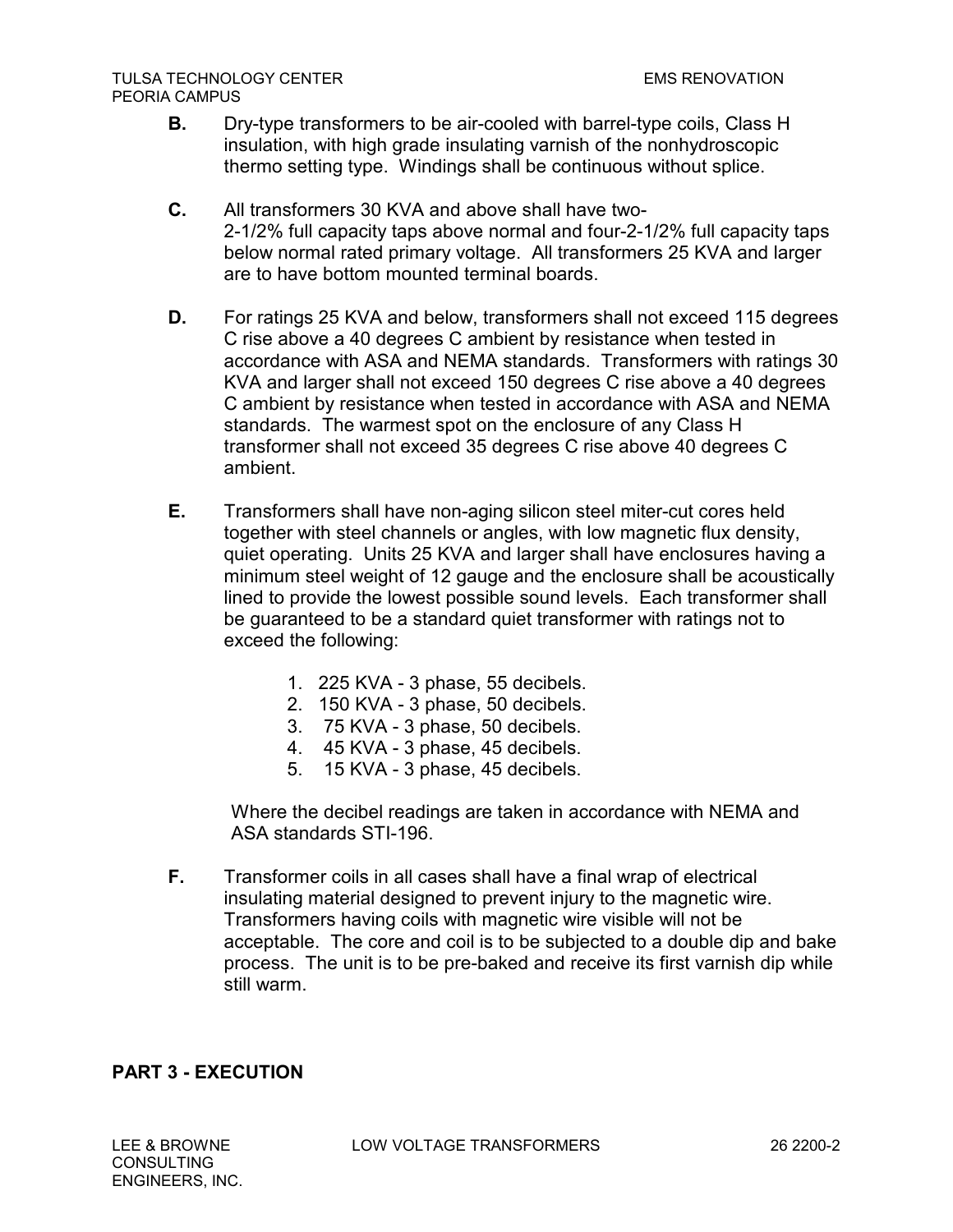# **3.01 INSTALLATION**

- **A.** Where transformers are indicated to be mounted on the floor, they shall be set on raised concrete pads furnished by the General Contractor. Where transformers are to be wall mounted or suspended, these supports shall be furnished and installed under this section of the specification.
- **B.** Transformers shall be isolated from steel supports and concrete bases by setting on combination ribbed neoprene and cork pads. Furnish shop drawings of supports for approval before fabrication.
- **C.** Use 18" maximum flexible metal conduit to contain the conductors from the transformer to the raceway system.
- **D.** Handle transformers and enclosures carefully to prevent breakage, denting, and scoring the finish. Repair and paint with manufacturers' specified paint all dents and scratches. Store transformers inside where applicable and protect from weather. When necessary to store out-ofdoors, elevate well above grade and enclose with durable, weatherproof wrapping.
- **E.** Install transformers with adequate clearance for air circulation to remove the heat produced by transformer.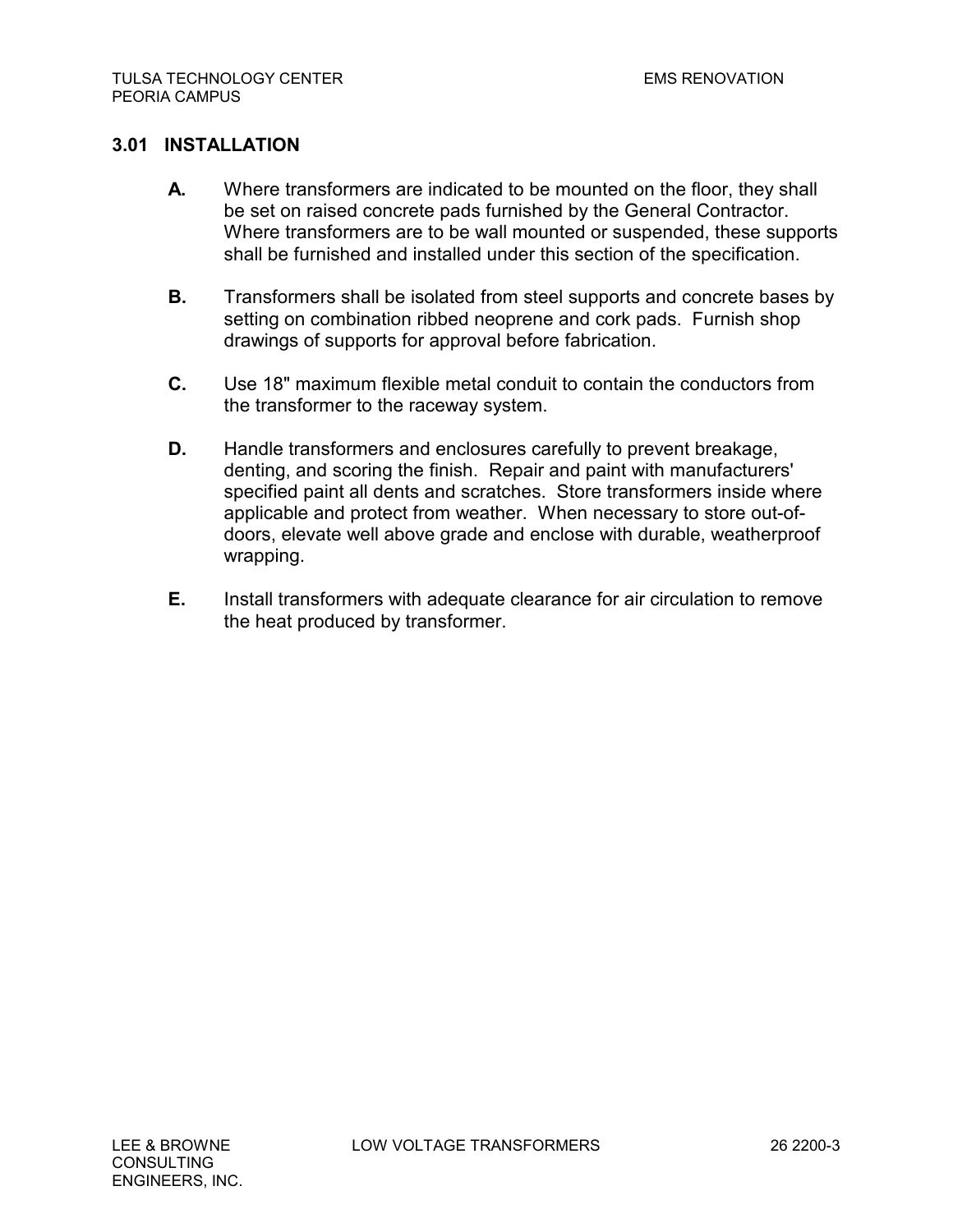## **PANELBOARDS**

## **PART 1 - GENERAL**

### **1.01 DESCRIPTION**

**A.** Furnish and install panelboards as indicated on drawings of voltage, phase, and current rating as indicated on drawings and schedules.

# **1.02 SUBMITTALS**

**A.** Submit manufacturers' data on all panelboards and enclosures showing physical dimensions, voltage characteristics, ampacity, breakers, bussing arrangements, enclosure mounting configuration and all accessories.

## **1.03 QUALITY ASSURANCE**

**A.** Comply with all UL, NEC, NEMA, and ANSI standards and label with UL and IBEW stamps.

### **PART 2 - PRODUCTS**

## **2.01 ACCEPTABLE MANUFACTURERS.**

**A.** Square D. No substitutions.

### **2.02 PANELBOARDS**

- **A.** Panelboard Interiors.
	- **1.** Panelboard interiors shall be constructed on pre-drilled and pretapped channel rails to insure maximum rigidity and interchangeability of units without modification. All ferrous parts shall be galvanized. All main busses shall be copper or aluminum pre-drilled and tapped to accommodate any combination of fusible units or circuit breakers without further modification of the bus or mounting channels. All branch circuit connectors shall be die formed or extruded having a minimum current carrying capacity equal to the switch rating attached to the connector. All bussing shall be sequence type and all units shall be bolted to the bus. All units to be so designed that removal of a unit won't disturb adjacent units, bus structure or insulators. All scheduled spaces shall require only the breaker or switch to make use of the space and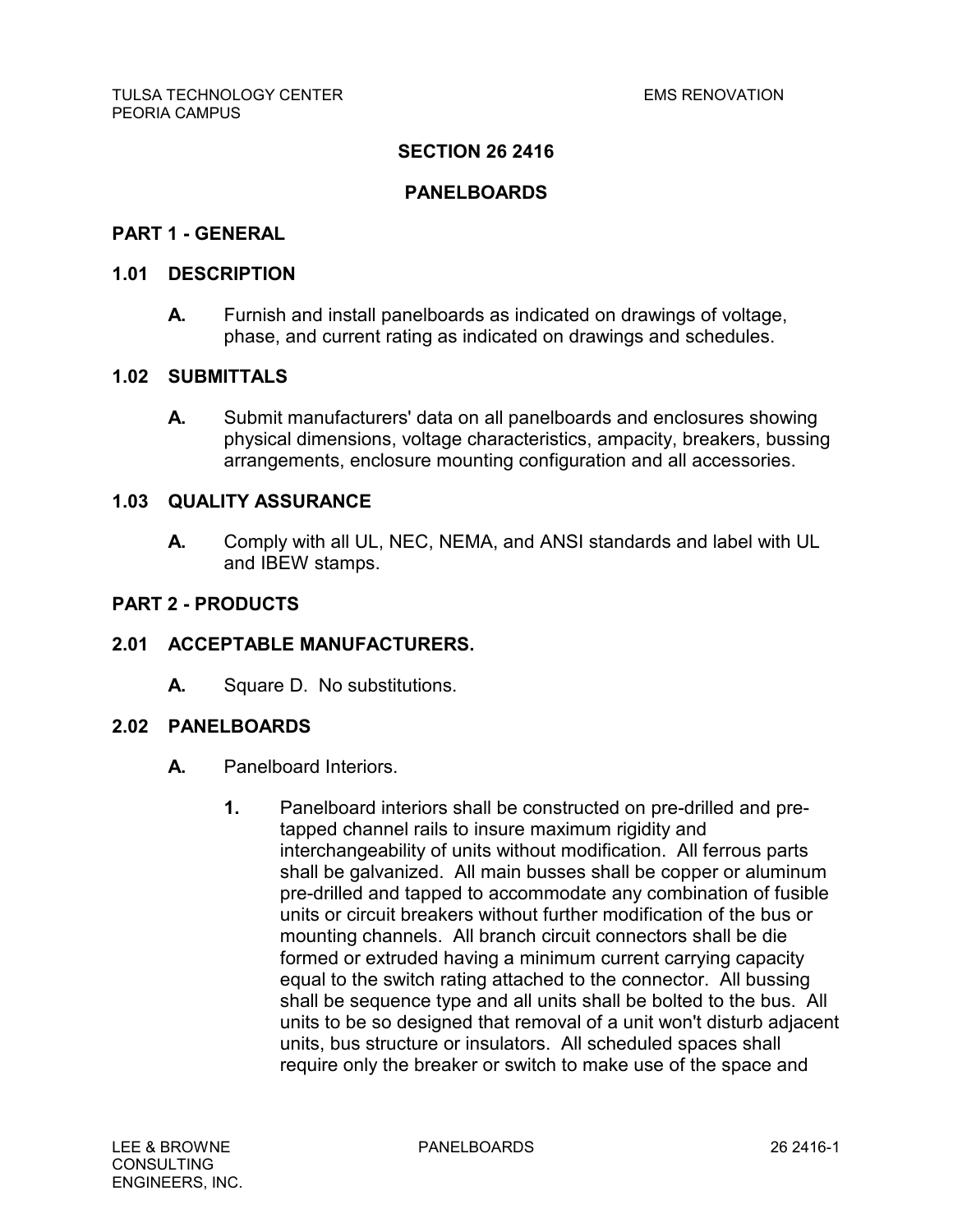shall include all sub assemblies, brackets, modules, and mounting hardware. Full bus to the space shall be supplied.

- **B.** Fusible Switch Units.
	- **1.** All fusible switch units shall be horsepower rated quick make-quick break with deionizing grids and visible silver alloy contacts when the switch door is open. Fuse holders shall be of the high pressure type using a compression coil spring located out of the heat zone. The coil spring shall be installed so that it cannot carry any current. Bails or other external means of reinforcing the fuse clips will not be acceptable. All switches shall have an external operating handle which can be locked in the "OFF" position and cover interlock to prevent opening the switch in the "ON" position. Provision for voiding the interlock by authorized personnel shall be provided. Each switch shall have engraved micarta identification and a nameplate which gives the switch ratings clearly and distinctly.
- **C.** Circuit Breaker Units.
	- **1.** All circuit breaker units shall be molded case circuit breakers of the quick make-quick break thermal magnetic type and shall be operated by means of toggle type mechanism with trip indication, to have inverse-time trip characteristics, and shall trip free on overload or short circuit. In addition, a magnetic armature shall be provided to trip the breaker instantaneously for short circuit currents above the overload range. The short circuit rating shall be in accordance with NEMA standards for sizes required.
	- **2.** The breakers are to be equipped with Zirconium Oxide refractory arc chutes and exhaust chamber to cool the gases and carry them to the wiring gutter, not the bus compartment. They are to be interchangeable and capable of being operated in any position.
	- **3.** Multiple pole breakers are to have common trip so as overload on one pole will trip all poles simultaneously.
	- **4.** All circuit breakers to be thermal magnetic bolt in type, unless noted otherwise.
- **D.** Power Distribution Panelboard.
	- **1.** Provide dead-front safety type power distribution panelboards where indicated, with switches and protective devices in the number, rating, type and arrangement shown, with anti-burn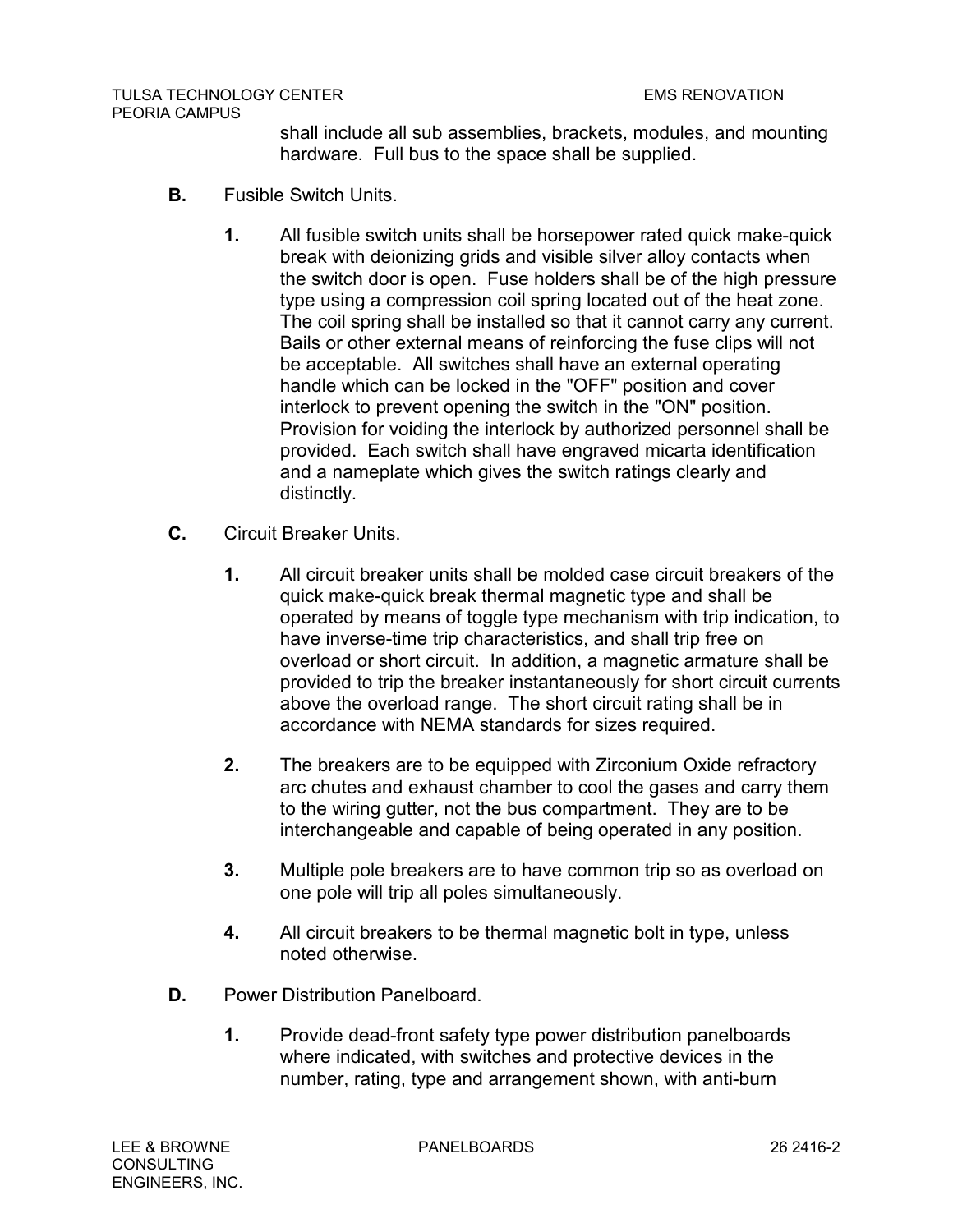#### TULSA TECHNOLOGY CENTER EMS RENOVATION PEORIA CAMPUS

solderless pressure type main lug connector approved for copper conductors for connecting feeder to bus or main switch as scheduled; equipped with copper or aluminum bars arranged for the service, voltage and capacity as scheduled, and full size neutral bus mounted on opposite end of panel from main lugs.

Provide suitable lugs on neutral bus for each out-going feeder requiring a neutral connection; provide a bare uninsulated grounding bar with lugs for each outgoing feeder and suitable for bolting to the enclosure; and provide panelboards fabricated by same manufacturer as enclosure. Panelboard to be adjustably mounted in its cabinet to permit an adjustment outward of at least 3/4" and to permit panelboard to be plumbed and centered. Each switch or breaker in power distribution panelboards shall have a white on black engraved laminated plastic nameplate permanently attached.

- **E.** Lighting and Appliance Panelboards.
	- **1.** Provide dead-front safety type lighting and appliance panelboards where indicated, with switching and protective devices in the number, rating, type and arrangement shown; with anti-burn solderless pressure type lug connectors approved for copper conductors, for connecting feeder to bus or main switch as scheduled; equipped with copper or aluminum bus bars arranged for the service, voltage and capacity as scheduled and a full sized neutral bar with neutral bar mounted on opposite end of panel from main lugs; provide suitable lugs on neutral bus for each outgoing feeder required; provide a bare uninsulated grounding bar with lugs for each out-going feeder and suitable for bolting to the enclosure; and provide panelboards fabricated by the same manufacturer as enclosures. Panelboard to be adjustably mounted in its cabinet to permit an adjustment outward of at least 3/4" and to permit panelboard to be plumbed and centered.
- **F.** Panelboard Enclosures.
	- **1.** Provide sheet steel enclosures with minimum 4-1/2" side gutters and 8" end gutters, or as required by NEC Art. 373, which ever is larger; NEMA Type as required for the application; code gage, minimum 16 gage thickness, with multiple knockouts; provide doors with flush lock and key, with concealed hinges. Provide painted grey enamel finish over a rust inhibitor. Provide enclosures fabricated by the same manufacturer as panelboards to be enclosed.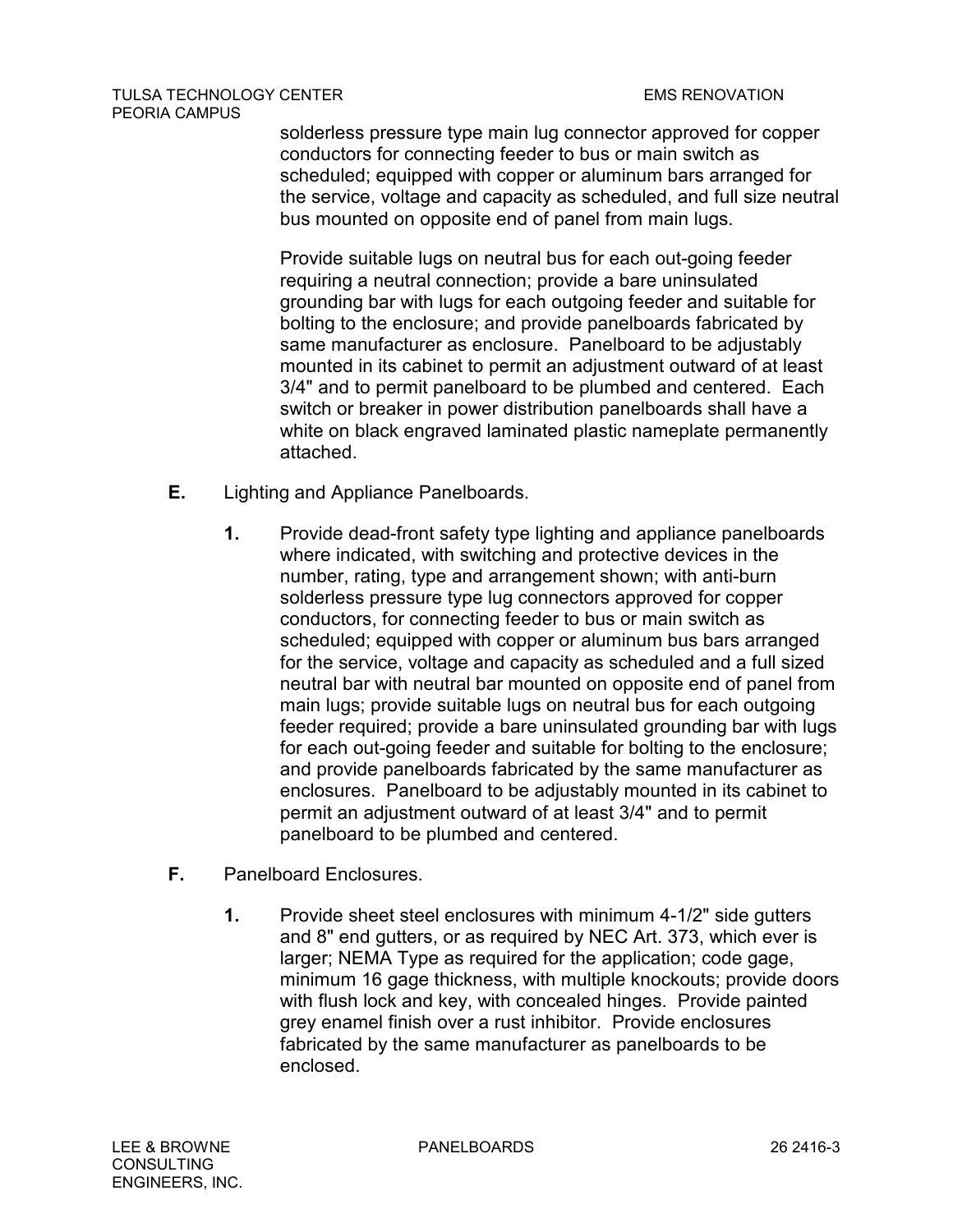#### TULSA TECHNOLOGY CENTER EMS RENOVATION PEORIA CAMPUS

- **G.** Panelboard Accessories.
	- **1.** Provide panelboard accessories including, but not necessarily limited to, cartridge and plug type fuses and circuit breakers, as recommended by the panelboard manufacturer for the ratings indicated.

# **PART 3 - EXECUTION**

# **3.01 INSTALLATION**

- **A.** Examine all areas and conditions where panelboards are to be installed and report to the Engineer any conditions detrimental to the installation of panelboards, or any areas where wall thickness is insufficient to fully recess flush mounted panels, prior to construction. Failure to report such conditions will cause the Contractor to be liable for cost of revising panelboard installation.
- **B.** Provide typed panel directories permanently affixed in each panel identifying each circuit connected by function and room numbers served and spares.
- **C.** Provide blank space fillers in all breaker spaces not occupied by breakers or switches.
- **D.** Install panelboards in accordance with manufacturer's instructions adjusting all interiors flush with panel front and all panel fronts of recessed panels tight against finished walls. Anchor panel boxes firmly to walls or other approved structural support.
- **E.** Handle panelboards and enclosures carefully to prevent breakage, denting and scoring the finish. Repair and paint, with manufacturer's specified paint, all dents and scratches. Store panelboards and enclosures inside and protect from weather. When necessary to store out-of-doors, elevate well above grade and enclose with durable, waterproof wrapping. A heat source is to be installed inside the equipment to prevent moisture buildup where such buildup could cause damage to the equipment.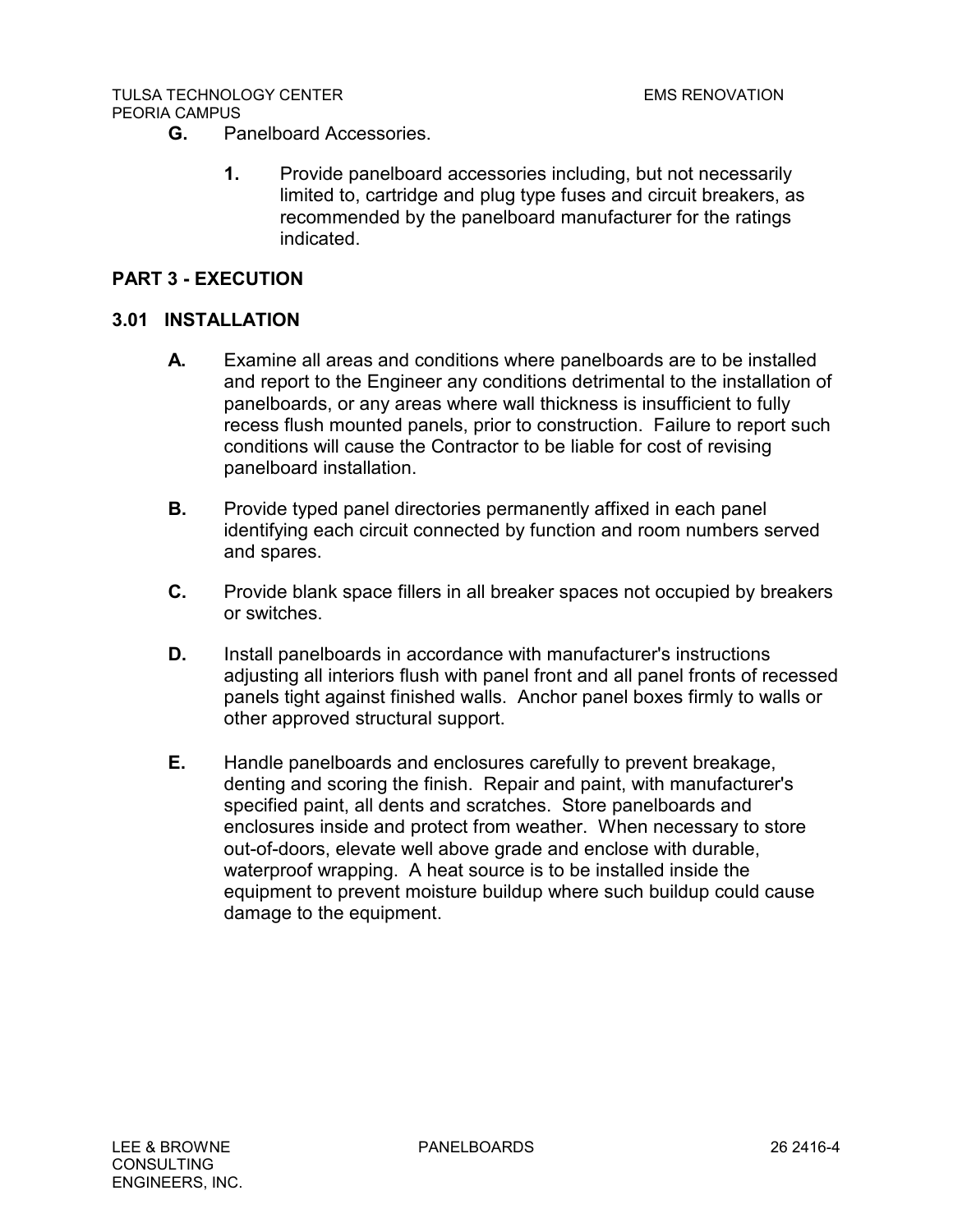### **WIRING DEVICES**

#### **PART 1 - GENERAL**

#### **1.01 DESCRIPTION**

**A.** Furnish and install wiring devices including toggle switches, receptacles, and coverplates as indicated on the drawings.

### **1.02 QUALITY ASSURANCE**

**A.** Wiring devices shall be industrial specification grade, UL tested, listed and labeled, and comply with appropriate NEC and NEMA provisions for wiring devices.

#### **1.03 SUBMITTALS**

**A**. Submit manufacturers' data for approval.

### **PART 2 - PRODUCTS**

### **2.01 ACCEPTABLE MANUFACTURERS**

- **A.** Arrow Hart, Hubbell, P & S, Bryant, Square D, Crouse-Hinds.
- **2.02** Provide wiring devices as scheduled below:
	- **A.** All wiring devices shall be heavy duty type with solid brass backstrap. Backstrap may be coated with nickel over solid brass.
	- **B.** All wiring device contacts shall be nickel plated.
	- **C.** Wall Switches. (Catalog numbers refer to Hubbell devices.) 120/277 volt.

|    |             | <b>Dry Locations</b> |
|----|-------------|----------------------|
|    | <u>Type</u> | <b>20 AMP</b>        |
| 1. | 1P          | <b>HBL1221</b>       |
| 2. | 2P          | <b>HBL1222</b>       |
| 3. | 3-way       | <b>HBL1223</b>       |
| 4. | 4-way       | <b>HBL1224</b>       |
| 5. | Sp 120V     | HBL1221PLC           |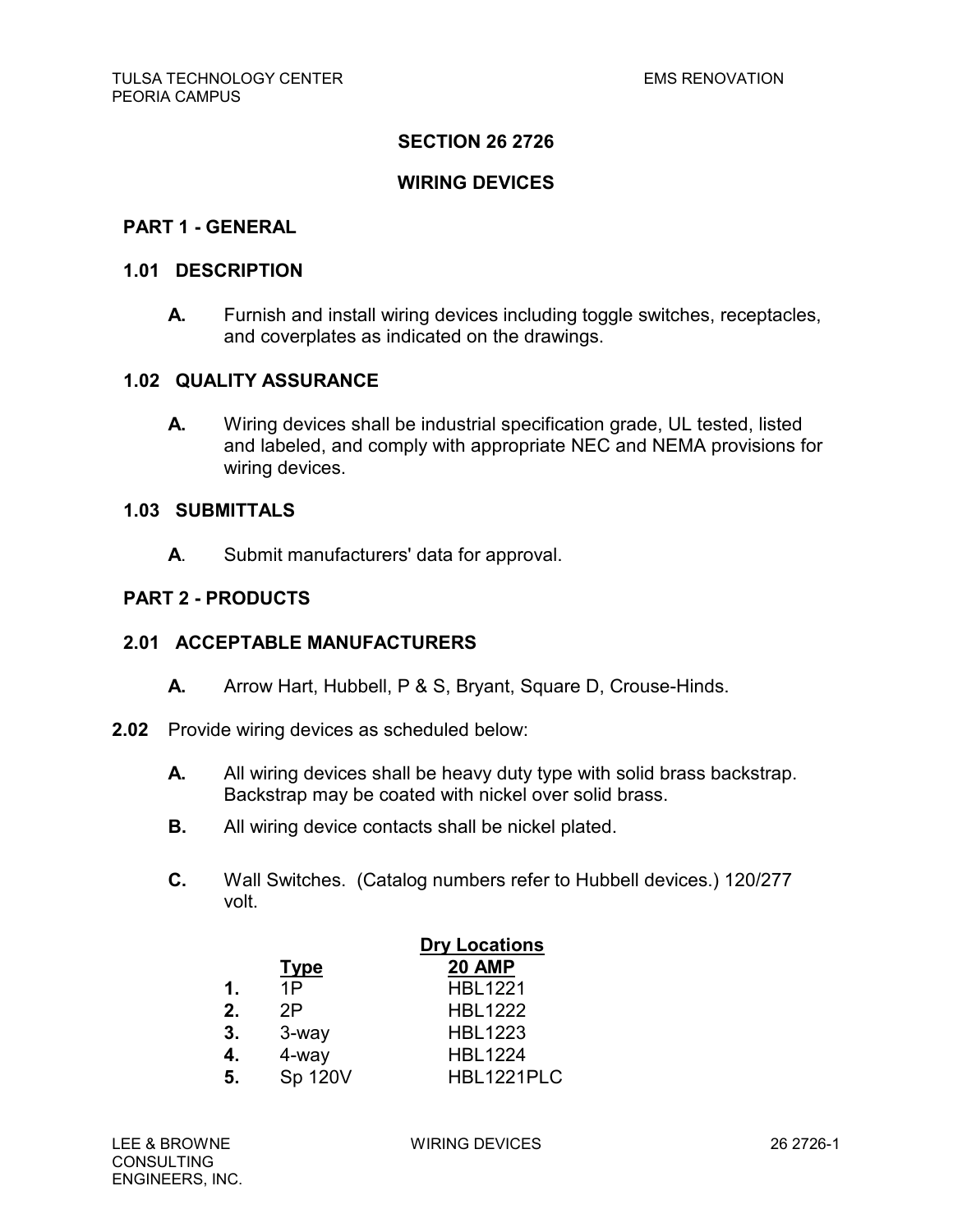| 6. | Sp 277V | HBL1221PLC      |
|----|---------|-----------------|
| 7. | .SK     | <b>HBL1221L</b> |

- **8.** For weatherproof applications, metal, hinged, gasketed, cover.
- **9.** Use grey switches and receptacles unless indicated otherwise. Match existing building standard colors when present.
- **B.** Wall Receptacles. (Catalog numbers refer to Hubbell.)

|                                 | 20 Amp 125 Volt  |
|---------------------------------|------------------|
| <b>Single</b>                   | <b>HBL5361</b>   |
| <b>Duplex</b>                   | <b>HBL5362</b>   |
| <b>Ground Fault Interrupter</b> | <b>GFR5362SG</b> |
| <b>USB/Duplex Receptacle</b>    | <b>USB20X2</b>   |

|                                 | 20 Amp 125 Volt  |
|---------------------------------|------------------|
| <b>Single</b>                   | <b>HBL8310</b>   |
| <b>Duplex</b>                   | <b>HBL8300</b>   |
| <b>Ground Fault Interrupter</b> | <b>GFR8300SG</b> |
| <b>USB/Duplex Receptacle</b>    | <b>USB8300</b>   |

- **C.** Cover Plates.
	- **1.** Provide brushed 302 stainless steel 0.040 inch plates with matching screws for all devices. Use single piece ganged cover plates for multiple switch or receptacle installation. Provide single grommeted hole stainless steel cover plates for all telephone outlets and blank matching cover plates for all empty wall boxes.
	- **2.** Receptacles in wet locations shall be installed with a hinged outlet cover/enclosure clearly marked "suitable for wet locations while in use" and "UL Listed". There shall be a gasket between the enclosure and mounting surface, and between the hinged cover and mounting base/plate to assure proper seal. Such covers shall be heavy-duty cast aluminum.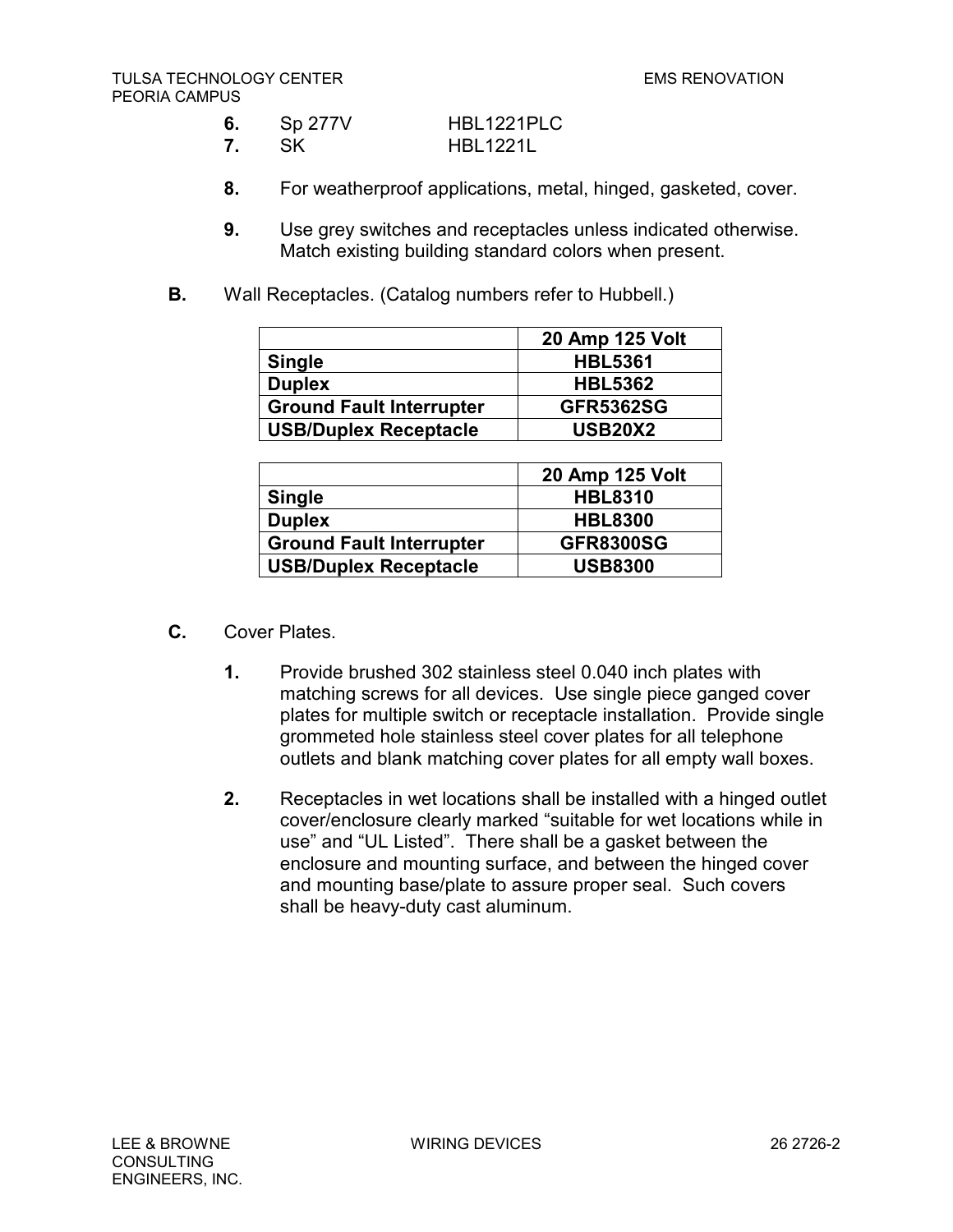## **PART 3 - EXECUTION**

### **3.01 INSTALLATION**

- **A.** No thru-wiring of devices will be accepted. All wiring devices shall be "pigtailed".
- **B.** Install all duplex and simplex 20 amp receptacles with ground pin up for new buildings. For remodel projects, match existing orientation.
- **C.** All switches and receptacles shall have side terminals insulated with tape wrapped around device or integral plastic hinged covers.
- **D.** Install and wire switches as indicated on drawings using appropriately rated devices for the application, minimum rating – 20 amps.
- **E.** All receptacles that are 6' or closer to a sink, shower, tub, toilet, fountain, or drinking fountain shall be ground fault type or on a ground fault circuit breaker whether the contract drawings indicate so or not. The distance shall be as measured by a 6' cord connected at the receptacle to the nearest edge of the sink or fixture.
- **F.** All 20 amp, 120 volt receptacles in kitchens, for vending machines, or outdoors shall be ground fault type or on a ground fault circuit breaker whether the contract drawings indicate so or not.
- **G.** Label each device as described in 26 0500, COMMON WORK RESULTS FOR ELECTRICAL.
- **H.** Mounting Heights.
	- **1.** Contractor shall field coordinate all receptacle locations and pay particular attention to millwork shop drawings to avoid conflict with shelves and bracing. Failure to coordinate with millwork will require the Contractor to move the device location at his own expense.
	- **2.** Refer to Contract drawings "Typical Device Mounting Heights" detail for information regarding mounting heights. If Contract drawings do not include **"**Typical Device Mounting Heights" detail, contact the Engineer for mounting height information.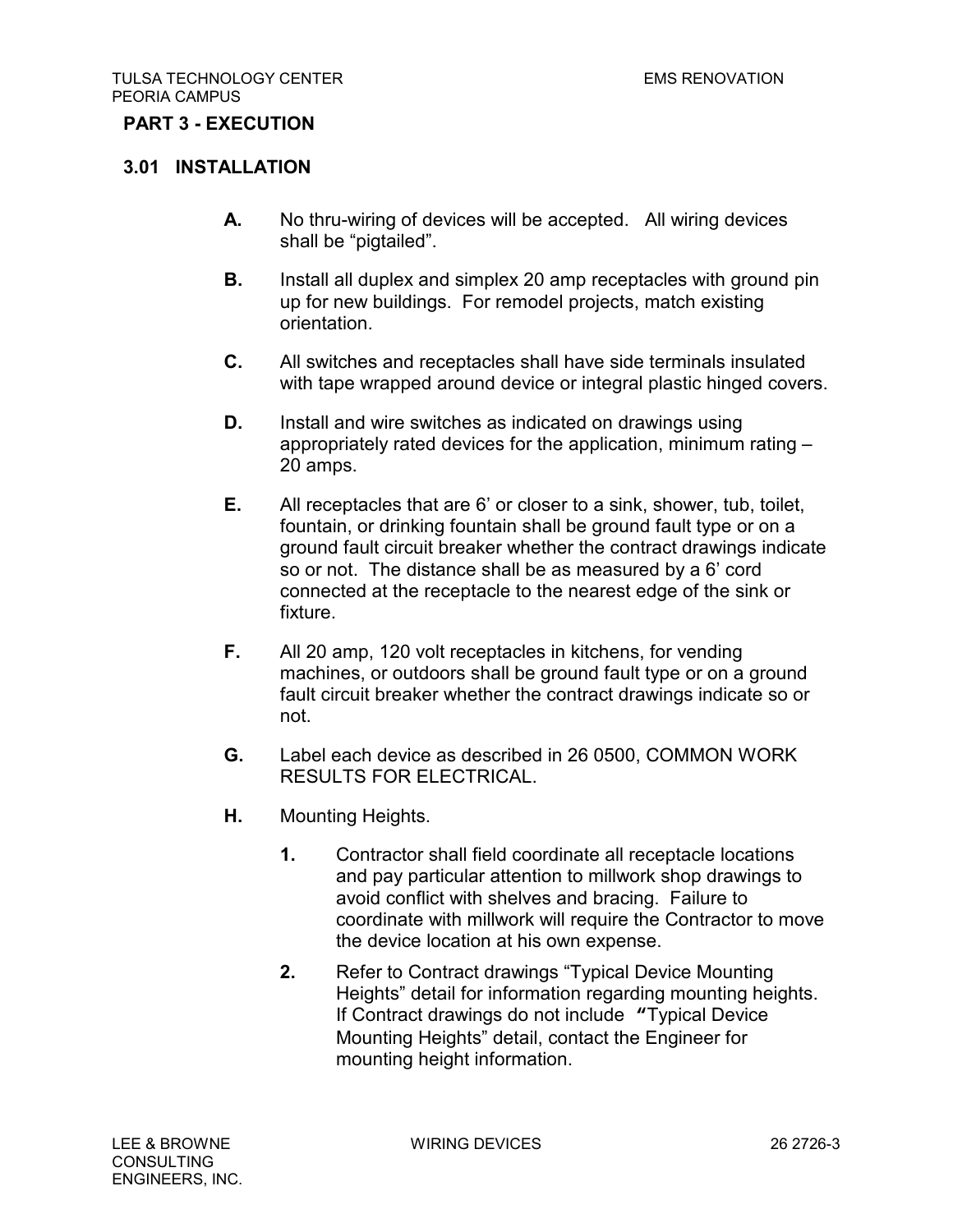# **FUSES**

### **PART 1 - GENERAL**

### **1.01 DESCRIPTION**

- **A.** Supply and install fuses of the size, number and type indicated on drawings. Where the fuse size is not indicated, provide fuses according to the equipment protected and the applicable provisions of the National Electrical Code. Any conflict between the fuse size and the NEC shall be brought to the attention of the Engineer before installation.
- **B.** Maintain selective coordination of the entire system overcurrent protection system, coordinating overcurrent protection devices so that only the overcurrent device nearest the fault interrupts the circuit.

### **1.02 QUALITY ASSURANCE**

**A.** Furnish fuses which comply with all UL, NEC, NEMA and ANSI standards and labeled with UL stamp.

### **1.03 SUBMITTALS**

**A.** Submit manufacturer's data, and curves on all fuses for approval.

### **PART 2 - PRODUCTS**

## **2.01 ACCEPTABLE MANUFACTURERS**

**A.** Bussman, Ferraz-Shawmutt, Reliance, or acceptable equal for fuses less than 600 amps. Use Bussman or Ferraz-Shawmutt for 600 amps and above.

### **2.02 FUSES**

**A.** Bolt on fuses 601 amperes and larger shall be NEMA Class L current limiting with UL listing for 200,000 ampere RMS symmetrical interrupting capacity and a minimum time delay of 45 seconds at 300% rating. Bussman KRPC or Ferraz-Shawmutt A4BQ.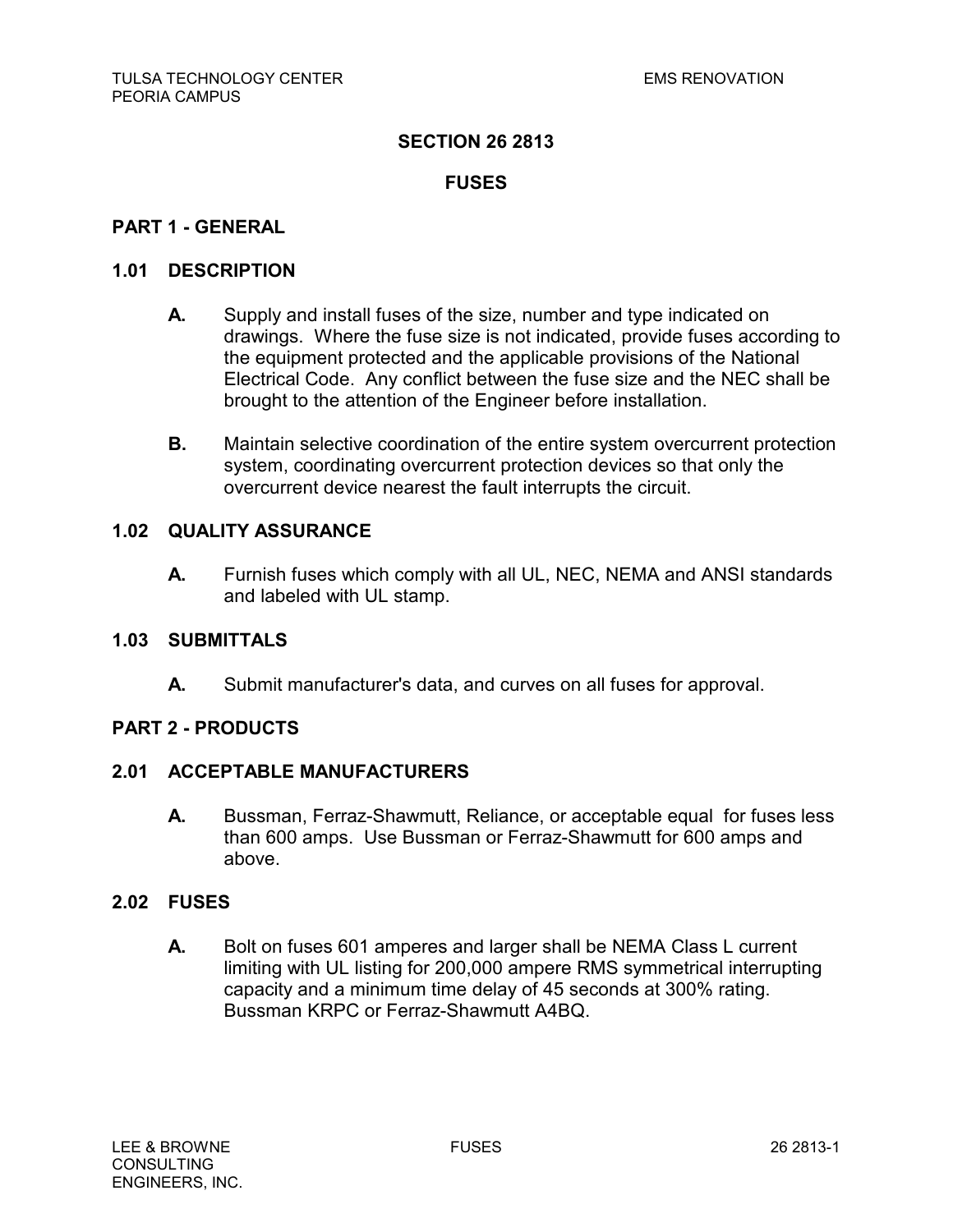- **B.** Type RKI current limiting fuses shall be installed in main switch gear. For mains requiring fuses 600 amperes and less, Bussman LPN-RK (250V) or LPS-RK (600V) shall be used.
- **C.** NEMA Class K (standard NEC dimension) fuses rated 0-600 amperes shall be current limiting time delay with 200,000 amperes RMS symmetrical interrupting capacity. Bussman LPN-RK or LPS-RK.
- **D.** All fuses installed ahead of circuit breaker panels shall be U.L. Class RK1. Bussman LPN-RK or LPS-RK.
- **E.** Fluorescent fixture ballasts shall be provided with type Buss-GLR fuses sized and installed by the fixture manufacturer in addition to any internal ballast thermal protection, when indicated on the fixture schedule.
- **F.** HID fixtures shall be protected by Buss-HEB fuseholds and type Buss-KTK fuses sized in accordance with the recommendations of ballast manufacturer, when indicated on the fixture schedule.
- **G.** Fractional horsepower motors shall be protected by Buss SSU, SSX, or SSY fuse holders with Buss Fusetron fuses sized in accordance with the recommendations of the motor manufacturer where indicated on drawing.

# **PART 3 - EXECUTION**

# **3.01 SPARES**

**A.** Supply and install all fuses required in each fused disconnect, using manufacturer's catalog number specified. Provide an additional ten percent (10%) of the number of fuses used for each size and capacity used on the project as spares. Install labels in all fused devices indicating proper size fuse to use.

# **3.02 COORDINATION**

**A.** All fuses shall be of the same manufacturer to ensure selective coordination.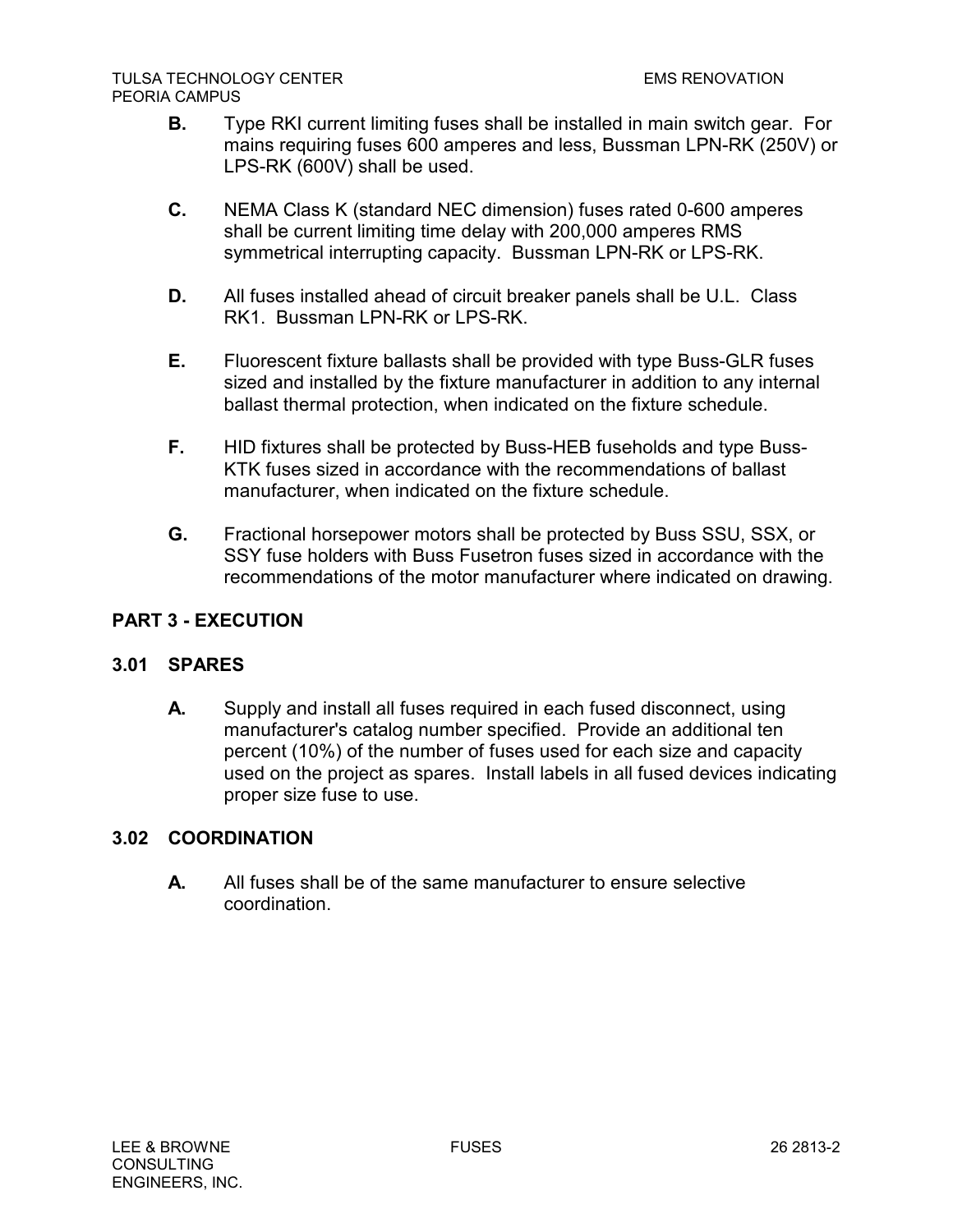### **ENCLOSED SWITCHES AND CIRCUIT BREAKERS**

### **PART 1 - GENERAL**

#### **1.01 DESCRIPTION**

**A.** Provide fusible and non-fusible disconnect switches where indicated on drawings, and where required by NEC.

#### **1.02 QUALITY ASSURANCE**

**A.** Use switches which comply with applicable provisions of NEC, NEMA, and which have been UL tested, listed, and labeled.

### **PART 2 - PRODUCTS**

### **2.01 ACCEPTABLE MANUFACTURERS**

**A.** Square D.

## **2.02 SWITCHES**

- **A.** Use heavy duty switches only, equal to General Electric Quick- Make Quick-Break, horsepower rated, externally operated with external padlocking provision in either the "ON" or "OFF" position. Ratings, number of poles, and enclosure type shall be as indicated or as required by NEC for the applications.
- **B.** Provide fuses for all fusible switches, size as indicated.

### **PART 3 - EXECUTION**

### **3.01 INSTALLATION**

**A.** Install all disconnect switches in accordance with NEC and manufacturers' recommendations. Maintain adequate clearances and generally mount at 4'-6" finished floor to center line unless field conditions or codes require other locations. Identify equipment served by each disconnect with white on black laminated plastic nameplate.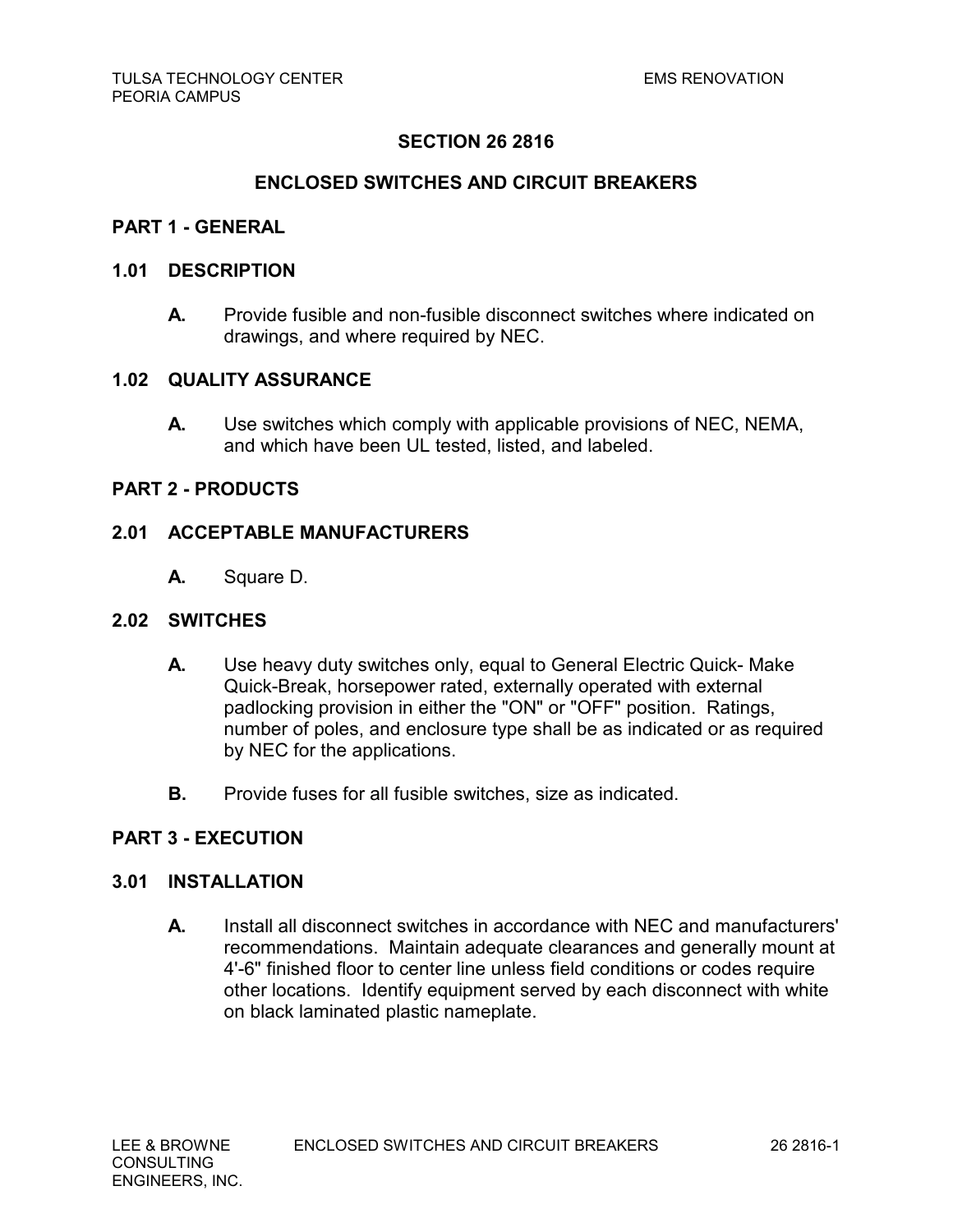## **CONTACTORS AND RELAYS**

### **PART 1 - GENERAL**

#### **1.01 DESCRIPTION**

**A.** Furnish and install contactors and relays as indicated by drawings and the requirements of this section. These are normally mounted on a wall or partition and are accessible from the front.

### **1.02 QUALITY ASSURANCE**

- **A.** Provide contactors and relay units which have been listed and labeled by Underwriters Laboratories.
- **B.** Comply with NEC and NEMA as applicable to construction and installation of contactors and relays. Comply with applicable NEC articles pertaining to installation and wiring.

#### **1.03 SUBMITTALS**

**A.** Submit manufacturers data and dimensional drawings of contactors and relays showing accurately scaled layout of units.

### **PART 2 - ACCEPTABLE MANUFACTURERS**

**A.** Allen-Bradley, ASCO, Square D, or the same manufacturer as the distribution equipment furnished, or pre-approved substitute.

# **2.02 MATERIALS**

**A.** All contactors and relays to be general purpose mechanically held type, in either NEMA 1 enclosures, or pull boxes, as shown and noted. Where specifically noted, units shall be electrically held or momentary operational type. Units shall be furnished with line or low voltage control as noted and with the correct number of poles and current characteristics as shown. Where low voltage operation is indicated, furnish proper transformers.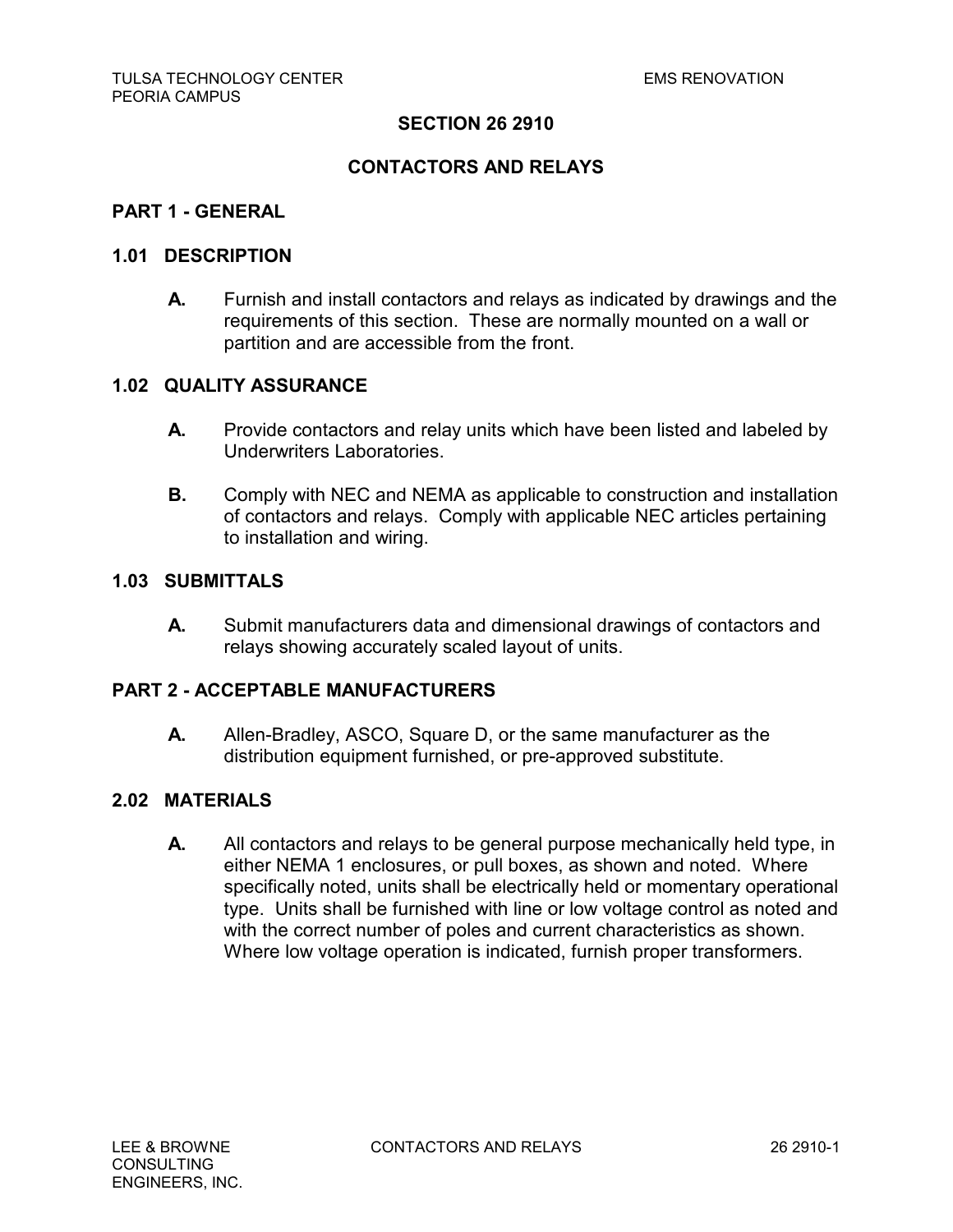# **PART 3 - EXECUTION**

## **3.01 LABELS**

**A.** Individually mounted contactors shall be labeled as herein before specified. Where contactors or relays are group mounted, they shall be clearly numbered with laminated engraved plastic plates and a directory shall be properly mounted on the enclosure cover, completely filled out, indicating equipment controlled.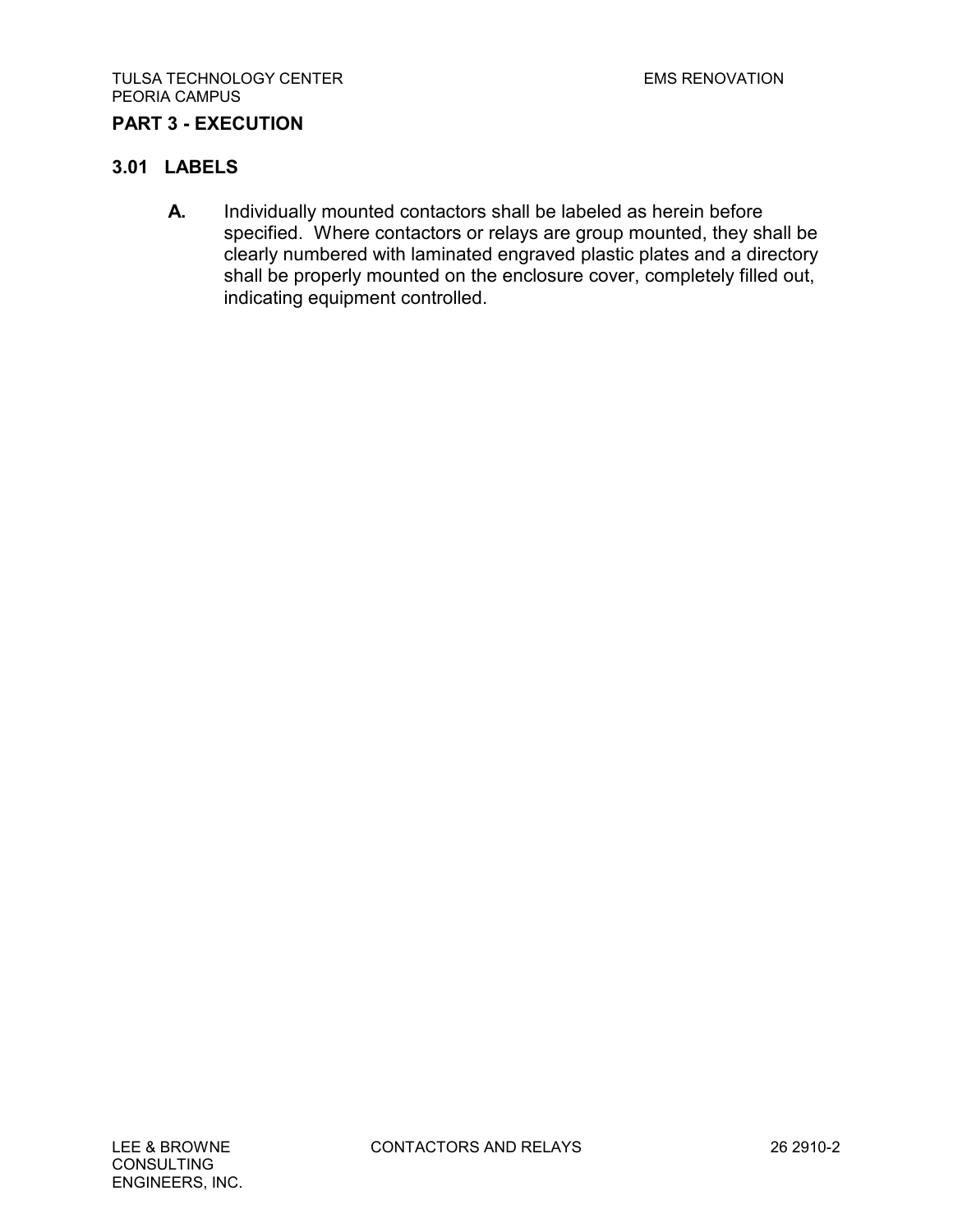# **SECTION 265000**

# **LIGHTING**

### **PART 1 - GENERAL**

### **1.01 SUMMARY**

- A. Related Documents:
	- 1. Drawings and general provisions apply to this Section.
	- 2. Review these documents for coordination with additional requirements and information that apply to work under this Section.
- B. Section includes the following items where applicable and indicated elsewhere in the drawings and specifications:
	- 1. Interior luminaires and accessories.
	- 2. Emergency lighting units.
	- 3. Exit signs.
	- 4. Ballasts.
	- 5. Lamps.
	- 6. Luminaire accessories.
	- 7. Outdoor area lighting units.

### **1.02 REFERENCES**

- A. General:
	- 1. The following documents form part of the Specifications to the extent stated. Where differences exist between codes and standards, the one affording the greatest protection shall apply.
	- 2. Unless otherwise noted, the referenced standard edition is the current one at the time of commencement of the Work.
	- 3. Refer to Division 26 Section "Common Results for Electrical" for codes and standards, and other general requirements.
- B. ANSI/NFPA 70 National Electrical Code.
- C. ANSI American National Standards Institute:
	- 1. ANSI C78.379 Electric Lamps Incandescent and High-Intensity Discharge Reflector Lamps - Classification of Beam Patterns.
	- 2. ANSI C82.1 Ballasts for Fluorescent Lamps -Specifications.
	- 3. ANSI C82.4 Ballasts for High-Intensity Discharge and Low Pressure Sodium Lamps (Multiple Supply Type).
	- 4. ANSI/NFPA 101 Life Safety Code.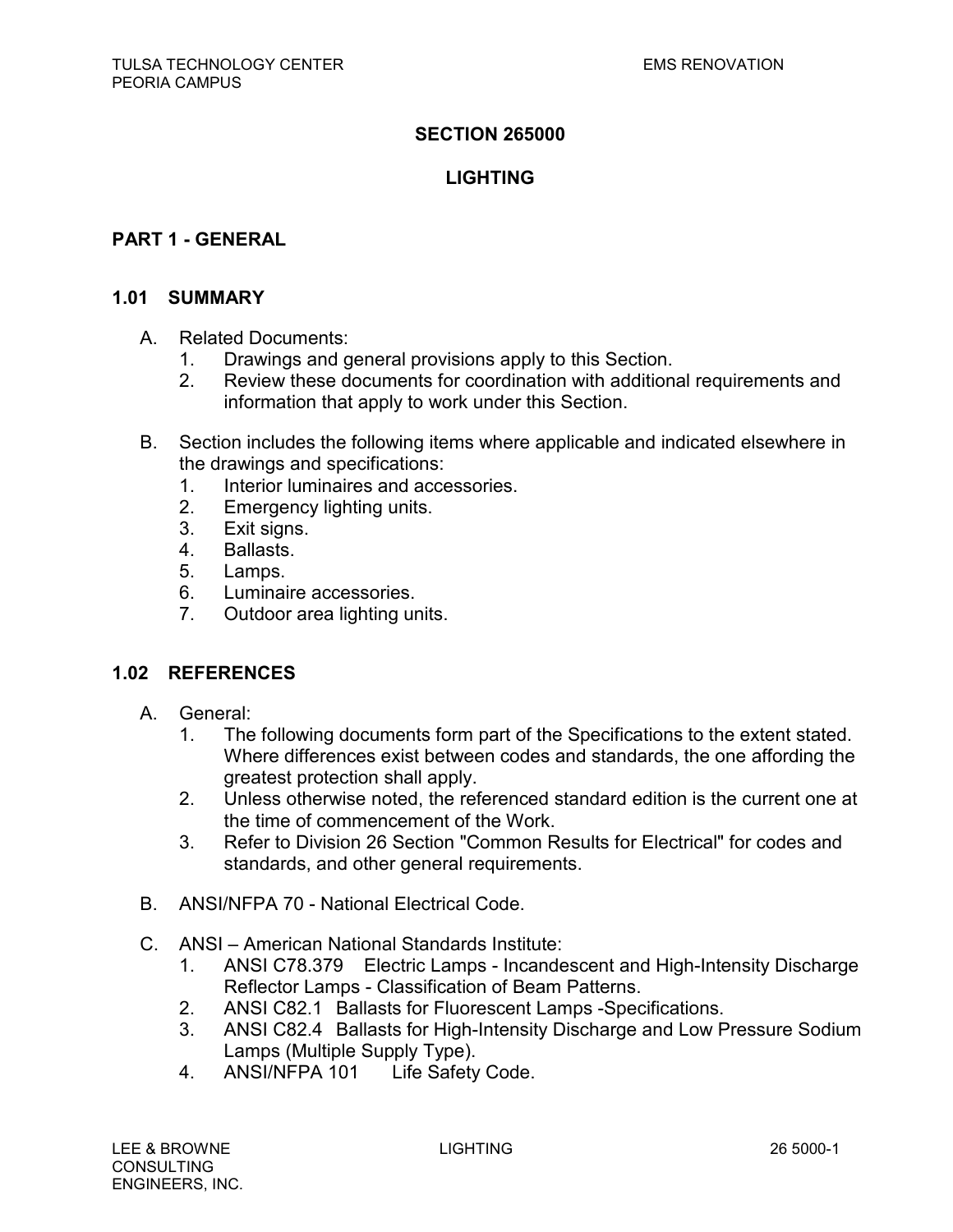- 5. ANSI/IES RP-8 Recommended Practice for Roadway Lighting.
- 6. ANSI/IES RP-20 Lighting for Parking Facilities.
- D. NEMA National Electrical Manufacturers Association: 1. NEMA WD 6 - Wiring Devices-Dimensional Requirements.
- E. UL Underwriters Laboratories: 1. UL 924
- F. OSHA Illumination Standards
- G. RoHS

## **1.03 SUBMITTALS**

- A. Submit under provisions as indicated elsewhere in the Specifications. Substitution requests for specified fixtures, where required, shall occur before bidding as stated in General Provisions of the specifications.
- B. Product Data: Submit catalog cuts, drawings, descriptive matter and lighting performance characteristics as required to completely define the materials and construction details employed, finishes applied, dimensions, hinging, latching and relamping provisions, and electrical characteristics.
- C. Manufacturer's Instructions: Include instructions for storage, handling, protection, examination, preparation, and installation of product.

# **1.04 QUALITY ASSURANCE**

- A. Products shall be tested, approved and labeled/listed by Underwriters Laboratories, Inc., or by a nationally recognized testing laboratory (NRTL).
- B. Electrical equipment and materials shall be new and within one year of manufacture, complying with the latest codes and standards. No used, re-built, refurbished and/or re-manufactured electrical equipment and materials shall be furnished on this project.

# **PART 2 - PRODUCTS**

### **2.01 GENERAL**

A. Descriptions, type letters, manufacturers' names and general characteristics are shown on the drawings. If a fixture type designation is missing, furnish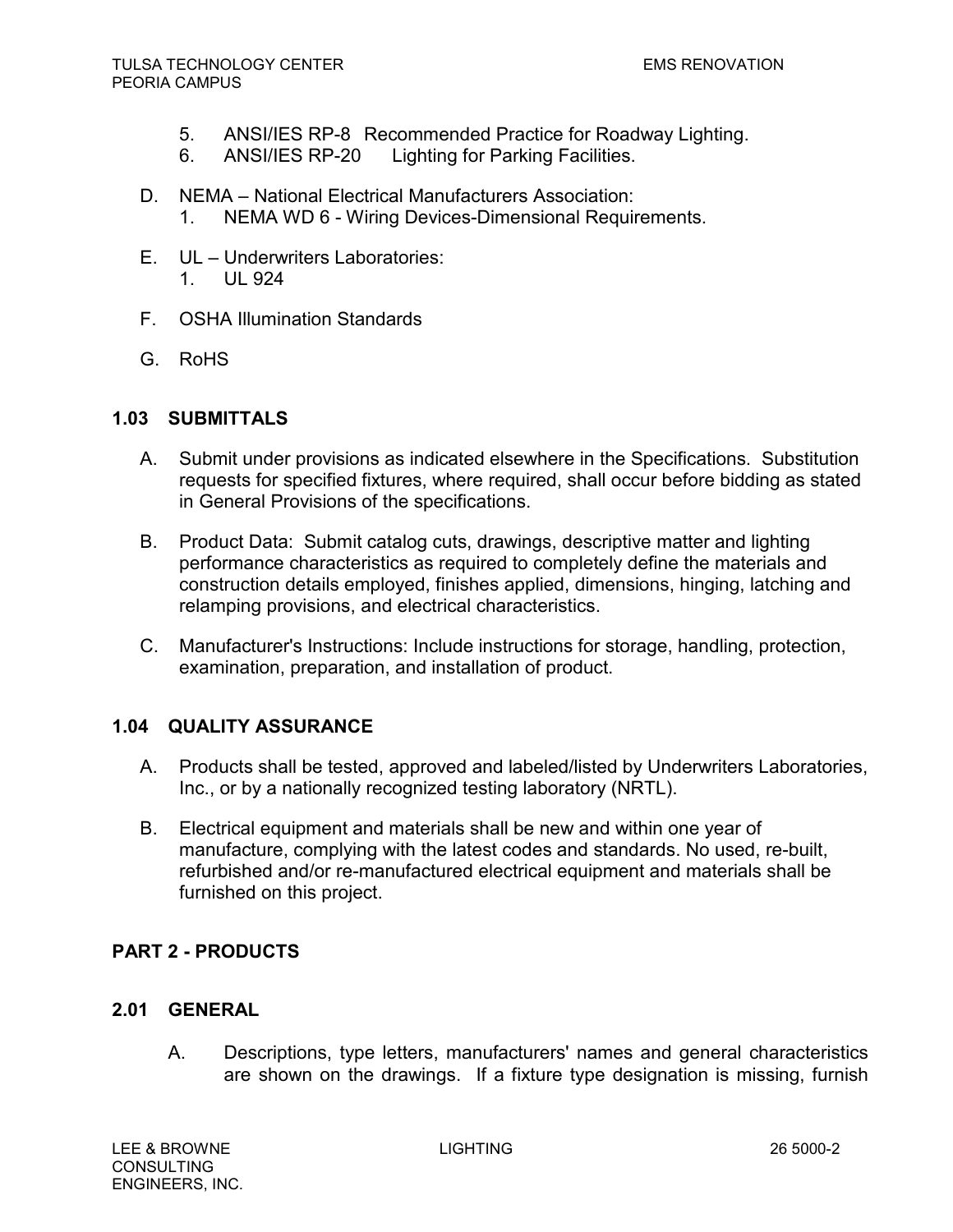and install fixtures of a type similar to those in other rooms of similar usage. Notify the Engineer prior to purchase or installation.

- B. Special Adapters, Plates, Brackets, and Anchors: Provide where required by construction features of the building to suitably mount lighting fixtures; all such appurtenances and mounting methods approved by the Engineer prior to fabrication and installation.
- C. Lighting fixtures replacement shall not require removal or alteration to a permanent section of the structure i.e. permanent ceiling. Fixtures shall be easily replaceable otherwise a different type of fixture should be provided.
- D. All fixture whips for LED fixtures shall contain a (5)-wire (minimum) flexible whip with power and 0-10VDC dimming control wiring whether or not dimming is being installed with the project. All wiring shall be listed by the manufacturer as suitable for integral installation of power and dimming/occupancy control wiring in the same raceway. This requirement is intended as a minimum installation, as additional wires shall be installed as required by the application.

# **2.02 LAMPS**

- A. Provide Sylvania, General Electric, Westinghouse, or equal lamps of size and types as indicated on the drawings. Lamps shall be operating before final review of the work is requested. Fluorescent lamp color temperature shall be as noted in the Light Fixture Schedule of the Drawings. In building renovations and additions, the color temperature shall match the existing facility. Where specified color temperature is different than existing facility fixtures, confirm temperature color with the Engineer prior to ordering lamps or fixtures.
- B. Fixtures shall have a minimum of 80 CRI unless noted elsewhere in the Drawings or specifications.
- C. LED lamp-life hour is approximately 50,000 hours.

# **2.03 LED DRIVER**

- A. LED driver shall be installed in an electrical enclosure.
- B. Wiring inside enclosure shall comply 600V/105 degrees rating or higher.
- C. LED driver shall comply with UL standard UL1012.
- D. LED driver shall have Class A sound rating.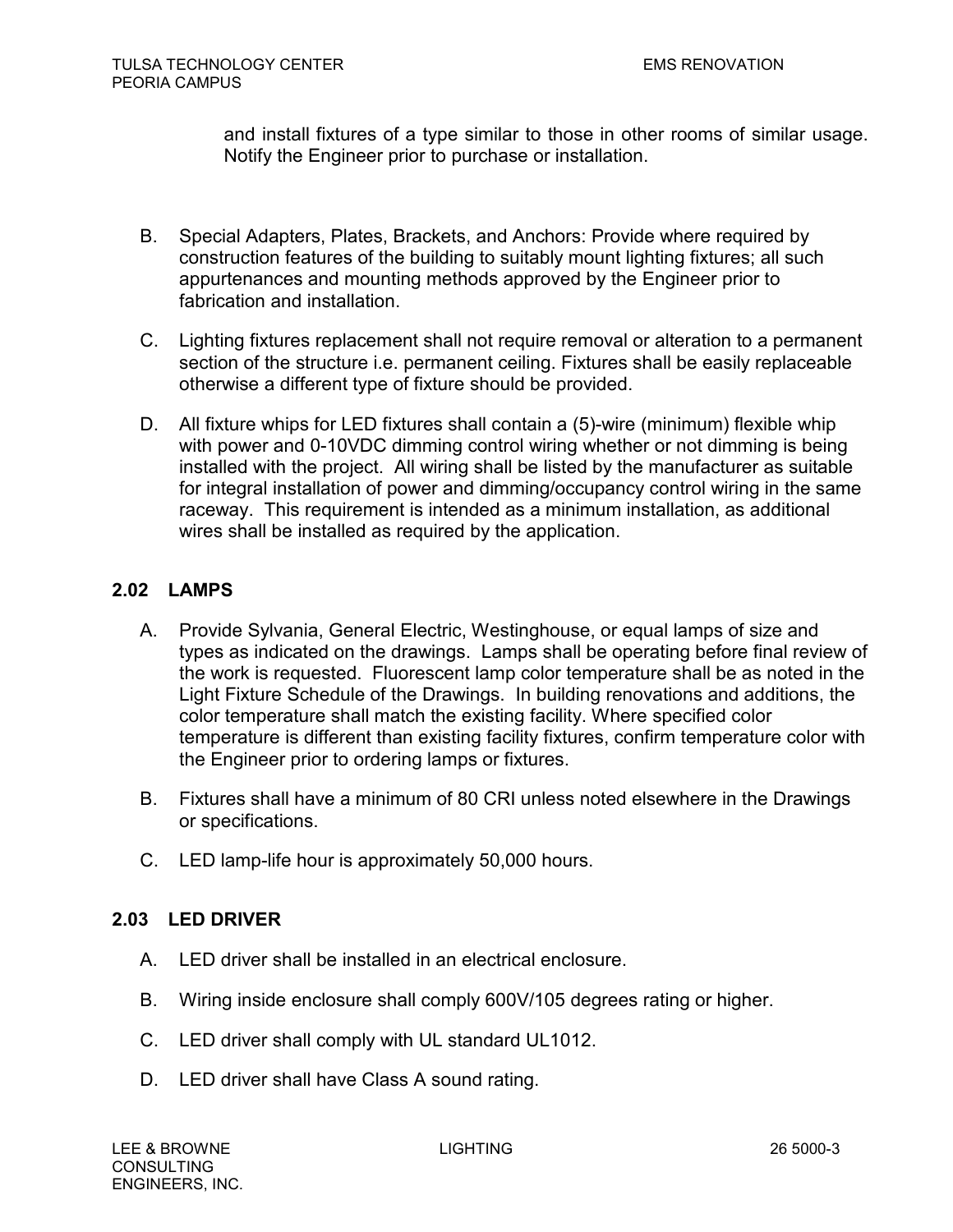- E. LED driver shall be UL certified for use in a dry or damp location.
- F. LED driver shall tolerate sustained open circuit and short circuit output conditions without damage.
- G. LED driver shall comply with the requirements of the FCC rules and regulations, Title 47 CFR Part 15 Non-Consumer (Class A).

# **2.04 LIGHT EMITTING DIODE (LED) FIXTURES**

- A. Outdoor luminaires shall have provisions for house side shield to prevent glare from being visible to adjoin properties.
- B. Luminaire shall have door frame and lens with LED arrays and integral airflow ventilation system.
- C. Pole mounted and building mounted lights shall have in-line fusing.
- D. The lighting system shall consist of the type and manufacturer as shown on the drawings or approved equal. If other than fixture shown is submitted complete illumination calculations are required to show equality.

# **2.05 FLUORESCENT FIXTURES**

A. Fixtures shall be completely assembled, wired and ready for connection to the building lighting distribution system.

# **2.06 BALLASTS**

- A. Solid-state, high frequency, electronic, as manufactured by Sylvania (Motorola), Advance, or Magnatek.
- B. Have power factor above 90 percent and lamp current crest factor of 1.5 or less.
- C. Be sound rated "A" and have FCC certification under part 18-15J and UL listing.
- D. Have metal oxide varistor line transient protection.

### **2.07 EMERGENCY LIGHT FIXTURE**

A. Mounting Method: For ceiling, back, end mounting or recessed as indicated on drawings. Where indicated, install emergency battery units within standard light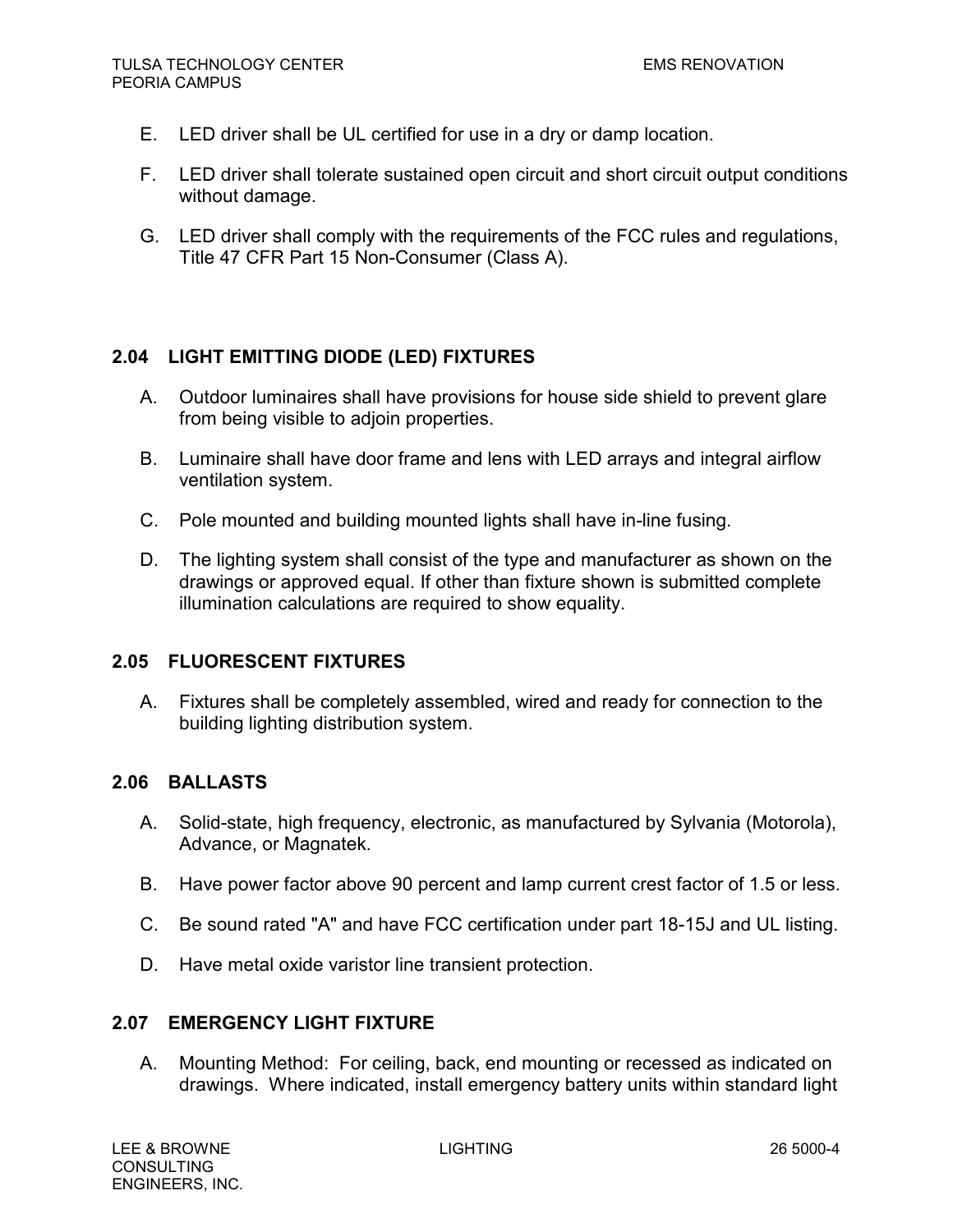fixtures as designated in the Legend and/or Light Fixture Schedule. Integral emergency units shall have a push-to-test switch and AC-on indicator mounted behind the lens.

- B. Fully automatic constant voltage current limited charger which includes low voltage disconnects to prevent deep discharge of the battery.
- E. Battery re-charge per UL time limits.
- F. Unit provides a full 90 minutes of emergency lighting.
- G. 120/277VAC, 60 Hz.

# **2.08 EXIT SIGNS**

- A. Manufacture: See "Fixture Types" as shown on the drawings.
- B. Mounting Method: For ceiling, back, end mounting or recessed as indicated on drawings. Subcontractor is cautioned to coordinate exit sign locations with Architectural details. Mounting height, in general, shall be no higher than 10'-0" AFF. If ceiling height is higher than 10'-0", wall-mount units centered between ceiling and top of associated door jamb, but no higher than 10'-0".
- C. Conduit Knockouts: Construct all exposed back, top, bottom and side surfaces of any fixture so that no conduit knockout provisions are visible.
- D. Number of Faces: As required for the position of the fixture as shown on the drawings.
- E. Directional Arrows: Provide for all exit signs, except those shown to be recessed or located directly above the exit door.
- F. Lamps: Light-emitting diode (LED), RED color.

# **PART 3 - EXECUTION**

# **3.01 INSTALLATION, GENERAL REQUIREMENTS**

A. Fixture Location: Locations shown are approximate only. Install at locations shown on architectural drawings and as required to coordinate with tile patterns, architectural features, and Mechanical Work. In mechanical rooms, locate to clear mechanical installations.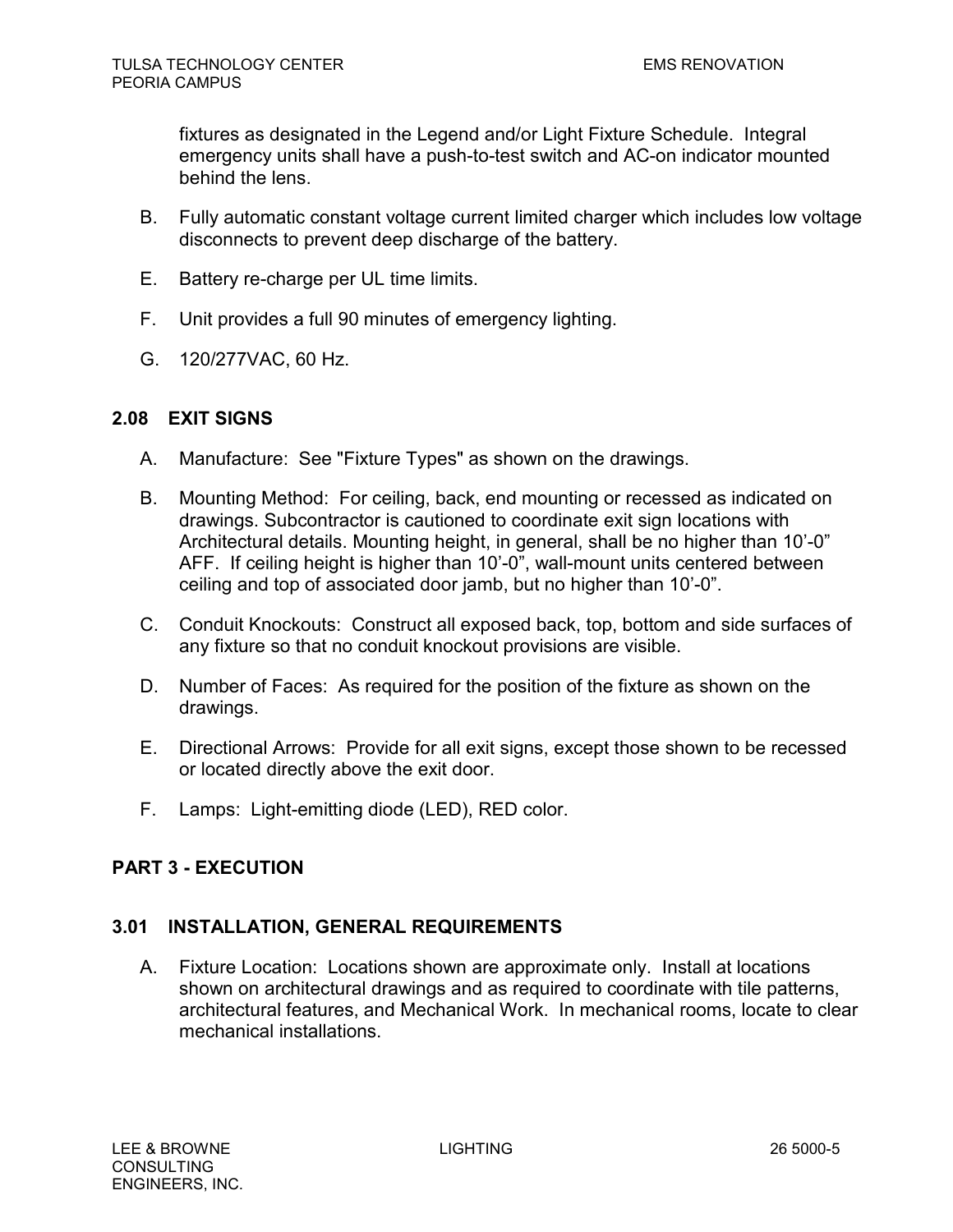- B. Where location differences occur between electrical lighting plans and architectural reflected ceiling plans, generally install fixtures per the architectural plans. Where quantity differences occur between lighting and reflected ceiling plans, provide and install the greater quantity. Verify final locations in such cases.
- C. Fixture Supports: Where no specific method is shown or specified use steel channel sections, concrete anchors, 3/8-inch diameter steel rods and appropriate miscellaneous fittings. Install 12-gauge galvanized steel wires from flush-mounted fluorescent fixture bodies to 3/8-inch minimum concrete anchors, or as approved, attachment to building structure. Provide two wires for each 2 by 4-foot and each 1 by 4-foot fixture. Where installed in removable tile ceiling systems attach diagonally opposite corners of each fixture to the ceiling support members by bolting with No. 8-32 bolts.

# **3.02 INDOOR INSTALLATION**

- A. Install in accordance with manufacturer's instructions.
- B. Surface Mounted Fixtures: Where mounted on accessible ceilings, hang from metal channels fastened to furring members by means of hanger rods through ceiling to fixture; hanger rods with backup locking device that will allow fixture to be raised on an elevation tight to the ceiling; but not allow raising the ceiling by tightening fixture mounting nuts.
- C. Support of Recessed Fluorescent Fixtures: Integral mounting bars which rotate into position after fixture is lifted into the ceiling cavity or fixtures supported by the ceiling suspension system. Provide two safety wires secured to structural members or slab above suspended ceiling or clip the fixture frame to the ceiling grid.
- D. Support luminaires independent of ceiling framing and ceiling supports.
- E. Locate recessed ceiling luminaires as indicated on reflected ceiling plan.
- F. Install surface mounted luminaires and exit signs plumb and adjust to align with building lines and with each other. Secure to prohibit movement.
- G. Exposed Grid Ceilings: Support surface mounted luminaires on grid ceiling directly from building structure.
- H. Install recessed luminaires to permit removal from below.
- I. Install recessed luminaires using accessories and firestopping materials to meet regulatory requirements for fire rating.
- J. Install clips to secure recessed grid-supported luminaires in place.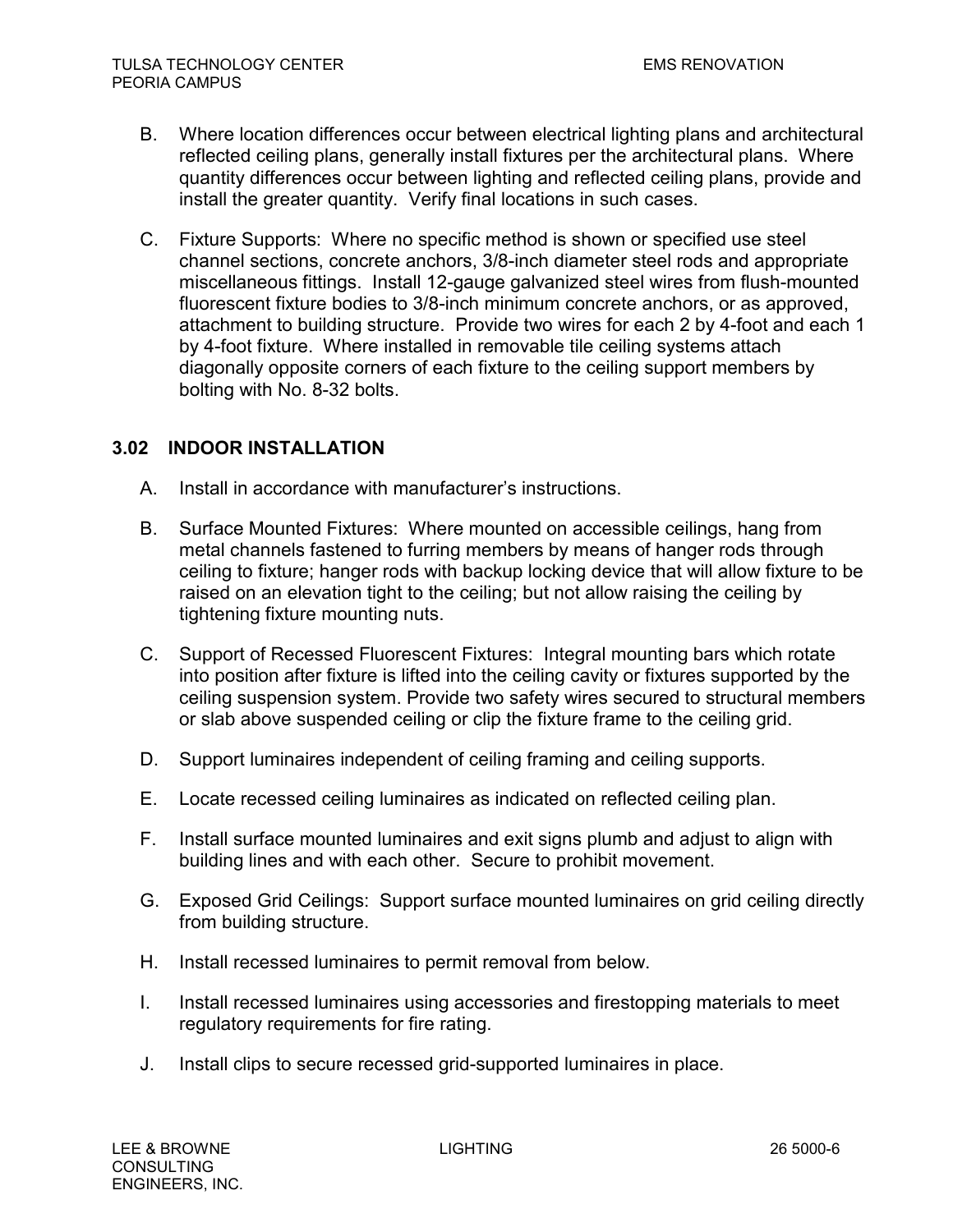- K. Install wall mounted luminaires, emergency lighting units and exit signs at height as indicated on the drawings.
- L. Install accessories furnished with each luminaire.
- M. Connect luminaires, emergency lighting units and exit signs to branch circuit using flexible conduit or as indicated on the drawings.
- N. Make wire connections within fixtures using solderless connectors as specified; automatic splicing devices or connectors will not be allowed. Make wiring connections to branch circuit using building wire with insulation suitable for temperature conditions within luminaire.
- O. Bond products and metal accessories to branch circuit equipment grounding conductor.
- P. Install specified lamps in each luminaire , emergency lighting unit and exit sign.

## **3.03 OUTDOOR INSTALLATION**

- A. Install in accordance with manufacturers' instructions.
- B. Install lighting poles at locations indicated.
- C. Install poles plumb. Provide double nuts to adjust plumb. Grout around each base.
- D. Install lamps in each luminaire.
- E. Bond luminaires, metal accessories and metal poles to branch circuit equipment grounding conductor or provide supplementary grounding electrode at each pole as shown on the drawings.

### **3.04 FIELD QUALITY CONTROL**

- A. Operate each luminaire after installation and connection. Inspect for improper connections and operation.
- B. Measure illumination levels to verify conformance with performance requirements.
- C. Take measurements during night sky, without moon or with heavy overcast clouds effectively obscuring moon.

### **3.05 ADJUSTING**